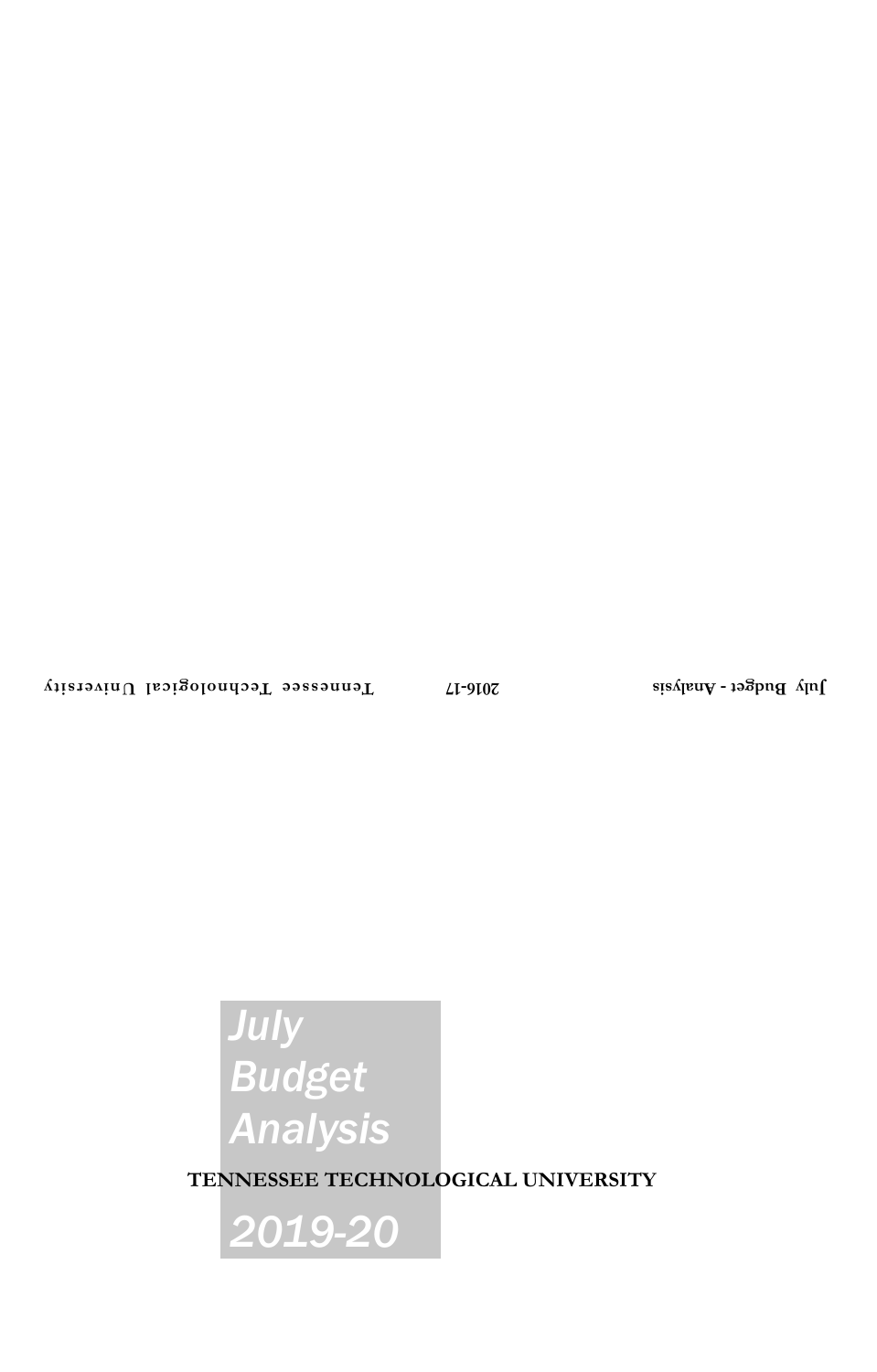## **TENNESSEE TECHNOLOGICAL UNIVERSITYPROPOSED BUDGET 2019-20 Analysis**

## **TABLE OF CONTENTS**

|           |                                                  | Page |                                                              | Page |
|-----------|--------------------------------------------------|------|--------------------------------------------------------------|------|
|           | 1. Organization Charts                           |      | 6. Analysis of Position Changes                              |      |
|           |                                                  |      | Transferred from Restricted to Unrestricted<br>А.            | 23   |
|           | 2. Summary of Total Budget Changes               |      | <b>B.</b><br>Regular Full-Time Positions Excluding Auxiliary | 24   |
| А.        | <b>Expenditures by Function</b>                  |      |                                                              |      |
|           | Estimated Budget 2018-19<br>1.                   | 2    | 7. Benefits Schedule                                         | 26   |
|           | 2.<br>Proposed Budget 2019-20                    | 3    |                                                              |      |
| <b>B.</b> | <b>Expenditures by Object Code</b>               |      | 8. Non-credit Instruction Analysis Fees                      | 27   |
|           | Estimated Budget 2018-19<br>1.                   |      |                                                              |      |
|           | 2.<br>Proposed Budget 2019-20                    | 5    | 9. Centers of Excellence Analysis                            |      |
| C.        | Revenues                                         |      | Estimated Budget 2018-19<br>Α.                               | 28   |
|           | Estimated Budget 2018-19<br>1.                   | 6    | <b>B.</b><br>Proposed Budget 2019-20                         | 29   |
|           | 2.<br>Proposed Budget 2019-20                    | 8    |                                                              |      |
|           |                                                  |      | 10. Basic Maintenance and Operation Expenditure Calculation  | 30   |
|           | 3. Proposed Budget                               |      |                                                              |      |
| А.        | Recurring and Nonrecurring Revenues & Expenses   | 10   | 12 TSSBA Debt Service Coverage                               | 31   |
| В.        | Reporting of Budgeted Anticipated Savings        | 12   | A. TSSBA Debt Service Coverage-Disclosed Project Adjustment  | 32   |
|           | 4. Athletic Analysis                             |      | 13. Plant Fund Schedules                                     |      |
| А.        | Revenues                                         | 13   | Analysis of Unexpended Plant Funds<br>А.                     |      |
| В.        | Expenditures                                     | 14   | Estimated Budget 2018-19<br>1.                               | 34   |
|           |                                                  |      | Proposed Budget 2019-20                                      | 36   |
|           | 5. Auxiliary Analysis                            |      | В.<br>Analysis of Renewal and Replacement Funds              |      |
| Α.        | <b>Summary Schedule</b>                          | 15   | Estimated Budget 2018-19<br>1.                               | 38   |
| Β.        | Food Service                                     |      | 2.<br>Proposed Budget 2019-20                                | 39   |
|           | <b>Contracted Food Service</b><br>$\mathbf{1}$ . | 16   | C.<br>Analysis of Retirement of Indebtedness Funds           |      |
|           | <b>Total Food Service</b><br>3.                  | 17   | Estimated Budget 2018-19<br>1.                               | 40   |
| C.        | <b>Bookstore</b>                                 |      | 2.<br>Proposed Budget 2019-20                                | 41   |
|           | <b>Contracted Bookstore</b><br>2.                | 18   |                                                              |      |
| D.        | Housing Information                              | 19   | 14. Remedial, Developmental, Prescribed Courses              | 42   |
|           | <b>Total Housing</b><br>1.                       | 20   |                                                              |      |
| Е.        | Summary by Unit - R&R and Contingency Allocation |      | 15. Unrestricted E&G Longevity                               | 43   |
|           | Estimated Budget 2018-19<br>1.                   | 21   |                                                              |      |
|           | 2.<br>Proposed Budget 2019-20                    | 22   | 16. Lottery Scholarships                                     | 44   |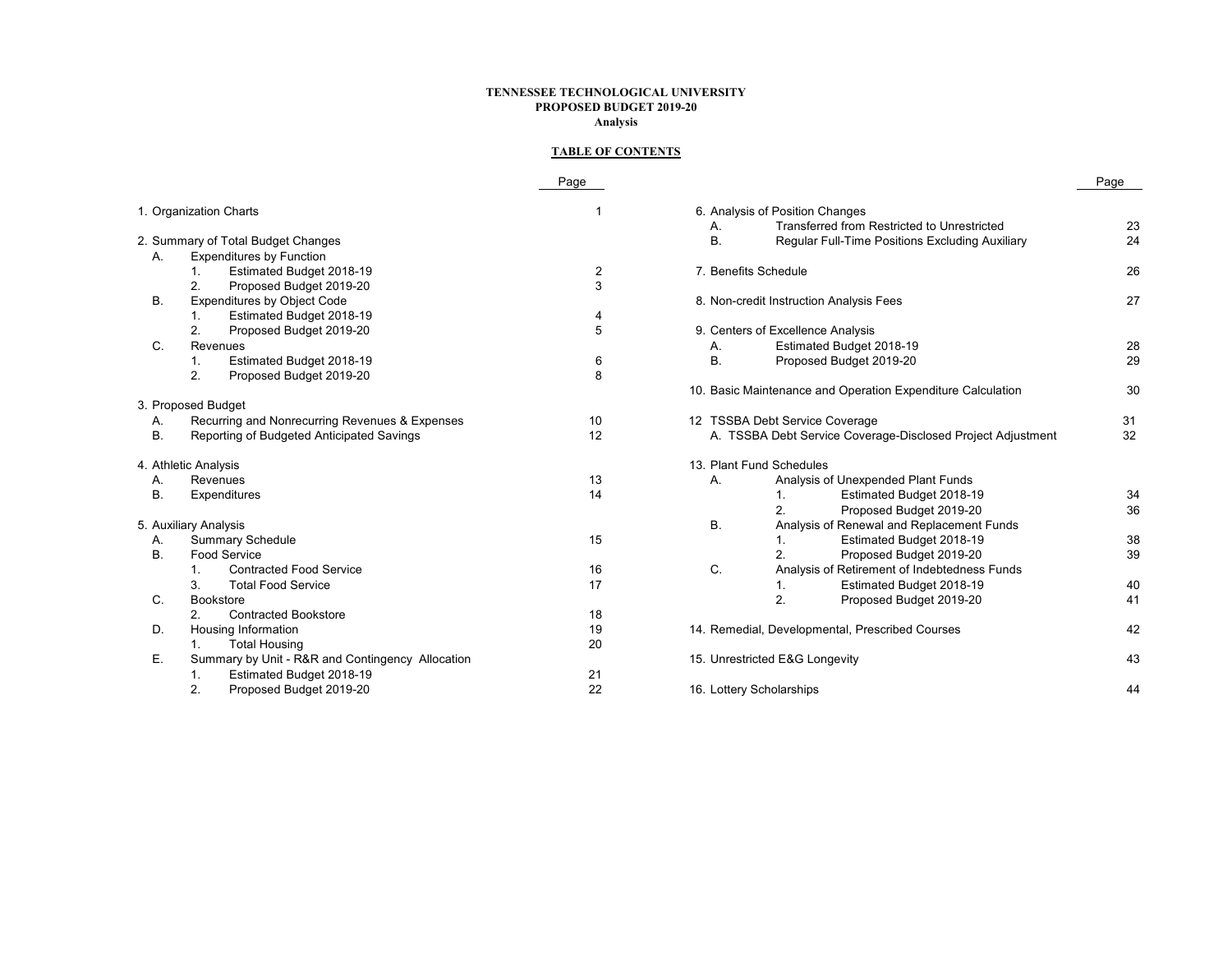

Manufacturing Research Center Mechanical Engineering

Minority Engineering Programs

Student Success Center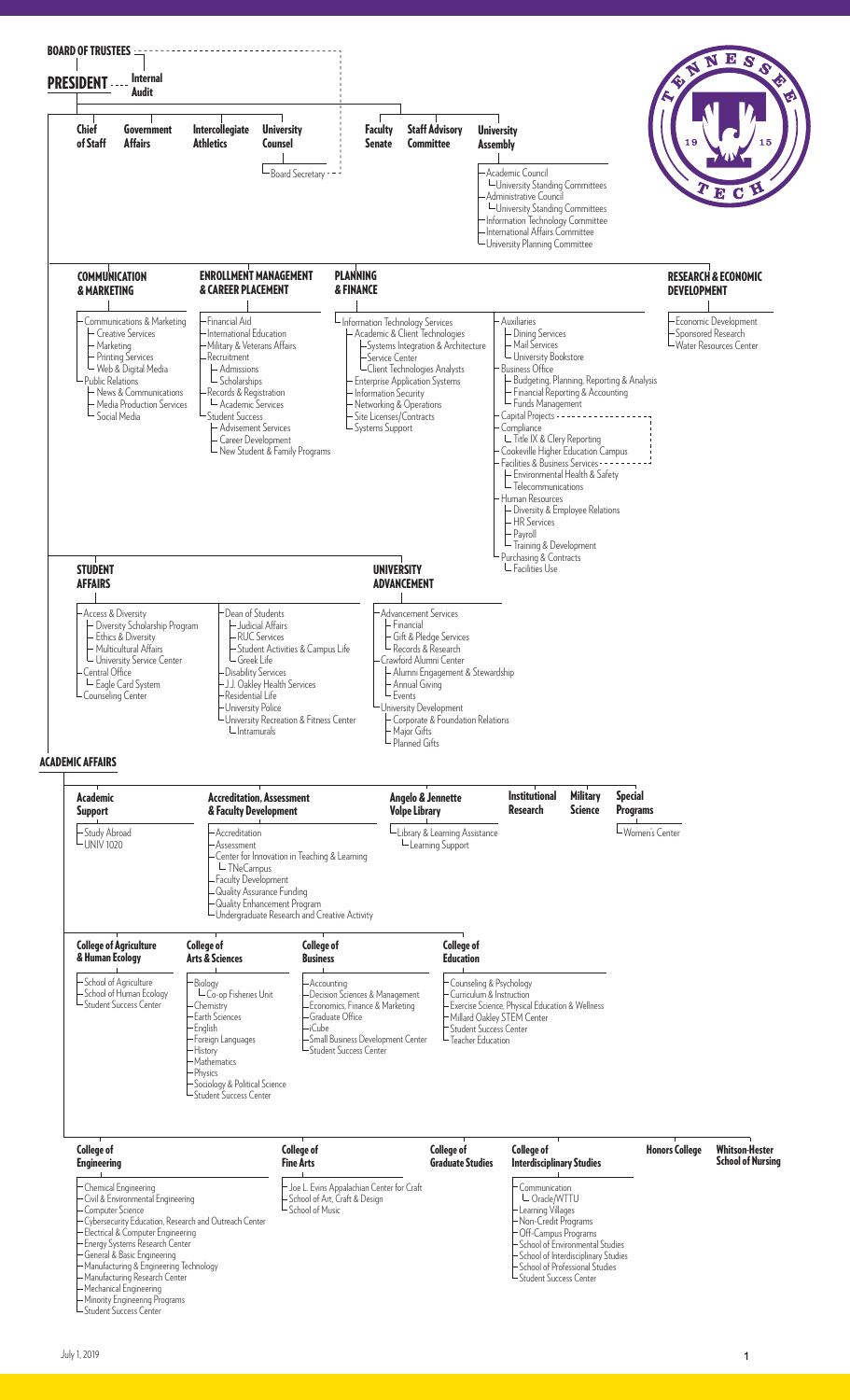# **Tennessee Technological University SUMMARY OF TOTAL BUDGET CHANGES BY FUNCTION ESTIMATED BUDGET 2018-19**

|                              | <b>OCTOBER</b><br><b>BUDGET</b><br>2019-20 | <b>ESTIMATED</b><br><b>BUDGET</b><br>2019-20 |     | <b>Difference</b> | <b>Explanation For</b><br><b>Significant Changes</b> |
|------------------------------|--------------------------------------------|----------------------------------------------|-----|-------------------|------------------------------------------------------|
| Instruction                  | \$<br>75,207,400.00                        | \$<br>73,917,800.00                          | \$  | (1,289,600.00)    |                                                      |
| Research                     | 3,415,500.00                               | 3,644,000.00                                 | \$  | 228,500.00        |                                                      |
| <b>Public Service</b>        | 2,468,100.00                               | 2,565,300.00                                 | \$  | 97,200.00         |                                                      |
| Academic Support             | 12,064,400.00                              | 12,370,400.00                                | \$  | 306,000.00        |                                                      |
| <b>Student Services</b>      | 18,944,200.00                              | 19,762,100.00                                | \$  | 817,900.00        |                                                      |
| Institutional Support        | 15,639,400.00                              | 15,468,300.00                                | \$  | (171, 100.00)     |                                                      |
| Operation and Maintenance    | 14,391,900.00                              | 13,872,100.00                                | \$  | (519,800.00)      |                                                      |
| Scholarships and Fellowships | 17,235,400.00                              | 16,057,700.00                                | \$  | (1, 177, 700.00)  |                                                      |
| <b>TOTAL</b>                 | 159,366,300.00                             | \$<br>157,657,700.00                         | \$. | (1,708,600.00)    |                                                      |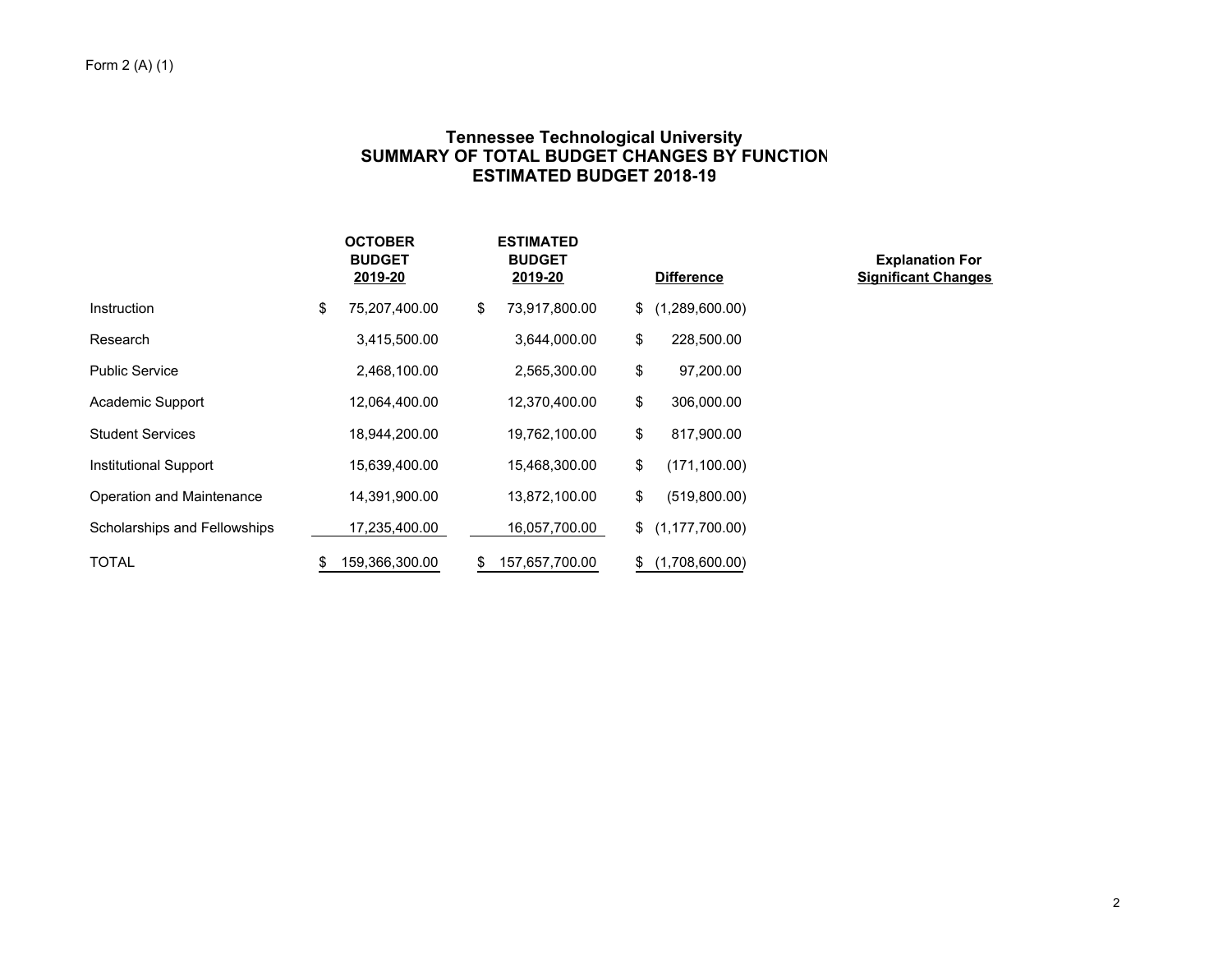# **Tennessee Technological University SUMMARY OF TOTAL BUDGET CHANGES BY FUNCTION PROPOSED BUDGET 2019-20**

|                              | <b>ESTIMATED</b><br><b>BUDGET</b><br>2018-19 | <b>PROPOSED</b><br><b>BUDGET</b><br>2019-20 | <b>Difference</b>   | <b>Explanation For</b><br><b>Significant Changes</b> |
|------------------------------|----------------------------------------------|---------------------------------------------|---------------------|------------------------------------------------------|
| Instruction                  | \$<br>73,917,800.00                          | \$<br>74,951,100.00                         | \$<br>1,033,300.00  |                                                      |
| Research                     | 3,644,000.00                                 | 2,730,200.00                                | \$<br>(913,800.00)  | Note 1                                               |
| <b>Public Service</b>        | 2,565,300.00                                 | 2,224,600.00                                | \$<br>(340,700.00)  | Note 2                                               |
| Academic Support             | 12,370,400.00                                | 12,661,600.00                               | \$<br>291,200.00    |                                                      |
| <b>Student Services</b>      | 19,762,100.00                                | 19,128,000.00                               | \$<br>(634, 100.00) |                                                      |
| Institutional Support        | 15,468,300.00                                | 16,372,500.00                               | \$<br>904,200.00    |                                                      |
| Operation and Maintenance    | 13,872,100.00                                | 14,458,600.00                               | \$<br>586,500.00    |                                                      |
| Scholarships and Fellowships | 16,057,700.00                                | 17,351,100.00                               | \$<br>1,293,400.00  |                                                      |
| TOTAL                        | \$<br>157,657,700.00                         | \$<br>159,877,700.00                        | \$<br>2,220,000.00  |                                                      |

Changes > 10% explained:

Note 1: Estimated Budget includes FY2017 Research carryovers in the amount of \$698,678 which are not included in the Proposed Budget.

Note 2: Estimated Budget includes FY2017 Public Service carryovers in the amount of \$165,753 which are not included in the Proposed Budget.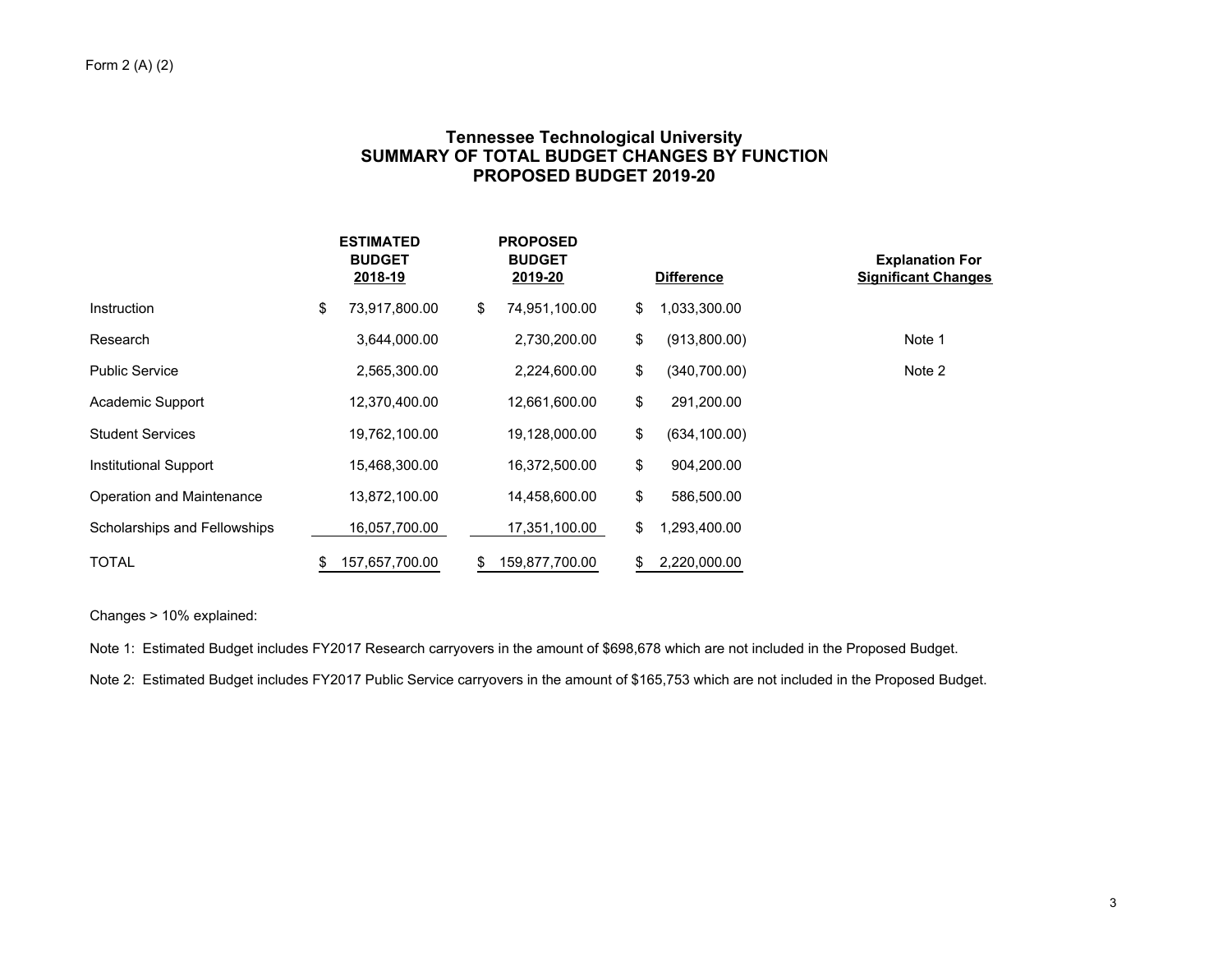## **Tennessee Technological University SUMMARY OF TOTAL BUDGET CHANGES FOR BUDGET CATEGORIES ESTIMATED BUDGET 2018-19**

|                              | <b>OCTOBER</b><br><b>BUDGET</b><br>2018-19 | <b>ESTIMATED</b><br><b>BUDGET</b><br>2018-19 | <b>Difference</b> | <b>Explanation For</b><br><b>Significant Changes</b> |
|------------------------------|--------------------------------------------|----------------------------------------------|-------------------|------------------------------------------------------|
| <b>Professional Salaries</b> | 68,381,400.00                              | 65,538,200.00                                | (2,843,200.00)    |                                                      |
| Other Salaries               | 11,924,400.00                              | 12,050,100.00                                | 125,700.00        |                                                      |
| <b>Employee Benefits</b>     | 32,343,600.00                              | 31,799,800.00                                | (543,800.00)      |                                                      |
| Travel                       | 2,002,900.00                               | 2,669,700.00                                 | 666,800.00        | Note 1                                               |
| <b>Operating Expense</b>     | 44,331,400.00                              | 45.111.700.00                                | 780,300.00        |                                                      |
| Capital Outlay               | 382,600.00                                 | 488,200.00                                   | 105,600.00        | Note 2                                               |
| <b>TOTAL</b>                 | 159,366,300                                | 157,657,700                                  | (1,708,600)       |                                                      |

Changes > 10% explained:

Note 1: Estimated Budget includes temporary increases to travel accounts within Athletics of \$183,909 from operating accounts to allow for anticipated travel during FY2018-19. In addition, approximately \$445,000 in temporary travel increases from other sources (primarily operating) is included in Estimated Budget across varied and multiple departments.

Note 2: Estimated Budget includes temporary increases to capital for the purchase of equipment anticipated for FY18-19 across varied and multiple departments.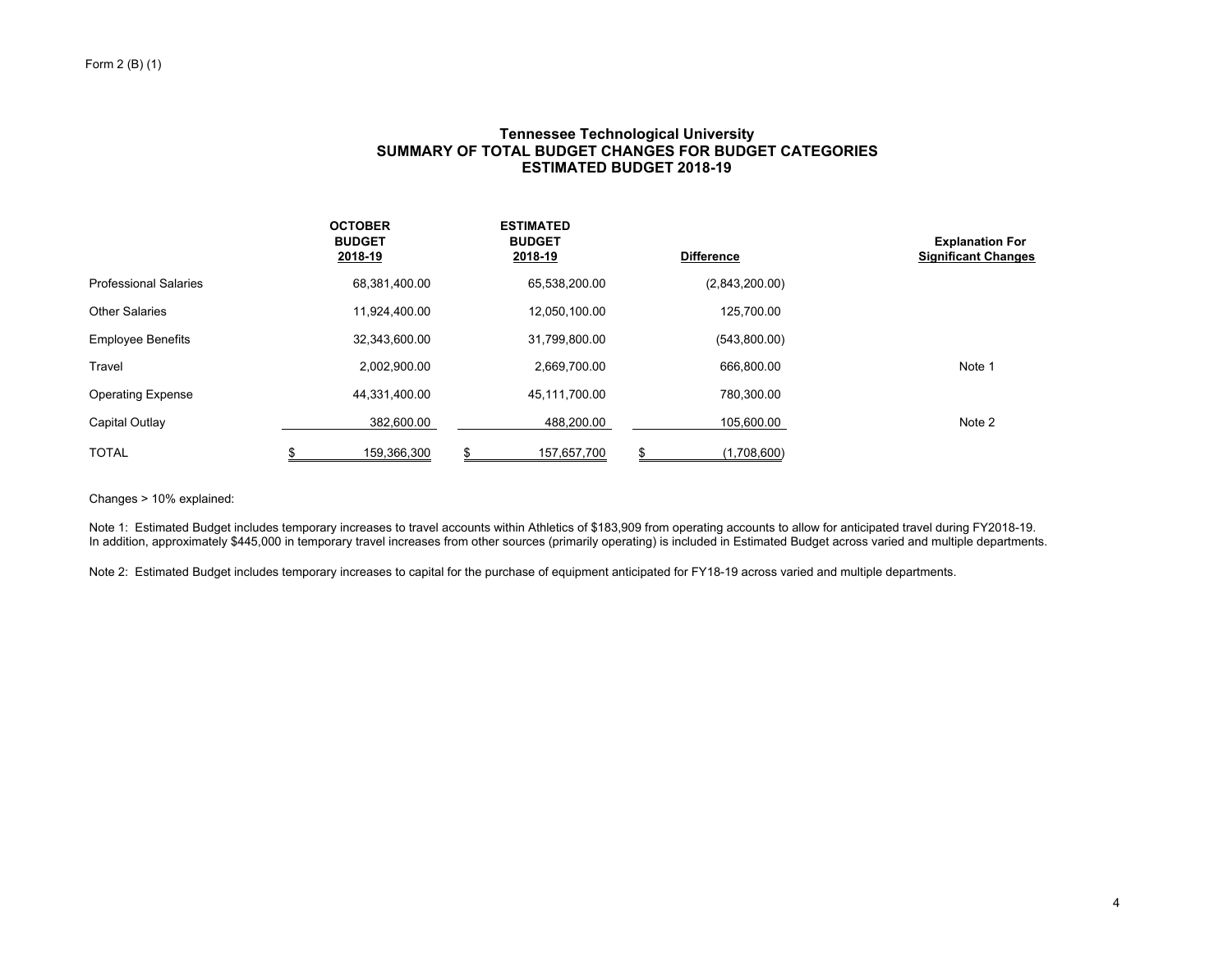## **Tennessee Technological University SUMMARY OF TOTAL BUDGET CHANGES FOR BUDGET CATEGORIES PROPOSED BUDGET 2019-20**

|                              | <b>ESTIMATED</b><br><b>BUDGET</b><br>2018-19 | <b>PROPOSED</b><br><b>BUDGET</b><br>2019-20 | <b>Difference</b> | <b>Explanation For</b><br><b>Significant Changes</b> |
|------------------------------|----------------------------------------------|---------------------------------------------|-------------------|------------------------------------------------------|
| <b>Professional Salaries</b> | 65,538,200.00                                | 70,129,600.00                               | 4,591,400.00      |                                                      |
| Other Salaries               | 12,050,100.00                                | 11,714,400.00                               | (335,700.00)      |                                                      |
| <b>Employee Benefits</b>     | 31,799,800.00                                | 34,019,400.00                               | 2,219,600.00      |                                                      |
| Travel                       | 2,669,700.00                                 | 2,083,100.00                                | (586,600.00)      | Note 1                                               |
| <b>Operating Expense</b>     | 45,111,700.00                                | 41.599.700.00                               | (3,512,000.00)    |                                                      |
| Capital Outlay               | 488.200.00                                   | 331,500.00                                  | (156,700.00)      | Note 2                                               |
| <b>TOTAL</b>                 | 157,657,700                                  | 159,877,700                                 | 2,220,000         |                                                      |

Changes > 10% explained:

Note 1: Estimated Budget includes FY2018 Travel carryovers in the amount of \$3,969 which are not included in the Proposed Budget. In addition, Estimated Budget also includes approximately \$522,500 in temporary funds which had been transferred by Athletics and various other departments to support travel during FY18-19.

Note 2: Estimated Budget includes approximately \$156,700 in temporary funds which had been transferred by various departments to support equipment purchases during FY18-19.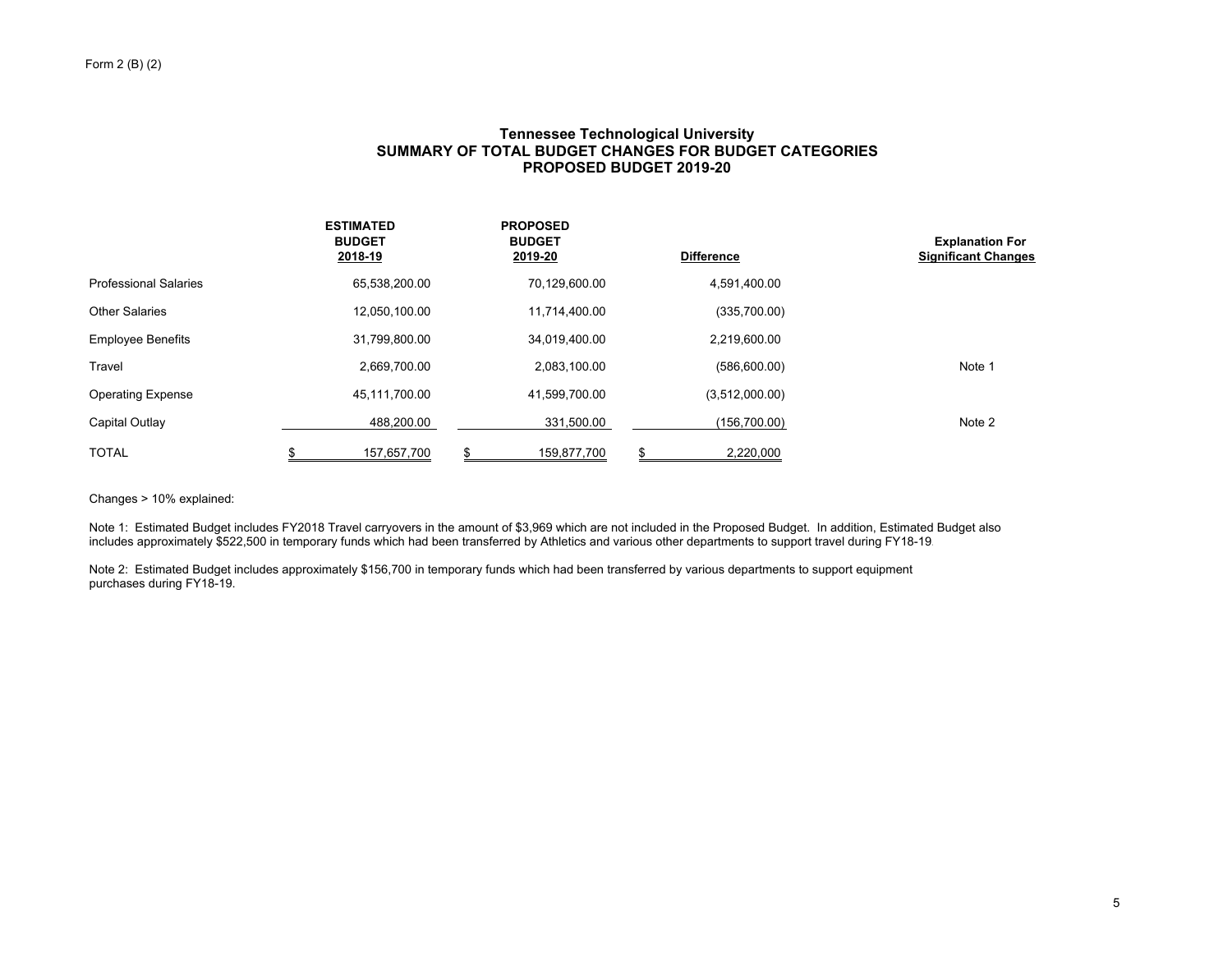## **Tennessee Technological University ANALYSIS OF BUDGET CHANGES FOR REVENUE ACCOUNTS ESTIMATED BUDGET 2018-19**

| <b>ACCOUNT</b><br><b>CODE</b> | <b>ACCOUNT NAME</b>                    | 2018-19<br><b>OCTOBER BUDGET</b> | 2018-19<br><b>ESTIMATED BUDGET</b> | <b>CHANGE</b>    | <b>DESCRIPTION OF CHANGE</b>                                                               | <b>SOURCE OF FUNDS</b>                  |
|-------------------------------|----------------------------------------|----------------------------------|------------------------------------|------------------|--------------------------------------------------------------------------------------------|-----------------------------------------|
|                               |                                        |                                  |                                    |                  | Conservative estimate in enrollment driven                                                 |                                         |
|                               | 51000-51033 In-State Tuition           | 74,867,000.00                    | 75,760,000                         | 893.000          | maintenance and fees.                                                                      | Student fees                            |
|                               | 51050-51071 Out-of-State Tuition       | 6.502.000.00                     | 6.506.750                          | 4.750            |                                                                                            | Student fees                            |
| 51100                         | <b>Debt Service Fee</b>                | 2,284,000.00                     | 2,310,000                          | 26,000           |                                                                                            | Student fees                            |
| 51160                         | <b>Student Mental Health Fee</b>       | 52,000.00                        | 52,500                             | 500              |                                                                                            | Student fees                            |
|                               | 51200-51220 Technology Access Fee      | 2,135,500.00                     | 2.161.000                          | 25,500           |                                                                                            | Student fees                            |
| 51311                         | <b>Facilities Fee</b>                  | 915,000.00                       | 926,000                            | 11,000           |                                                                                            | Student fees                            |
| 51500                         | <b>DMBA Online Fee</b>                 | 472,500.00                       | 496,500                            | 24,000           |                                                                                            | Student fees                            |
|                               |                                        |                                  |                                    |                  | Over-estimate of enrollment in courses                                                     |                                         |
| 51502                         | Interdisc Studies Online Fee           | 49.000.00                        | 43.000                             |                  | (6,000) associated with Interdisciplinary Online Courses. Student fees                     |                                         |
| 51504                         | <b>MACC Online Course Fee</b>          | 112,500.00                       | 78,500                             |                  | (34,000) Over-estimate of enrollment in expanding<br>Establish budget for new account code | Student fees                            |
| 51506                         | Nursing MSNN Online Fee                |                                  | 52.000                             |                  | 52,000 associated with MSN Online Fee.                                                     | Student fees                            |
| 51551                         | TN eCampus Online Fee                  | 634.000.00                       | 645.000                            | 11.000           |                                                                                            | Student fees                            |
| 51650                         | <b>SACF Engineering</b>                | 2,502,000.00                     | 2,586,000                          | 84,000           |                                                                                            | Student fees                            |
| 51652                         | <b>SACF Business</b>                   | 938,000.00                       | 990,000                            | 52,000           |                                                                                            | Student fees                            |
| 51654                         | <b>SACF Nursing</b>                    | 553,300.00                       | 572,300                            | 19,000           |                                                                                            | Student fees                            |
| 51658                         | <b>SACF Education</b>                  | 707,000.00                       | 734,000                            | 27,000           |                                                                                            | Student fees                            |
| 51660                         | SACF Agric/Human Ecology               | 219,500.00                       | 227,500                            | 8,000            |                                                                                            | Student fees                            |
| 51662                         | <b>SACF Arts &amp; Sciences</b>        | 963,000.00                       | 955,000                            | (8,000)          | TTU is no longer partnered with Ruffalo Noel                                               | Student fees                            |
|                               |                                        |                                  |                                    |                  | Levitz. Relationship with partner inflated                                                 | Prospective student                     |
|                               | 51700-51710 Admission Application Fees | 256,000.00                       | 204,000                            |                  | (52,000) application submissions.<br>Increase in the number of students confirming         | fees                                    |
| 51750                         | Late Registration Penalty              | 109.000.00                       | 122,000                            |                  | 13,000 after the start of classes.                                                         | Student fines                           |
| 51801                         | Music Private Lesson Fees              | 105,900.00                       | 95,900                             | (10,000)         |                                                                                            | Student fees                            |
| 51808                         | <b>Returned Check Fines</b>            | 3,200.00                         | 3,000                              | (200)            |                                                                                            | Dishonored check fines                  |
|                               |                                        |                                  |                                    |                  | Decline in electronic equipment checkout due to                                            |                                         |
|                               |                                        |                                  |                                    |                  | newer cohorts of students having their own                                                 | Loss & damage                           |
| 51818-51819 Library Fines     |                                        | 26,600.00                        | 11,750                             | (14,850) device. |                                                                                            | charges;<br>Late fines                  |
|                               |                                        |                                  |                                    |                  | CDL parents no longer using Eagle Card for                                                 | Replacement ID card                     |
| 51823                         | Eagle Card Replacement                 | 10,000.00                        | 7,000                              |                  | $(3,000)$ door access.<br>Adjustment to over-estimate of enrollment in                     | charge                                  |
| 51832                         | <b>Recital Fees</b>                    | 4,400.00                         | 3,800                              |                  | (600) recital courses.                                                                     | Student fees                            |
| 51842                         | <b>Golf Fees</b>                       | 11,500.00                        | 11,000                             | (500)            |                                                                                            | Student fees<br>Utuuunti autrinin 1000, |
|                               |                                        |                                  |                                    |                  |                                                                                            | ticket/concessions                      |
|                               |                                        |                                  |                                    |                  |                                                                                            | sales; OVC/NCAA                         |
| 58000-                        |                                        |                                  |                                    |                  |                                                                                            | revenue; and game                       |
| 58253:                        |                                        |                                  |                                    |                  |                                                                                            | opponent contract                       |
| 58255-58349 Athletics         |                                        | 6.247.890.00                     | 6.334.620                          | 86.730           |                                                                                            | revenue.                                |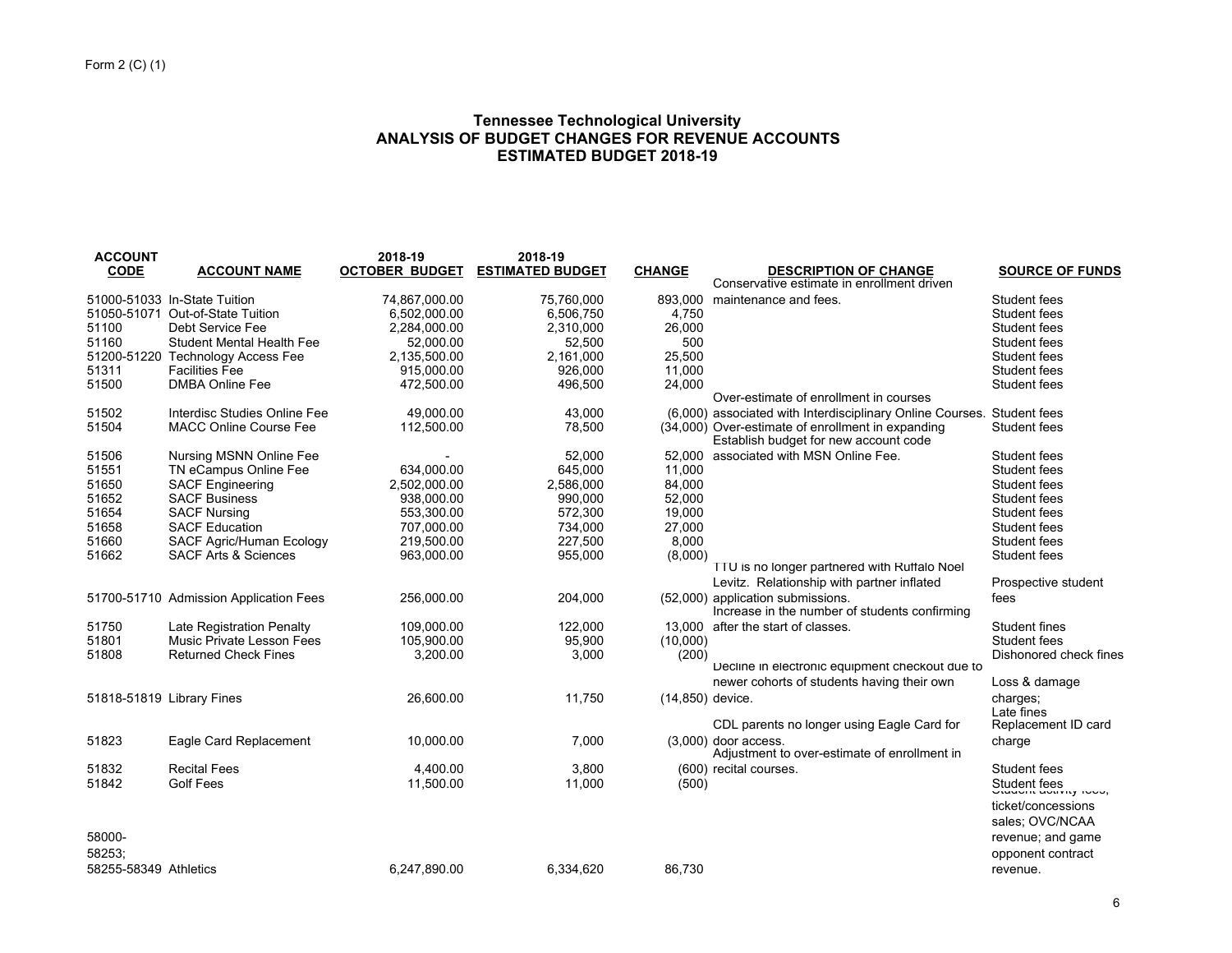| <b>ACCOUNT</b>  |                                          | 2018-19               | 2018-19                 |               |                                                                                                      |                                    |
|-----------------|------------------------------------------|-----------------------|-------------------------|---------------|------------------------------------------------------------------------------------------------------|------------------------------------|
| CODE<br>-20304- | <b>ACCOUNT NAME</b>                      | <b>OCTOBER BUDGET</b> | <b>ESTIMATED BUDGET</b> | <b>CHANGE</b> | <b>DESCRIPTION OF CHANGE</b><br>Requetion que to no longer showing cattle for                        | <b>SOURCE OF FUNDS</b>             |
| 58366;          |                                          |                       |                         |               | public, did not have a bull sell this spring and no                                                  |                                    |
| 58387-          |                                          |                       |                         |               | longer renting Waterloo Farm for vegetable                                                           | Sale of livestock and              |
| 58389;          | Farm Operations and Ag Pav               | 146,540.00            | 108,850                 |               | (37,690) production.                                                                                 | farm                               |
| 58374           | Dramatics                                | 2,420.00              | 11,866                  |               | 9,446 Increase in the number of annual productions.                                                  | <b>Ticket sales</b>                |
| 58378           | <b>Choral Concert Tax Sales</b>          |                       | 6,557                   |               | 6,557 Establish budget for Choral Concert ticket sales.<br>Adjustment of understated estimate of HEC | Participation                      |
|                 | 58379-58380 Sales & Services-Educ Depts  | 16.495.00             | 18.887                  |               | 2.392 Friday Café sales.<br>Adjustment to understated estimate of                                    | registration fees.                 |
| 58382           | <b>Workshop Fees</b>                     | 5.575.00              | 9,225                   |               | 3,650 cheerleading clinics offered.<br>Establish budget for sponsorships for                         | Funding from event                 |
| 58394           | Sponsorships                             |                       | 7,060                   |               | 7,060 cheerleading clinics.<br>Correct omission of budgeted amount for STEM                          | sponsors.<br>Equipment rental      |
| 58412           | Instructional Equip Rental               | 2.000.00              | 15.400                  |               | 13,400 Mobile instructional equipment rental                                                         | charges.                           |
| 58417           | <b>Certified Teacher Test/Praxis</b>     | 40.000.00             | 43,000                  | 3,000         |                                                                                                      |                                    |
|                 |                                          |                       |                         |               |                                                                                                      | Traffic and parking                |
| 58505           | <b>Traffic Fines</b>                     | 168,000.00            | 180,000                 | 12,000        |                                                                                                      | citations<br>Other sales and       |
|                 | 58860-58862 Sales & Syc Other Activities | 284,310.00            | 281,636                 | (2,674)       |                                                                                                      | services.<br>Student, faculty, and |
|                 | 58863-58864 Parking Permits              | 1,270,000.00          | 1,223,000               | (47,000)      |                                                                                                      | staff<br>campus parking permit     |
|                 |                                          |                       |                         |               |                                                                                                      | sales.                             |
|                 |                                          |                       |                         |               | Permanently budget revenues to accurately                                                            |                                    |
|                 |                                          |                       |                         |               | reflect trends in revenues that were previously                                                      |                                    |
| 58881           | <b>Printing Services</b>                 | 22.160.00             | 47,160                  |               | 25,000 temporary budget adjustments.<br>Adjustment to understated estimate of                        | Printing Services.                 |
| 58885           | Clinics                                  | 2,475.00              | 5,275                   |               | 2,800 cheerleading clinics offered.                                                                  | Participant fees.                  |
| 58889           | <b>Health Services</b>                   |                       | 1,520                   | 1.520         |                                                                                                      | Campus health                      |
|                 |                                          |                       |                         |               | Establish temporary budget for new Transfer                                                          |                                    |
| 58890           | SOAR Reg Fees                            | 50,000.00             | 62,250                  | 12,250        | <b>Orientation Guest Fee.</b><br>Adjust estimate based on actual copy sales                          |                                    |
| 58897           | <b>Copies Taxable</b>                    | 5,535.00              | 4,575                   |               | (960) revenue.                                                                                       | OIUUCHII AUUVILY FEE,              |
|                 |                                          |                       |                         |               |                                                                                                      | other miscellaneous                |
| 59550-          |                                          |                       |                         |               |                                                                                                      | rentals, swimming and              |
| 59575:          |                                          |                       |                         |               |                                                                                                      | aerobics lesson fees.              |
|                 | 59579-59582 Campus Recreation Center     | 909,300.00            | 934,540                 | 25,240        |                                                                                                      | etc.                               |
|                 |                                          |                       |                         |               |                                                                                                      |                                    |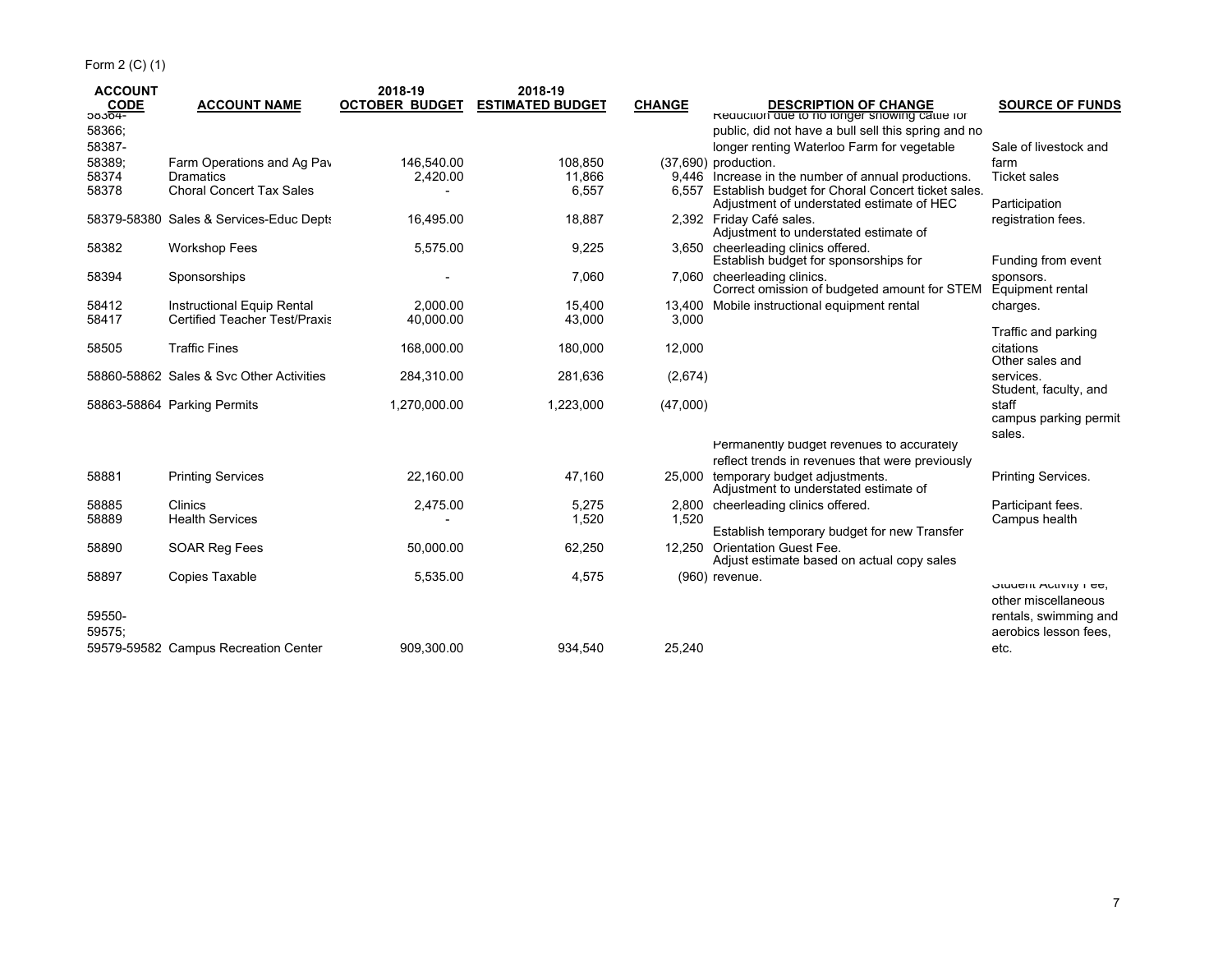# **Tennessee Technological University ANALYSIS OF BUDGET CHANGES FOR REVENUE ACCOUNTS PROPOSED BUDGET 2019-20**

| <b>ACCOUNT</b>        |                                                             | 2018-19                  | 2019-20                  |                            |                                                                                                         |                                                          |
|-----------------------|-------------------------------------------------------------|--------------------------|--------------------------|----------------------------|---------------------------------------------------------------------------------------------------------|----------------------------------------------------------|
| <b>CODE</b>           | <b>ACCOUNT NAME</b>                                         | <b>ESTIMATED BUDGET</b>  | <b>PROPOSED BUDGET</b>   | <b>CHANGE</b>              | <b>DESCRIPTION OF CHANGE</b>                                                                            | <b>SOURCE OF FUNDS</b>                                   |
|                       | 51000-51033 In-State Tuition                                | 75,760,000.00            | 75,462,000.00            | (298,000.00)               |                                                                                                         | <b>Student Fees</b>                                      |
|                       |                                                             |                          |                          |                            | Adjustment based on 5 Year Budget Committee                                                             |                                                          |
|                       |                                                             |                          |                          |                            | recommendation to decrease international                                                                |                                                          |
| 51050-51071           | Out-of-State Tuition                                        | 6,506,750.00             | 4.938.750.00             |                            | (1,568,000.00) enrollment by 180 FTE.                                                                   | <b>Student Fees</b>                                      |
| 51100                 | Debt Service Fee                                            | 2,310,000.00             | 2,256,500.00             | (53,500.00)                |                                                                                                         | <b>Student Fees</b>                                      |
| 51160                 | Student Mental Health Fee                                   | 52,500.00                | 51.000.00                | (1,500.00)                 |                                                                                                         | <b>Student Fees</b>                                      |
|                       |                                                             |                          |                          |                            | Increase budget to reflect rate increase                                                                |                                                          |
|                       | 51200-51220 Technology Access Fee                           | 2,161,000.00             | 2.427.000.00             | 266.000.00                 | approved March 2019 of 17.50 per semester.                                                              | <b>Student Fees</b>                                      |
| 51311                 | <b>Facilities Fee</b>                                       | 926.000.00               | 904.500.00               | (21,500.00)                |                                                                                                         | <b>Student Fees</b>                                      |
| 51500                 | <b>DMBA Online Fee</b>                                      | 496,500.00               | 492,500.00               | (4,000.00)                 |                                                                                                         | <b>Student Fees</b>                                      |
| 51502                 | Interdisc Studies Online Fee                                | 43.000.00                | 42.500.00                | (500.00)                   |                                                                                                         | <b>Student Fees</b>                                      |
| 51504                 | <b>MACC Online Course Fee</b>                               | 78,500.00                | 77,000.00                | (1,500.00)                 |                                                                                                         | <b>Student Fees</b>                                      |
| 51551                 | TN eCampus Online Fee                                       | 645,000.00               | 653,500.00               | 8,500.00                   |                                                                                                         | <b>Student Fees</b>                                      |
| 51650                 | <b>SACF Engineering</b>                                     | 2,586,000.00             | 2,484,000.00             | (102,000.00)               |                                                                                                         | <b>Student Fees</b>                                      |
| 51652                 | <b>SACF Business</b>                                        | 990,000.00               | 1,080,500.00             | 90,500.00                  |                                                                                                         | <b>Student Fees</b>                                      |
| 51654<br>51658        | <b>SACF Nursing</b><br><b>SACF Education</b>                | 572,300.00               | 549,300.00               | (23,000.00)<br>(29,000.00) |                                                                                                         | <b>Student Fees</b>                                      |
| 51660                 |                                                             | 734,000.00               | 705,000.00               |                            |                                                                                                         | <b>Student Fees</b><br><b>Student Fees</b>               |
| 51662                 | SACF Agric/Human Ecology<br><b>SACF Arts &amp; Sciences</b> | 227,500.00<br>955,000.00 | 218,500.00<br>918,000.00 | (9,000.00)<br>(37,000.00)  |                                                                                                         | <b>Student Fees</b>                                      |
| 51664                 | <b>SACF Music &amp; Art</b>                                 | 234,500.00               | 225,000.00               | (9,500.00)                 |                                                                                                         | <b>Student Fees</b>                                      |
| 52000                 | State Appropriation-Operation                               | 53,528,100.00            | 59,187,800.00            | 5,659,700.00               | THEC outcome formula adjustments.                                                                       |                                                          |
|                       |                                                             |                          |                          |                            |                                                                                                         | State Funding<br>उत्पवेदात बर्णागांगु । <del>२०</del> ०, |
| 58000-                |                                                             |                          |                          |                            |                                                                                                         | ticket/concessions sales:                                |
| 58002;                |                                                             |                          |                          |                            |                                                                                                         | OVC/ NCAA revenue; and                                   |
| 58100:                |                                                             |                          |                          |                            |                                                                                                         | game opponent contract                                   |
| 58253-58262 Athletics |                                                             | 1,573,945.00             | 1,561,890.00             | (12,055.00)                |                                                                                                         | revenue                                                  |
|                       |                                                             |                          |                          |                            | Increase in estimate of Bookstore contract                                                              |                                                          |
| 58265                 | <b>Bookstore Commission</b><br>Soft Drink                   | 1,675.00                 | 2,000.00                 | 325.00                     | revenue.                                                                                                | Contract revenue.                                        |
| 58266                 | Marketing/Exclusivity Fe                                    | 15.000.00                |                          |                            | (15,000.00) Remove budget for soft drink contract revenue.                                              | Contract revenue.                                        |
| 58349                 | <b>Student Athletic Fees</b>                                | 4,744,000.00             | 4,638,500.00             | (105, 500.00)              |                                                                                                         | <b>Student Fees</b>                                      |
| <b>JOJ04-</b>         |                                                             |                          |                          |                            |                                                                                                         | Sale Of Investock, produce                               |
| 58366;                |                                                             |                          |                          |                            |                                                                                                         | and plant sales; other farm                              |
| 58387-                |                                                             |                          |                          |                            | Re-establish previous permanent budget due to                                                           | services; and student farm                               |
| 58389;                | <b>Farm Operations</b>                                      | 154,650.00               | 192,340.00               |                            | 37,690.00 anticipated livestock and produce sales.                                                      | facilities rental.                                       |
|                       |                                                             |                          |                          |                            | Conservative estimate of the number of annual                                                           |                                                          |
| 58374                 | Dramatics<br><b>Choral Concert Clinic</b>                   | 11,866.00                | 2,420.00                 |                            | (9,446.00) productions and resulting ticket sales.<br>Conservative estimate in the number of            | Ticket sales.                                            |
| 58378                 | <b>Taxable Sales</b>                                        | 6,557.00                 |                          |                            | (6,557.00) participants in the Choral Concert Clinic.<br>Conservative estimate of departmental services | Ticket sales.                                            |
|                       | 58379-58380 Sales Svcs Edu Depts.                           | 18,887.00                | 14,495.00                |                            |                                                                                                         | Departmental sales/services                              |
|                       |                                                             |                          |                          |                            | (4,392.00) and of laboratory manuals commission.<br>Conservative estimate in the number of              |                                                          |
|                       |                                                             |                          |                          |                            | cheerleader clinic and STEM Mobile workshops                                                            |                                                          |
| 58382                 | <b>Workshop Fees</b>                                        | 9.225.00                 | 575.00                   | (8,650.00) offered.        |                                                                                                         | Workshop participant fees                                |
|                       |                                                             |                          |                          |                            |                                                                                                         |                                                          |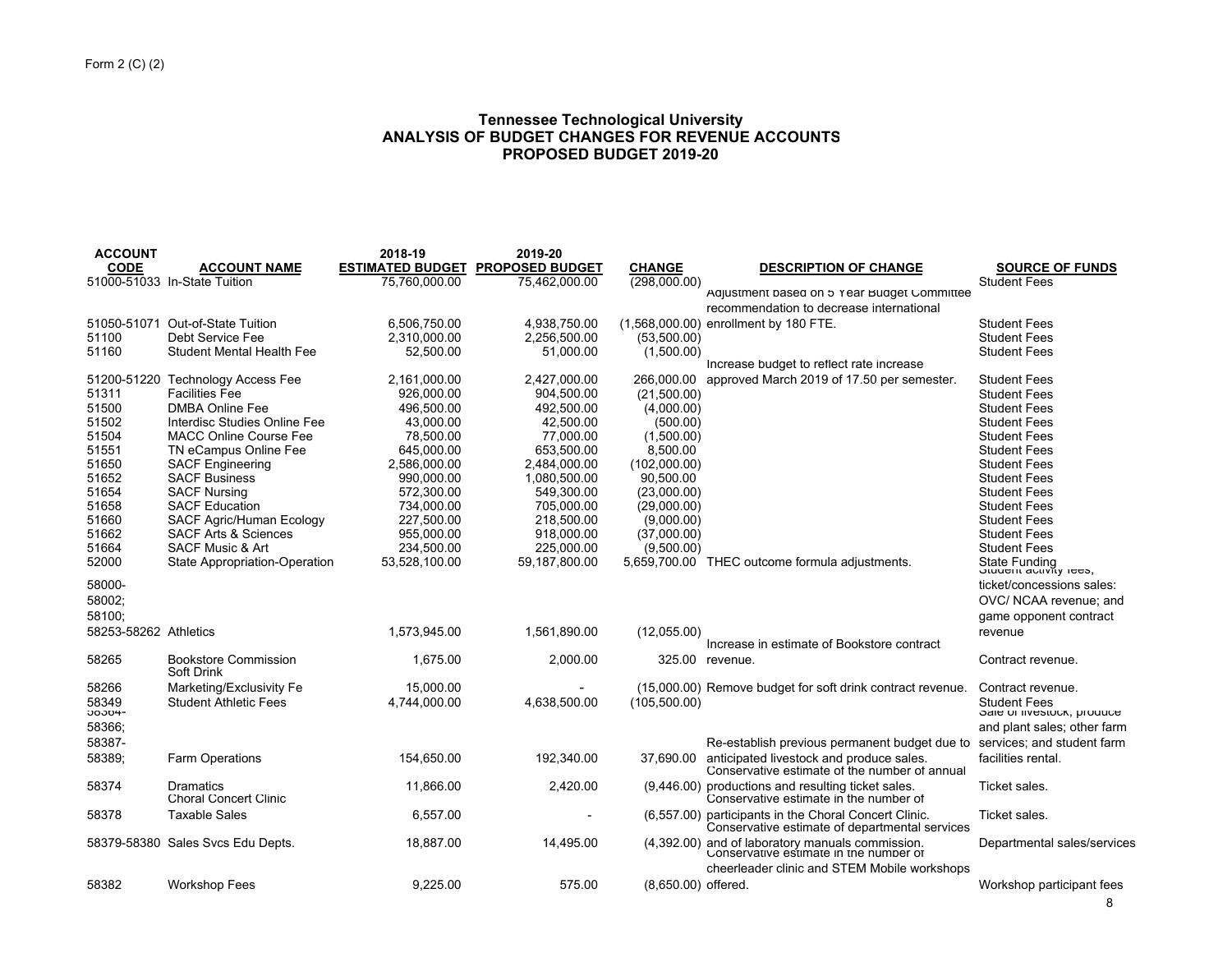Form 2 (C) (2)

| <b>ACCOUNT</b> |                                          | 2018-19                 | 2019-20                |               |                                                                                       |                                                      |
|----------------|------------------------------------------|-------------------------|------------------------|---------------|---------------------------------------------------------------------------------------|------------------------------------------------------|
| <b>CODE</b>    | <b>ACCOUNT NAME</b>                      | <b>ESTIMATED BUDGET</b> | <b>PROPOSED BUDGET</b> | <b>CHANGE</b> | <b>DESCRIPTION OF CHANGE</b><br>Conservative estimate of Varsity Cheerleader          | <b>SOURCE OF FUNDS</b>                               |
| 58394          | Sponsorships<br>Instructional Equipment  | 7,060.00                |                        |               | (7,060.00) and Dance Team event sponsorships.<br>Conservative estimate of STEM Mobile | Special event sponsors.                              |
| 58412          | Rental                                   | 15.400.00               | 2.000.00               |               | (13,400.00) instructional equipment rental.                                           | Equipment rental charges.                            |
| 58417          | <b>Certified Teacher Test/Praxis</b>     | 43.000.00               | 40.000.00              | (3,000.00)    |                                                                                       | Testing Fees                                         |
| 58860-58862    | Sales & Serv Other                       | 281.636.00              | 268,710.00             | (12,926.00)   |                                                                                       | Other sales and services.                            |
|                | 58863-58864 Parking Permits              | ,223,000.00             | 1,317,000.00           | 94,000.00     |                                                                                       | <b>Parking Permit Sales</b>                          |
|                |                                          |                         |                        |               | Return to conservative estimate of cheerleader                                        | Cheerleader and Dance                                |
| 58885          | <b>Clinics</b>                           | 5.275.00                | 2,475.00               |               | (2,800.00) and dance clinic participants.                                             | Team clinic participant<br>Campus health services    |
|                | 58887-58889 Health Services              | 92,320.00               | 90,800.00              | (1,520.00)    |                                                                                       | charges.                                             |
|                |                                          |                         |                        |               | Return to conservative estimate of new students                                       |                                                      |
| 58890-58891    | <b>Student Orientation SOAR</b>          | 77.250.00               | 65,000.00              |               | (12,250.00) and guests participating in SOAR Orientations.                            | Orientation fees.                                    |
| 58897          | Copies                                   | 4,575.00                | 5,535.00               | 960.00        | Anticipated increase in demand for printed                                            | Student printing cost<br>Student Activity Fee, other |
| 59550-         |                                          |                         |                        |               |                                                                                       | miscellaneous rentals,                               |
| 59575;         |                                          |                         |                        |               |                                                                                       | swimming and aerobics                                |
|                | 59580-59587 Campus Recreation Center     | 1,480,640.00            | 1,454,800.00           | (25, 840.00)  |                                                                                       | lesson fees, etc.<br>Gallery sales; student and      |
|                |                                          |                         |                        |               |                                                                                       | staff rentals; contract                              |
|                | 59700-59727 Appalachian Center for Craft | 271,200.00              | 270.000.00             | (1,200.00)    |                                                                                       | commission.                                          |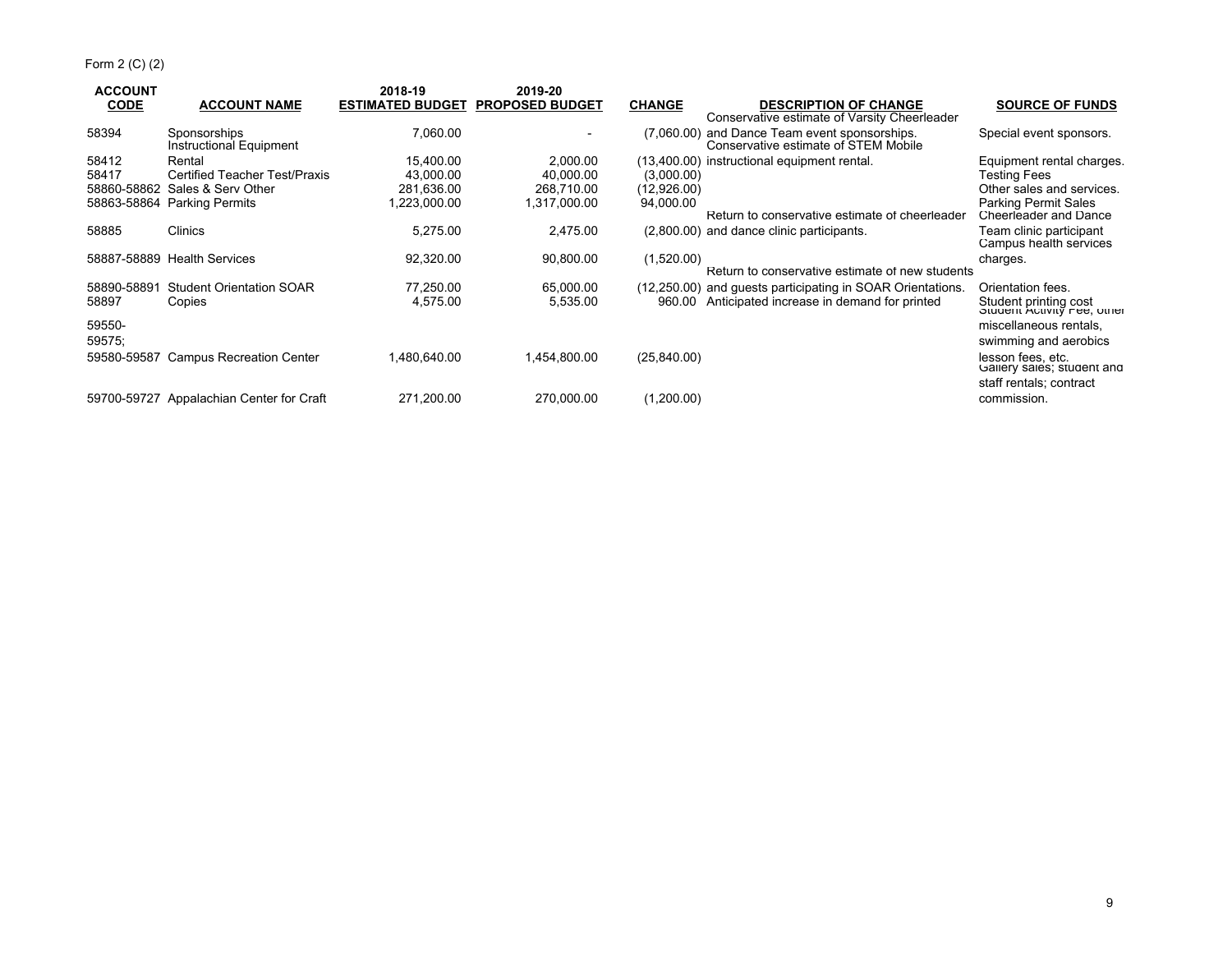# **Tennessee Technological University**

# **STATE UNIVERSITY AND COMMUNITY COLLEGE SYSTEM OF TENNESSEEESTIMATED BUDGET 2018-19Recurring and Nonrecurring Revenues and Expenses - Excluding Transfers**

| Proposed budget: | <b>Unrestricted</b> |              |             |  |  |  |  |  |
|------------------|---------------------|--------------|-------------|--|--|--|--|--|
|                  | Recurring           | Nonrecurring | Total       |  |  |  |  |  |
|                  |                     |              |             |  |  |  |  |  |
| Revenues:        | 161, 159, 542       | 52,220       | 161,211,762 |  |  |  |  |  |
| Expenses:        | 157,480,862         | 177,036      | 157,657,898 |  |  |  |  |  |
| Net Change       | 3,678,680           | (124,816)    | 3,553,864   |  |  |  |  |  |

*Note 1: Total column should tie to Summary Form 1.*

*Note 2: If recurring expenses exceed recurring revenues, please include a brief justification and a description of the institution's plan to return to a balanced budget. The plan should include the steps to be taken and the estimated timeframe.*

*Note 3: If nonrecurring expenses exceed nonrecurring revenues, please include a brief justification.*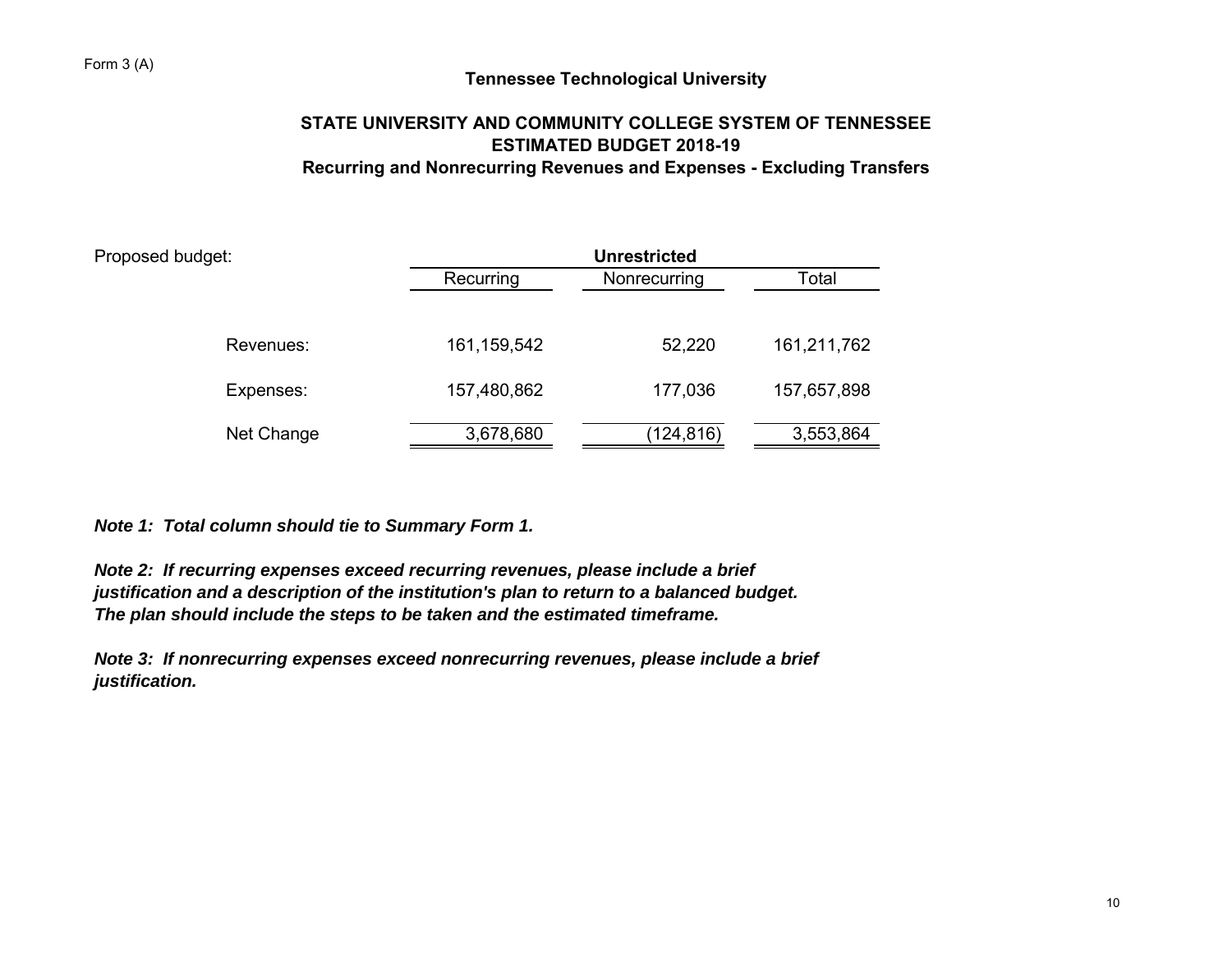# **Tennessee Technological University**

# **STATE UNIVERSITY AND COMMUNITY COLLEGE SYSTEM OF TENNESSEE JULY BUDGET 2019-20Recurring and Nonrecurring Revenues and Expenses - Excluding Transfers**

| Proposed budget:<br>Revenues: | <b>Unrestricted</b> |              |             |  |  |  |  |  |
|-------------------------------|---------------------|--------------|-------------|--|--|--|--|--|
|                               | Recurring           | Nonrecurring | Total       |  |  |  |  |  |
|                               |                     |              |             |  |  |  |  |  |
|                               | 164,997,200         | ۰            | 164,997,200 |  |  |  |  |  |
| Expenses:                     | 159,877,700         | ۰            | 159,877,700 |  |  |  |  |  |
| Net Change                    | 5,119,500           | ۰            | 5,119,500   |  |  |  |  |  |

*Note 1: Total column should tie to Summary Form 1.*

*Note 2: If recurring expenses exceed recurring revenues, please include a brief justification and a description of the institution's plan to return to a balanced budget. The plan should include the steps to be taken and the estimated timeframe.*

*Note 3: If nonrecurring expenses exceed nonrecurring revenues, please include a brief justification.*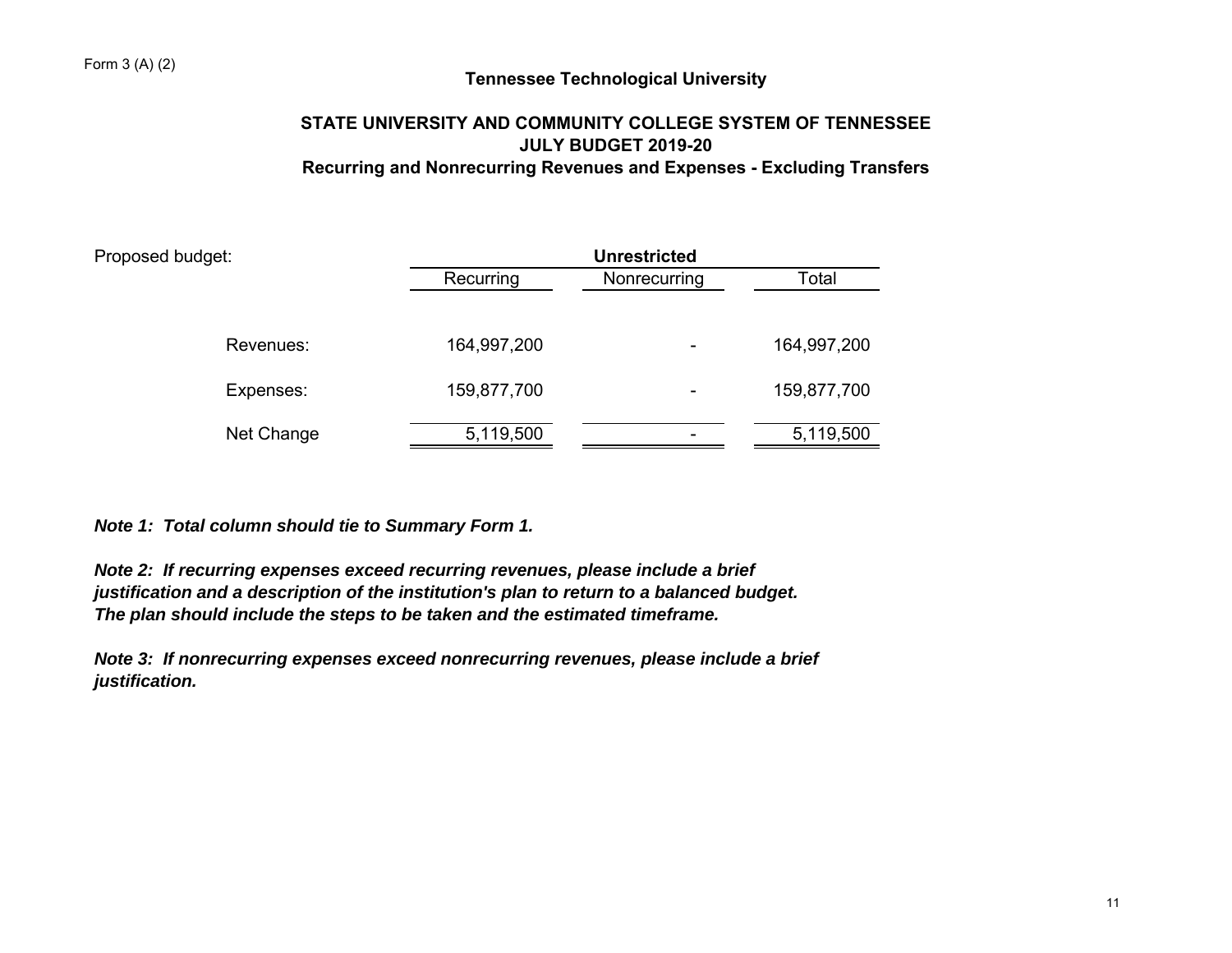# Form 3 (B)

# **Tennessee Technological University**

## **THE STATE UNIVERSITY AND COMMUNITY COLLEGE SYSTEM OF TENNESSEE**

## **JULY PROPOSED BUDGET**

## **REPORT OF ANTICIPATED SAVINGS FOR REBUDGET**

**Proposed budget:**

|                              | <b>Natural Classification</b> |  |                 |  |                  |  |             |  |        |  |              |  |
|------------------------------|-------------------------------|--|-----------------|--|------------------|--|-------------|--|--------|--|--------------|--|
|                              | <b>Capital</b><br>Other       |  |                 |  |                  |  |             |  |        |  |              |  |
| <b>Functional Area</b>       | <b>Salaries</b>               |  | <b>Benefits</b> |  | <b>Operating</b> |  | Scholarship |  | Outlay |  | <b>Total</b> |  |
| Instruction                  |                               |  |                 |  |                  |  |             |  |        |  |              |  |
| Research                     |                               |  |                 |  |                  |  |             |  |        |  |              |  |
| <b>Public Service</b>        |                               |  |                 |  |                  |  |             |  |        |  |              |  |
| Academic Support             |                               |  |                 |  |                  |  |             |  |        |  |              |  |
| <b>Student Services</b>      |                               |  |                 |  |                  |  |             |  |        |  |              |  |
| <b>Institutional Support</b> |                               |  |                 |  |                  |  |             |  |        |  |              |  |
| M&O                          |                               |  |                 |  |                  |  |             |  |        |  |              |  |
| Auxiliary                    |                               |  |                 |  |                  |  |             |  |        |  |              |  |
| Total                        |                               |  |                 |  |                  |  |             |  |        |  |              |  |

*Note: Enter as negatives only those amounts that have been budgeted as negative expenses to allow rebudgeting for expenditure elsewhere - such as salary savings. Do not include routine reallocation of expenses to other departments or functions, such as the reallocation of computer center expenses.*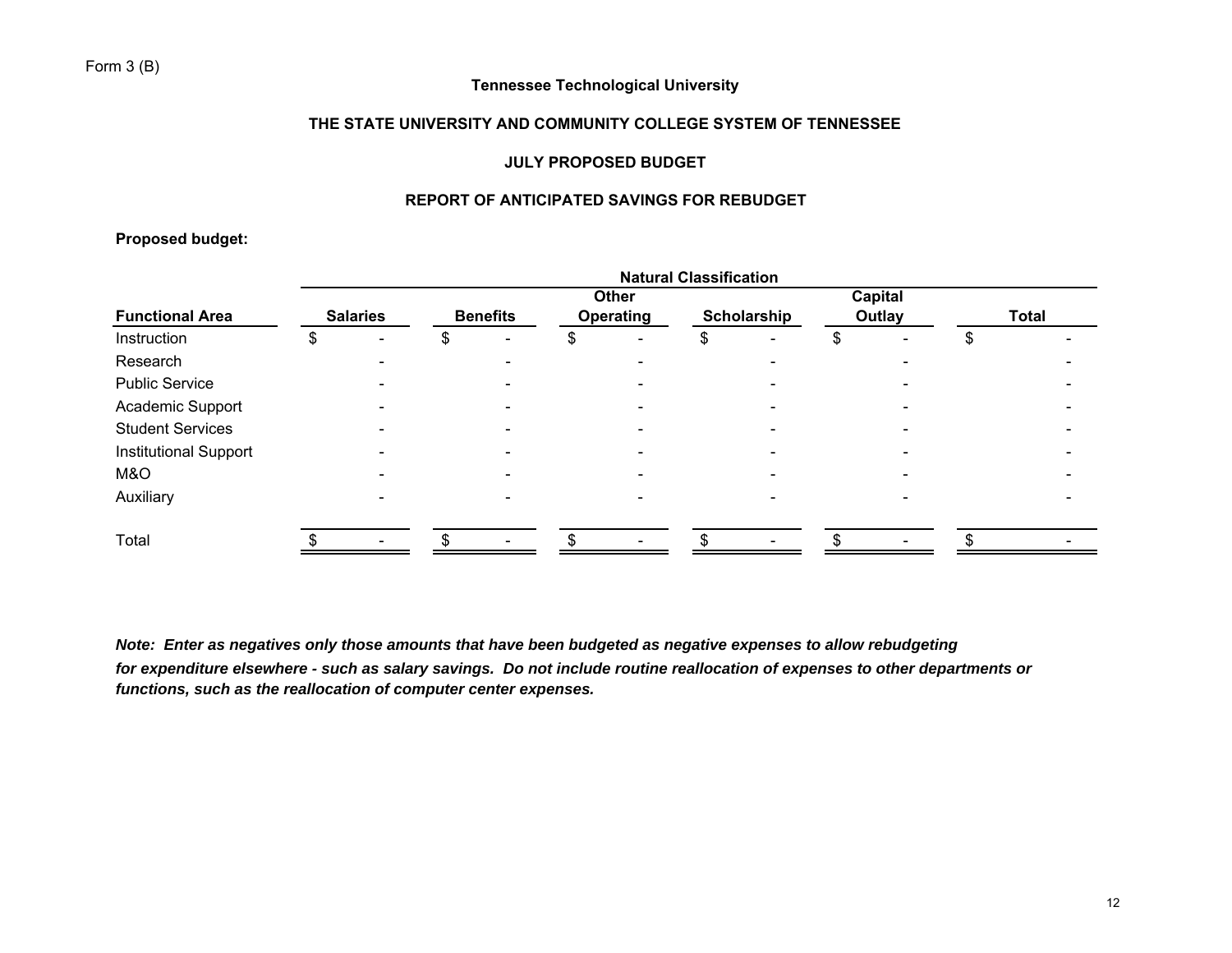#### **THE STATE UNIVERSITY AND COMMUNITY COLLEGE SYSTEM OF TENNESSEE**

#### **JULY BUDGET 2019-20**

#### **FINANCING OF INTERCOLLEGIATE ATHLETICS: REVENUE**

|    |                                  | <b>Actual 2017-18</b> |                   |               | Estimated 2018-19 |                   |               | Proposed 2019-20    |                   |               |
|----|----------------------------------|-----------------------|-------------------|---------------|-------------------|-------------------|---------------|---------------------|-------------------|---------------|
|    |                                  | <b>Unrestricted</b>   | <b>Restricted</b> | <b>Total</b>  | Unrestricted      | <b>Restricted</b> | <b>Total</b>  | <b>Unrestricted</b> | <b>Restricted</b> | Total         |
|    | Student Athletic Fee             | 4.834.948.96          |                   | 4.834.948.96  | 4,744,000.00      |                   | 4,744,000.00  | 4.638.500.00        |                   | 4,638,500.00  |
|    | General Fund Support             | 5,386,759.00          |                   | 5,386,759.00  | 5,698,263.00      |                   | 5,698,263.00  | 5,944,615.00        |                   | 5,944,615.00  |
|    | <b>Ticket sales</b>              | 286,566.00            |                   | 286,566.00    | 281,935.00        |                   | 281,935.00    | 281,890.00          |                   | 281,890.00    |
|    | Game quarantees                  | 730,287.00            |                   | 730,287.00    | 672.000.00        |                   | 672,000.00    | 595,000.00          |                   | 595,000.00    |
| 5  | Conference Income                | 95,729.00             |                   | 95,729.00     | 133,865.00        |                   | 133,865.00    | 128,000.00          |                   | 128,000.00    |
| 6  | Conference tournament            |                       |                   |               |                   |                   |               |                     |                   |               |
|    | NCAA proceeds                    | 403,668.36            | 302,873.00        | 706,541.36    | 349,995.00        | 297,000.00        | 646,995.00    | 400,000.00          | 297,000.00        | 697,000.00    |
| 8  | Program/ad sales                 |                       |                   |               |                   |                   |               |                     |                   |               |
| 9  | Concessions                      | 38,565.54             |                   | 38,565.54     | 50,000.00         |                   | 50,000.00     | 50,000.00           |                   | 50,000.00     |
| 10 | TV Income and Radio              |                       |                   |               |                   |                   |               |                     |                   |               |
| 11 | Gifts                            |                       | 398,040.92        | 398,040.92    |                   | 78,680.00         | 78,680.00     |                     | 78,680.00         | 78,680.00     |
| 12 | Interest income                  |                       |                   |               |                   |                   |               |                     |                   |               |
| 13 | Athletic marketing/advertising   |                       |                   |               |                   |                   |               |                     |                   |               |
| 14 | Parking permits                  |                       |                   |               |                   |                   |               |                     |                   |               |
| 15 | Licensing fees                   | 37,696.27             |                   | 37,696.27     | 40,150.00         |                   | 40,150.00     | 30,000.00           |                   | 30,000.00     |
| 16 | Other                            | 1,330.00              |                   | 1,330.00      |                   |                   |               |                     |                   |               |
| 17 | <b>Student Therapy Center</b>    | 19,475.14             |                   | 19,475.14     | 20,630.00         |                   | 20,630.00     | 55,000.00           |                   | 55,000.00     |
| 18 | <b>Bookstore Commission</b>      | 1,896.84              |                   | 1,896.84      | 1,675.00          |                   | 1,675.00      | 2,000.00            |                   | 2,000.00      |
| 19 | Salvage Income                   |                       |                   |               | 3,370.00          |                   | 3,370.00      |                     |                   |               |
| 20 | Soft Drink Exclusivity Fee       | 16,291.75             |                   | 16,291.75     | 15,000.00         |                   | 15,000.00     |                     |                   |               |
| 21 | <b>Dining Services Guarantee</b> | 22,000.00             |                   | 22,000.00     | 22,000.00         |                   | 22,000.00     | 22,000.00           |                   | 22,000.00     |
|    |                                  |                       |                   |               |                   |                   |               |                     |                   |               |
|    |                                  |                       |                   |               |                   |                   |               |                     |                   |               |
|    |                                  |                       |                   |               |                   |                   |               |                     |                   |               |
|    | <b>TOTAL REVENUE</b>             | 11,875,213.86         | 700,913.92        | 12,576,127.78 | 12,032,883.00     | 375,680.00        | 12,408,563.00 | 12,147,005.00       | 375,680.00        | 12,522,685.00 |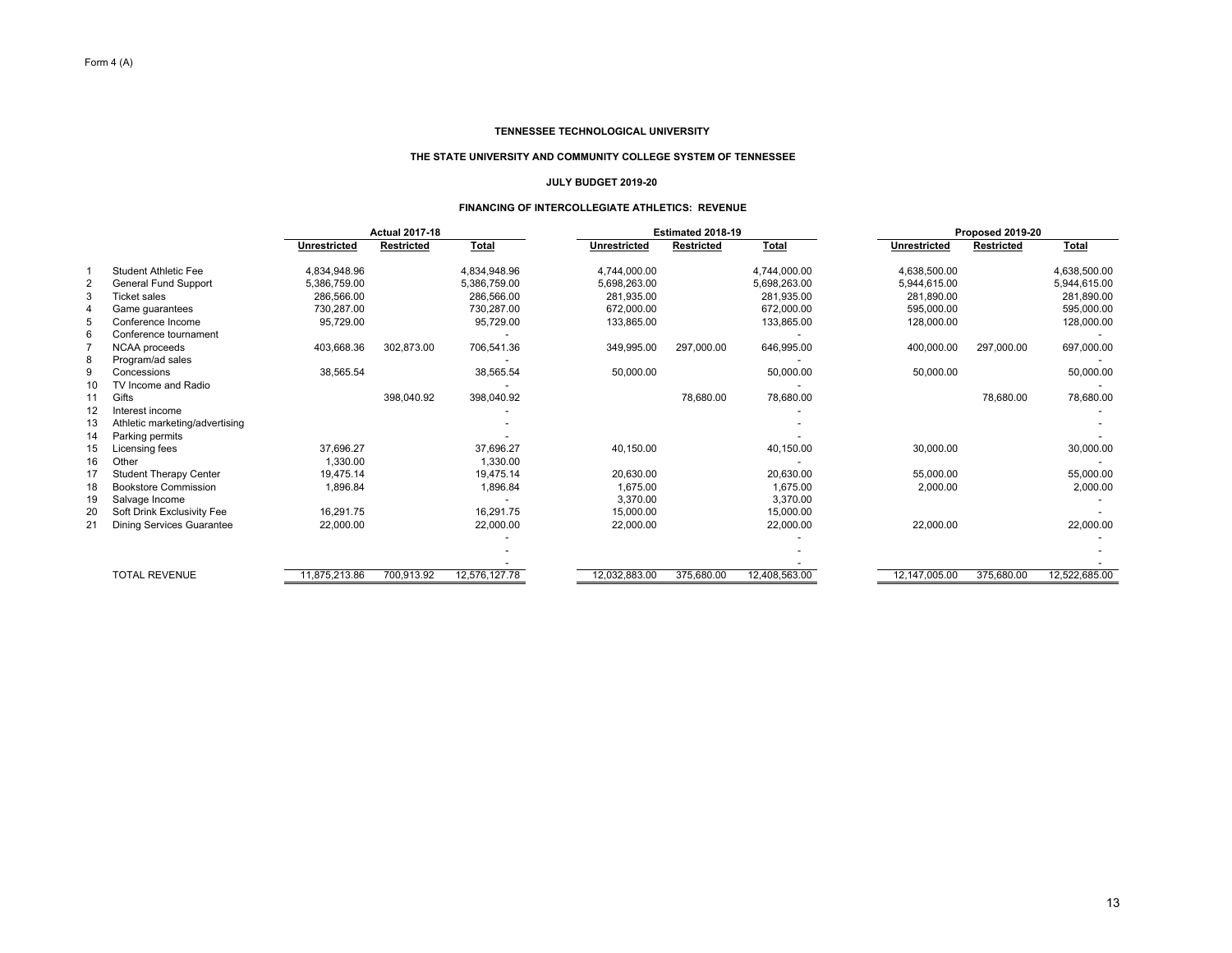#### **THE STATE UNIVERSITY AND COMMUNITY COLLEGE SYSTEM OF TENNESSEE**

#### **JULY BUDGET 2019-20**

#### **FINANCING OF INTERCOLLEGIATE ATHLETICS: EXPENDITURES**

|                                    | <b>Actual 2017-18</b> |                   |               | Estimated 2018-19   |                   |                          | Proposed 2019-20    |                   |               |
|------------------------------------|-----------------------|-------------------|---------------|---------------------|-------------------|--------------------------|---------------------|-------------------|---------------|
|                                    | Unrestricted          | <b>Restricted</b> | Total         | <b>Unrestricted</b> | <b>Restricted</b> | <b>Total</b>             | <b>Unrestricted</b> | <b>Restricted</b> | <b>Total</b>  |
| Salaries - administrative          | 1,378,813.24          | 5,000.00          | 1,383,813.24  | 1,418,615.00        | 46,210.00         | 464,825.00               | 1,314,078.00        | 46,210.00         | 1,360,288.00  |
| 2 Salaries - coaches               | 2,020,439.41          | 39,371.35         | 2,059,810.76  | 1,896,205.00        |                   | 896,205.00               | 2,066,130.00        |                   | 2,066,130.00  |
| 3 Salaries - support staff         | 239,941.02            | 50,089.26         | 290,030.28    | 234,324.00          | 51,630.00         | 285,954.00               | 201,823.00          | 51,630.00         | 253,453.00    |
| 4 Employee benefits                | ,302,576.89           | 28,430.18         | 1,331,007.07  | 1,299,359.00        | 23,020.00         | ,322,379.00              | 1,313,153.00        | 23,020.00         | 336,173.00    |
| 5 Team travel                      | 859,522.84            | 93,430.32         | 952,953.16    | 799,240.00          | 58,810.00         | 858,050.00               | 609,641.00          | 58,810.00         | 668,451.00    |
| 6 Other Travel                     | 4,922.40              | 52,515.57         | 57,437.97     | 19,240.00           | 7,130.00          | 26,370.00                | 24,930.00           | 7,130.00          | 32,060.00     |
| 7 Scholarships                     | 4,919,355.74          | 137,195.43        | 5,056,551.17  | 5,000,865.00        | 69,290.00         | 5,070,155.00             | 5,660,661.00        | 69,290.00         | 5,729,951.00  |
| 8 Post-season expense              | 224,701.85            |                   | 224,701.85    | 110,490.00          |                   | 110,490.00               | 110,490.00          |                   | 110,490.00    |
| 9 Other operating                  | 907,138.95            | 294,881.81        | 1,202,020.76  | 1,163,770.00        | 119,590.00        | .283,360.00              | 846,099.00          | 119,590.00        | 965,689.00    |
| 10 Capital outlay                  | 17,801.52             |                   | 17,801.52     | 90,775.00           |                   | 90,775.00                |                     |                   |               |
| <b>Total Expense</b>               | 11,875,213.86         | 700,913.92        | 12,576,127.78 | 12,032,883.00       | 375,680.00        | 12,408,563.00            | 12,147,005.00       | 375,680.00        | 12,522,685.00 |
| 11<br>Encumbrances                 |                       |                   |               |                     |                   |                          |                     |                   |               |
| 12<br>Prior year (negative amount) |                       |                   |               |                     |                   | $\overline{\phantom{0}}$ |                     |                   |               |
| 13<br>Current year                 |                       |                   |               |                     |                   |                          |                     |                   |               |
| 14 Transfers                       |                       |                   |               |                     |                   |                          |                     |                   |               |
| Total expenditures, encumbrances   |                       |                   |               |                     |                   |                          |                     |                   |               |
| & transfers                        | 11,875,213.86         | 700,913.92        | 12,576,127.78 | 12,032,883.00       | 375,680.00        | 12,408,563.00            | 12,147,005.00       | 375,680.00        | 12,522,685.00 |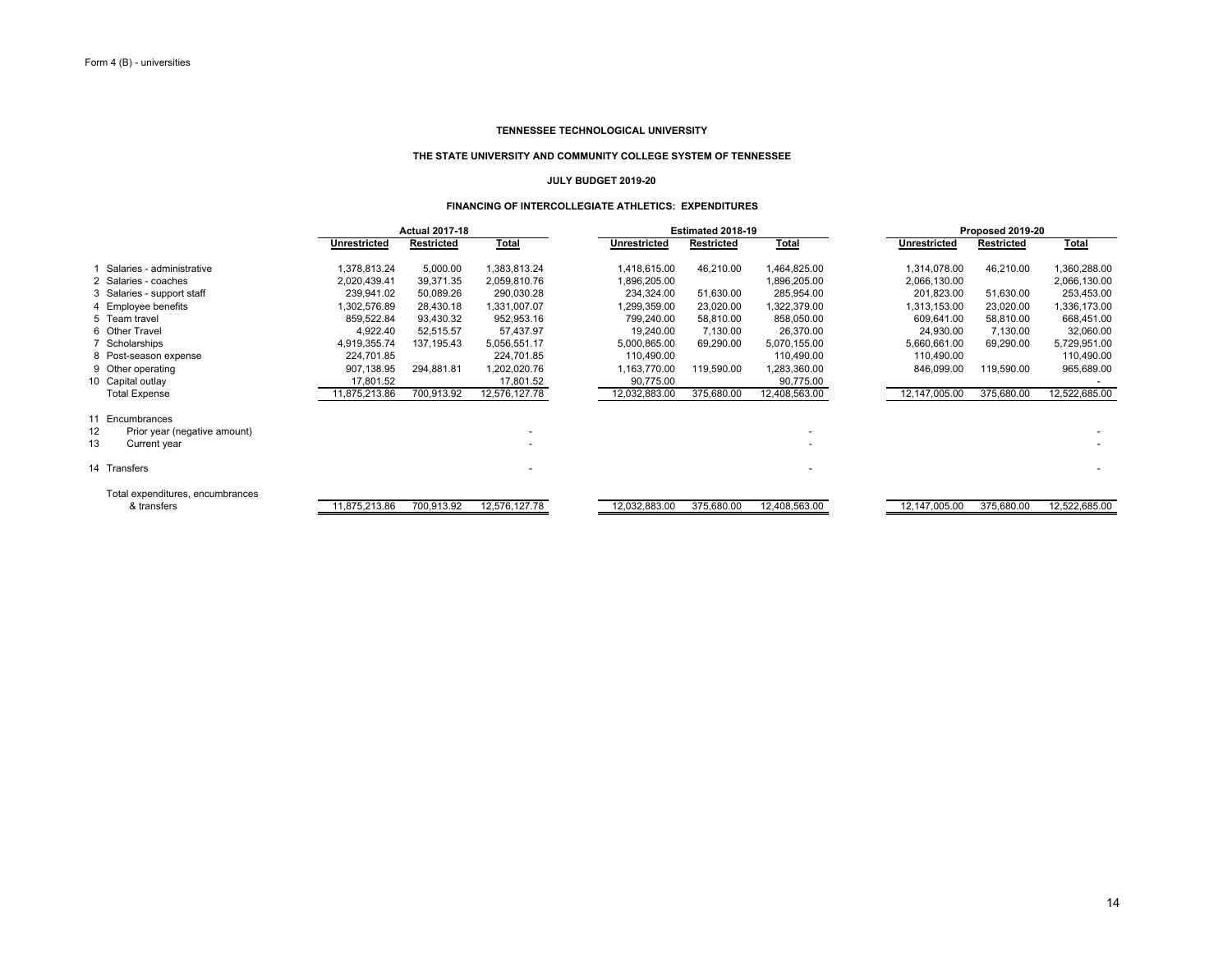#### **THE STATE UNIVERSITY AND COMMUNITY COLLEGE SYSTEM OF TENNESSEE**

#### **JULY BUDGET 2019-20**

#### **AUXILIARY ENTERPRISE SUMMARY SCHEDULE**

|                          |               | <b>Actual 2017-18</b>      |                          |               | <b>Revised 2018-19</b>     |                          |               | Estimated 2018-19                 |                   |               | Proposed 2019-20                  |                          |
|--------------------------|---------------|----------------------------|--------------------------|---------------|----------------------------|--------------------------|---------------|-----------------------------------|-------------------|---------------|-----------------------------------|--------------------------|
|                          | Revenue       | Expenditure &<br>Transfers | <b>Difference</b>        | Revenue       | Expenditure &<br>Transfers | <b>Difference</b>        | Revenue       | Expenditure &<br><b>Transfers</b> | <b>Difference</b> | Revenue       | Expenditure &<br><b>Transfers</b> | <b>Difference</b>        |
| <b>Residential Life</b>  | 13,263,662.50 | 13,263,662.50              | $\overline{\phantom{a}}$ | 13,181,900.00 | 13,181,900.00              | $\overline{\phantom{a}}$ | 13,181,900.00 | 13,181,900.00                     | $\sim$            | 13,181,900.00 | 13,181,900.00                     | $\overline{\phantom{a}}$ |
| <b>Dining Services</b>   | 2,784,841.02  | 2,784,841.02               | $\overline{\phantom{a}}$ | 2,806,231.00  | 2,941,928.00               | (135, 697.00)            | 2,806,231.00  | 2,940,666.00                      | (134, 435.00)     | 2,806,231.00  | 2,806,231.00                      | $\overline{\phantom{a}}$ |
| Bookstore                | 483,294.56    | 483,294.56                 |                          | 459,639.00    | 459,639.00                 | $\overline{\phantom{a}}$ | 459,639.00    | 459,639.00                        |                   | 459,639.00    | 459,639.00                        | $\overline{\phantom{a}}$ |
| Post Office              | 3,871.74      | 3,871.74                   |                          | 4,750.00      | 4,750.00                   | $\overline{\phantom{a}}$ | 4,750.00      | 4,750.00                          |                   | 4,750.00      | 4,750.00                          | $\blacksquare$           |
| Vending                  | 163,672.10    | 163,672.10                 | $\overline{\phantom{a}}$ | 143,500.00    | 143,500.00                 | $\overline{\phantom{a}}$ | 143,500.00    | 143,500.00                        |                   | 143,500.00    | 143,500.00                        | $\overline{\phantom{a}}$ |
| <b>Fitness Center</b>    | 1,524,525.06  | 1,524,525.06               | $\overline{\phantom{a}}$ | 1,465,300.00  | 1,465,300.00               | $\overline{\phantom{a}}$ | 1,490,540.00  | 1,490,540.00                      |                   | 1,454,800.00  | 1,454,800.00                      | $\overline{\phantom{a}}$ |
| Craft Center:<br>Gallery | 126,441.65    | 139,303.91                 | (12,862.26)              | 137,700.00    | 152,127.00                 | (14, 427.00)             | 137,700.00    | 151,427.00                        | (13, 727.00)      | 137,700.00    | 152,032.00                        | (14, 332.00)             |
| Housing                  | 115,731.97    | 102,869.71                 | 12,862.26                | 132,300.00    | 117,873.00                 | 14,427.00                | 132,300.00    | 118,573.00                        | 13,727.00         | 132,300.00    | 117,968.00                        | 14,332.00                |
| Food Service             | 1,196.00      | 1,196.00                   | <b>.</b>                 | 1,200.00      | 1,200.00                   | $\overline{\phantom{a}}$ | 1,200.00      | 1,200.00                          | $\sim$            |               |                                   | $\overline{\phantom{a}}$ |
|                          | 18,467,236.60 | 18,467,236.60              | (0.00)                   | 18,332,520.00 | 18,468,217.00              | (135, 697.00)            | 18,357,760.00 | 18,492,195.00                     | (134, 435.00)     | 18,320,820.00 | 18,320,820.00                     | $\overline{\phantom{a}}$ |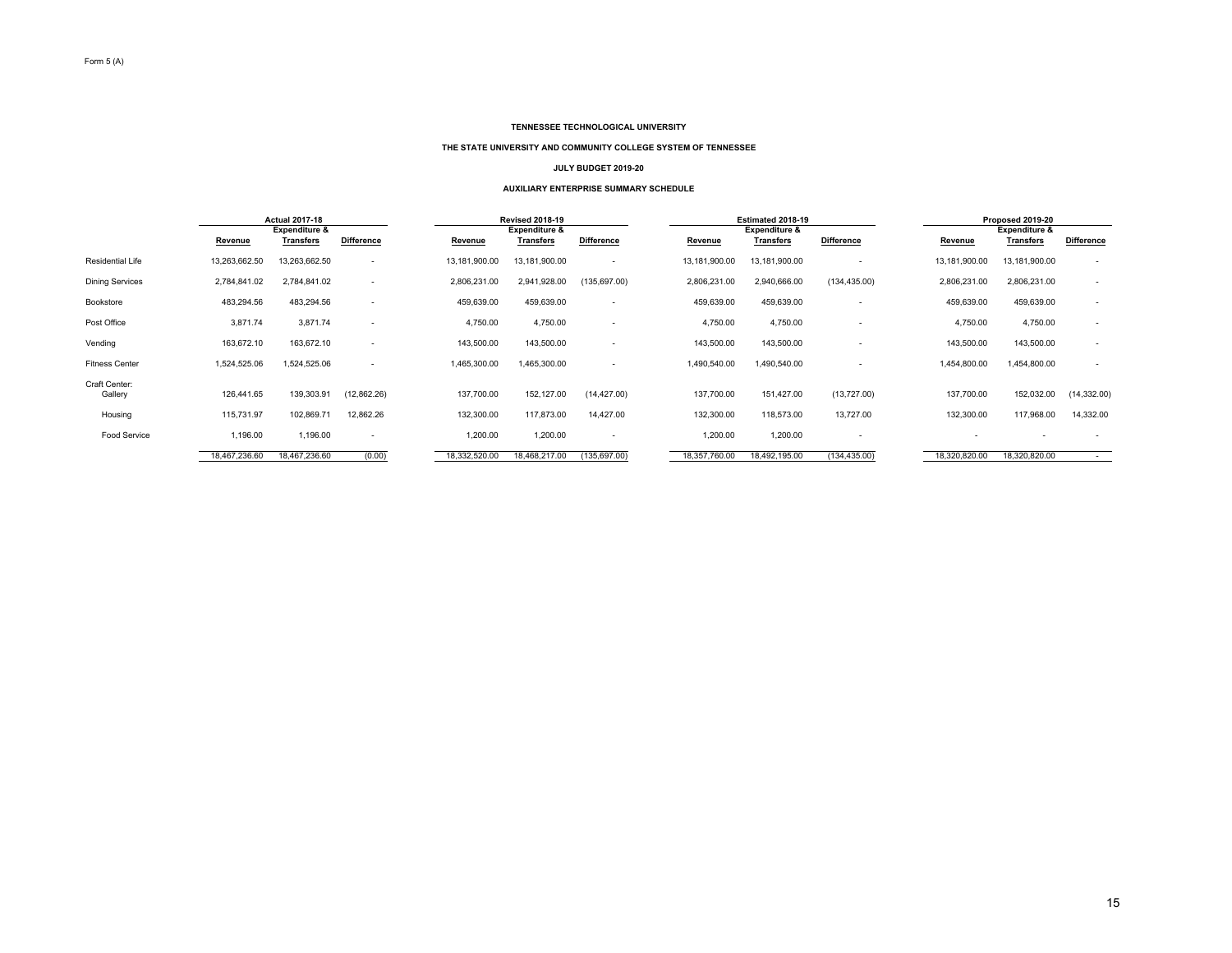## **THE STATE UNIVERSITY AND COMMUNITY COLLEGE SYSTEM OF TENNESSEE**

## **JULY BUDGET 2019-20**

## **CONTRACTED FOOD SERVICES**

|                                                                           |              | <b>Actual 2017-18</b> |               | <b>Revised 2018-19</b> | Estimated 2018-19 |          | Proposed 2019-20 |          |
|---------------------------------------------------------------------------|--------------|-----------------------|---------------|------------------------|-------------------|----------|------------------|----------|
|                                                                           | Amount       | $\frac{9}{6}$         | <b>Amount</b> | $\frac{9}{6}$          | Amount            | <u>%</u> | Amount           | <u>%</u> |
| <b>REVENUES:</b>                                                          |              |                       |               |                        |                   |          |                  |          |
| Commissions<br>Service Charges                                            | 2,784,841.02 | 100%                  | 2,806,231.00  | 100%                   | 2,806,231.00      | 100%     | 2,806,231.00     | 100%     |
| <b>Total Revenues</b>                                                     | 2,784,841.02 |                       | 2,806,231.00  |                        | 2,806,231.00      |          | 2,806,231.00     |          |
| <b>EXPENDITURES:</b>                                                      |              |                       |               |                        |                   |          |                  |          |
| Administrative salaries                                                   |              |                       |               |                        |                   |          |                  |          |
| Clerical/Support salaries                                                 | 100.00       | $0\%$                 | 15,584.00     | 18%                    | 15,584.00         | 19%      | 70.00            | 0%       |
| <b>Employee benefits</b>                                                  | 4,683.52     | 9%                    | 25,135.00     | 30%                    | 20,135.00         | 25%      | 22,635.00        | 33%      |
| Travel                                                                    |              |                       |               |                        |                   |          |                  |          |
| Operating                                                                 | 49,357.84    | 91%                   | 44,418.00     | 52%                    | 44,488.00         | 55%      | 46,182.00        | 67%      |
| Capital Outlay                                                            |              |                       |               |                        |                   |          |                  |          |
| <b>Total Expenditures</b>                                                 | 54,141.36    |                       | 85,137.00     |                        | 80,207.00         |          | 68,887.00        |          |
| Net Operating Results Before                                              |              |                       |               |                        |                   |          |                  |          |
| Transfers                                                                 | 2,730,699.66 |                       | 2,721,094.00  |                        | 2,726,024.00      |          | 2,737,344.00     |          |
| <b>TRANSFERS:</b>                                                         |              |                       |               |                        |                   |          |                  |          |
| Renewal and Replacement<br>Retirement of Indebtedness<br>Unexpended Plant | 2,730,699.66 |                       | 2,856,791.00  |                        | 2,860,459.00      |          | 2,737,344.00     |          |
| <b>Net Operating Results</b>                                              |              |                       | (135, 697.00) |                        | (134, 435.00)     |          |                  |          |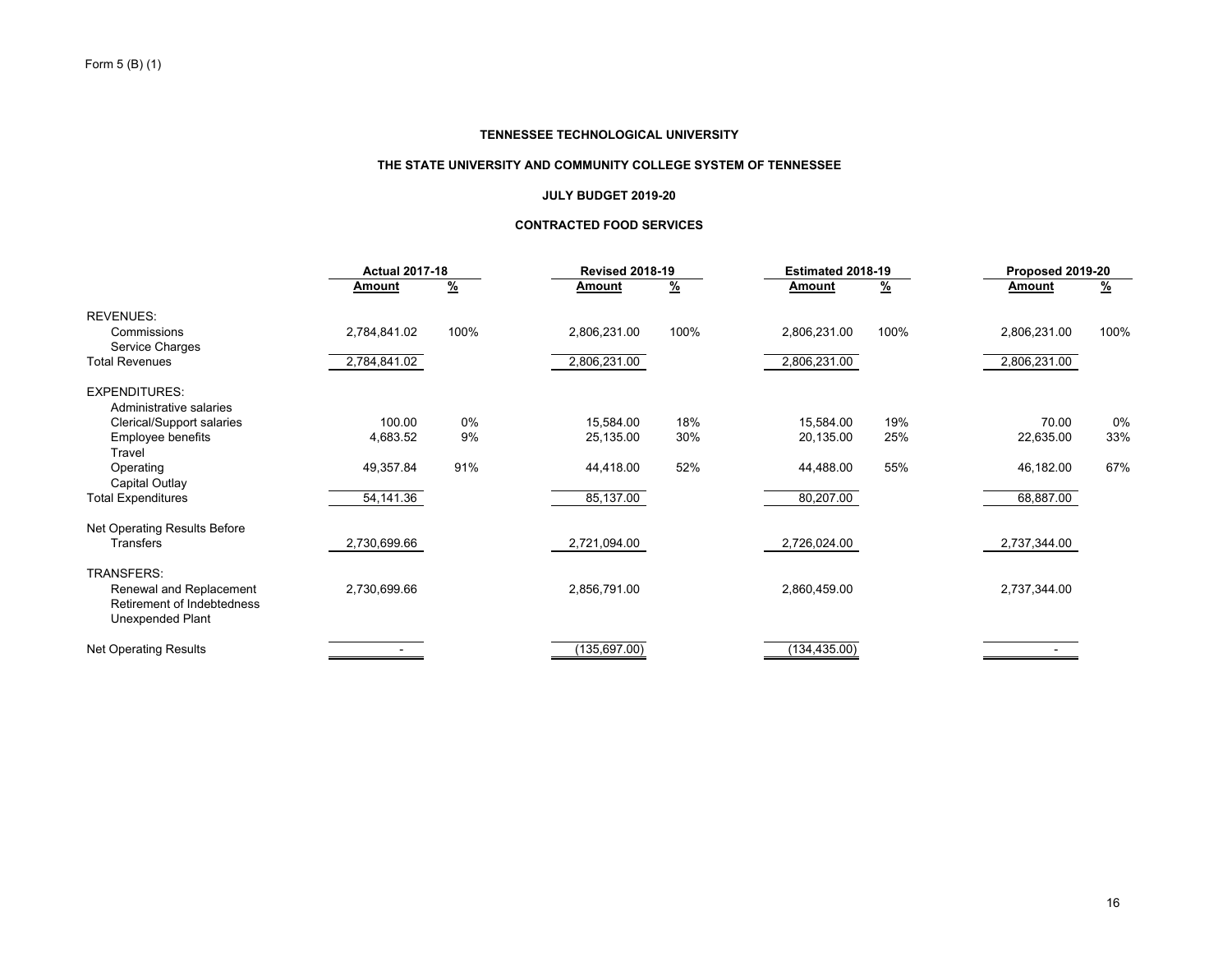#### **THE STATE UNIVERSITY AND COMMUNITY COLLEGE SYSTEM OF TENNESSEE**

## **JULY BUDGET 2019-20**

#### **TOTAL FOOD SERVICES**

|                                                                                  |               | <b>Actual 2017-18</b> |               | <b>Revised 2018-19</b> | Estimated 2018-19 |               | Proposed 2019-20 |               |
|----------------------------------------------------------------------------------|---------------|-----------------------|---------------|------------------------|-------------------|---------------|------------------|---------------|
|                                                                                  | <b>Amount</b> | $\frac{9}{6}$         | <b>Amount</b> | $\frac{9}{6}$          | Amount            | $\frac{9}{6}$ | Amount           | $\frac{9}{6}$ |
| <b>REVENUES</b>                                                                  |               |                       |               |                        |                   |               |                  |               |
| Commissions                                                                      | 2,784,841.02  | 100%                  | 2,806,231.00  | 100%                   | 2,806,231.00      | 100%          | 2,806,231.00     | 100%          |
| <b>Taxable Sales</b>                                                             |               |                       |               |                        |                   |               |                  |               |
| Other                                                                            |               |                       |               |                        |                   |               |                  |               |
| <b>Total Revenue</b>                                                             | 2,784,841.02  |                       | 2,806,231.00  |                        | 2,806,231.00      |               | 2,806,231.00     |               |
| <b>EXPENDITURES</b>                                                              |               |                       |               |                        |                   |               |                  |               |
| Administrative salaries                                                          |               |                       |               |                        |                   |               |                  |               |
| <b>Clerical/Support salaries</b>                                                 | 100.00        | $0\%$                 | 15,584.00     | 18%                    | 15,584.00         | 19%           | 70.00            | $0\%$         |
| Employee benefits                                                                | 4,683.52      | 9%                    | 25,135.00     | 30%                    | 20,135.00         | 25%           | 22,635.00        | 33%           |
| Travel                                                                           |               |                       |               |                        |                   |               |                  |               |
| Operating                                                                        | 49,357.84     | 91%                   | 44,418.00     | 52%                    | 44,488.00         | 55%           | 46,182.00        | 67%           |
| Capital Outlay                                                                   |               |                       |               |                        |                   |               |                  |               |
| <b>Total Expenditures</b>                                                        | 54,141.36     |                       | 85,137.00     |                        | 80,207.00         |               | 68,887.00        |               |
| Net Operating Results Before                                                     |               |                       |               |                        |                   |               |                  |               |
| Transfers                                                                        | 2,730,699.66  |                       | 2,721,094.00  |                        | 2,726,024.00      |               | 2,737,344.00     |               |
| TRANSFERS:                                                                       |               |                       |               |                        |                   |               |                  |               |
| Renewal and Replacement<br>Retirement of Indebtedness<br><b>Unexpended Plant</b> | 2,730,699.66  |                       | 2,856,791.00  |                        | 2,860,459.00      |               | 2,737,344.00     |               |
| <b>Net Operating Results</b>                                                     |               |                       | (135, 697.00) |                        | (134, 435.00)     |               |                  |               |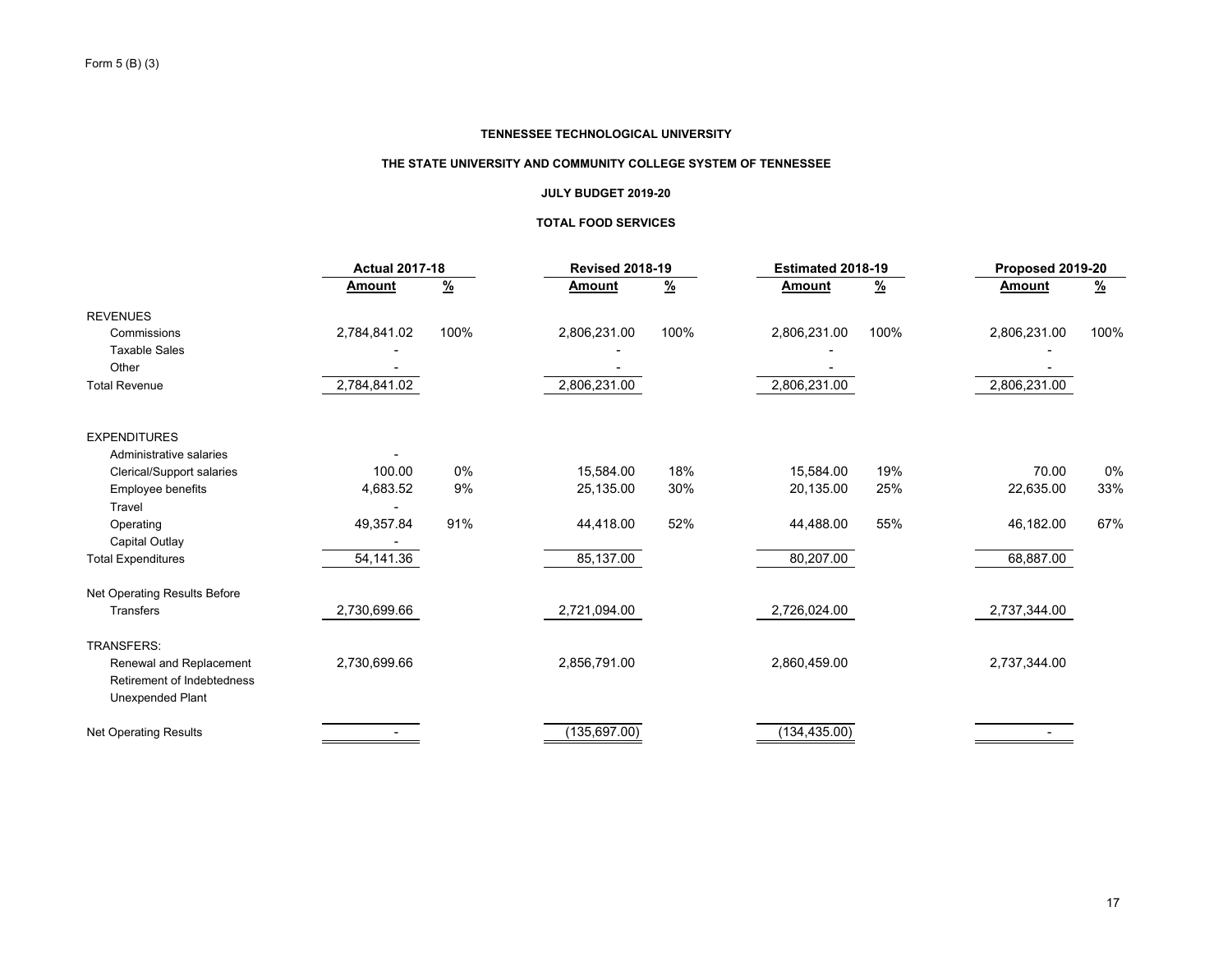#### **THE STATE UNIVERSITY AND COMMUNITY COLLEGE SYSTEM OF TENNESSEE**

#### **JULY BUDGET 2019-20**

## **CONTRACTED BOOKSTORE**

|                                                                                                             |               | <b>Actual 2017-18</b> |            | <b>Revised 2018-19</b> |            | Estimated 2018-19 |               | Proposed 2019-20 |  |
|-------------------------------------------------------------------------------------------------------------|---------------|-----------------------|------------|------------------------|------------|-------------------|---------------|------------------|--|
|                                                                                                             | <b>Amount</b> | $\frac{9}{6}$         | Amount     | <u>%</u>               | Amount     | <u>%</u>          | <b>Amount</b> | <u>%</u>         |  |
| <b>REVENUES:</b>                                                                                            |               |                       |            |                        |            |                   |               |                  |  |
| Commissions<br><b>Reimbursements</b>                                                                        | 483,294.00    | 100%                  | 459,639.00 | 100%                   | 459,639.00 | 100%              | 459,639.00    | 100%             |  |
| <b>Total Revenues</b>                                                                                       | 483,294.00    |                       | 459,639.00 |                        | 459,639.00 |                   | 459,639.00    |                  |  |
| <b>EXPENDITURES:</b><br>Administrative salaries<br>Clerical/Support salaries<br>Employee benefits<br>Travel |               |                       |            |                        |            |                   |               |                  |  |
| Operating<br>Capital Outlay                                                                                 | 40,371.89     | 100%                  | 46,904.00  | 100%                   | 44,814.00  | 100%              | 50,691.00     | 100%             |  |
| <b>Total Expenditures</b>                                                                                   | 40,371.89     |                       | 46,904.00  |                        | 44,814.00  |                   | 50,691.00     |                  |  |
| Net Operating Results Before<br>Transfers                                                                   | 442,922.11    |                       | 412,735.00 |                        | 414,825.00 |                   | 408,948.00    |                  |  |
| TRANSFERS:<br>Renewal and Replacement<br>Retirement of Indebtedness<br>Unexpended Plant                     | 442,922.67    |                       | 412,735.00 |                        | 414,825.00 |                   | 408,948.00    |                  |  |
| <b>Net Operating Results</b>                                                                                | (0.56)        |                       |            |                        |            |                   |               |                  |  |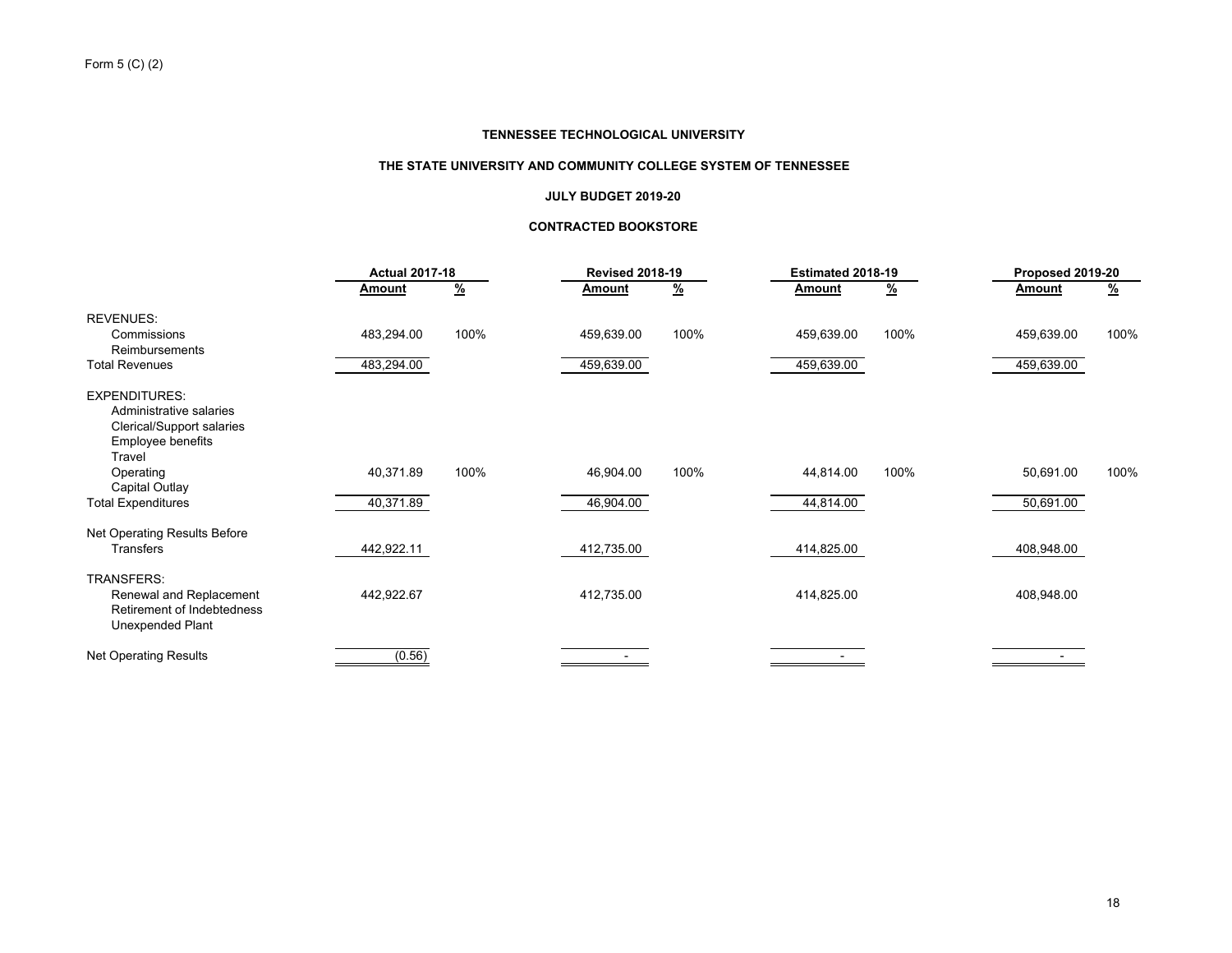## **JULY BUDGET 2019-20**

#### **HOUSING INFORMATION**

| А. | Number of spaces projected for 2018-19                                          |                               | 2,245                    |
|----|---------------------------------------------------------------------------------|-------------------------------|--------------------------|
| В. | Dormitory                                                                       |                               |                          |
|    | Room Rate Per Term Based On:                                                    |                               |                          |
|    | 1 Double Occupancy                                                              |                               | 2,581                    |
|    | 2 Single Occupancy                                                              | $\frac{6}{3}$                 | 2,652                    |
|    | 3 Telephone Charge                                                              | \$                            |                          |
|    | 4 Air Conditioning Charge                                                       | \$                            | ÷.                       |
|    | 5 Maximum Rate                                                                  |                               |                          |
|    | Residence Halls - Double as Single Occupancy                                    |                               | 3,310                    |
|    | Renovated Residence Halls - Double Occupancy                                    | \$ \$ \$ \$ \$ \$ \$ \$ \$ \$ | 2,878                    |
|    | Renovated Residence Halls - Traditional Single Occupancy                        |                               | 2,973                    |
|    | Renovated Residence Halls - Double as Single Occupancy                          |                               | 3,636                    |
|    | Renovated Residence Halls - Super Single                                        |                               | 3,320                    |
|    | Renovated Engineering Residence Halls - Double Occupancy                        |                               | 2,980                    |
|    | Renovated Engineering Residence Halls - Traditional Single Occupancy            |                               | 3,075                    |
|    | Renovated Engineering Residence Halls - Double as Single Occupancy              |                               | 3,738                    |
|    | New Residence Halls - Double Occupancy                                          |                               | 4,070                    |
|    | New Residence Halls - Single Occupancy                                          |                               | 4,519                    |
|    | New Residence Halls - Double as Single Occupancy                                | \$                            | 5,039                    |
| C  | 6 Other Charge (describe)<br>None<br>Apartments<br>Room Rate Per Term Based On: |                               |                          |
|    | 1 Efficiency                                                                    |                               |                          |
|    | 2 One bedroom - renovated (Phase I)                                             | \$ \$ \$ \$ \$ \$             | 4,197                    |
|    | One bedroom - renovated (Phase II & III)                                        |                               | 4,049                    |
|    | 3 Two bedroom - renovated (Phase I)                                             |                               | 4,570                    |
|    | Two bedroom - renovated (Phase II & III)                                        |                               | 4,865                    |
|    | 4 Two bedroom/two bath (Phase I)                                                |                               | 5,758                    |
|    | 5 Telephone Charge                                                              |                               | $\blacksquare$           |
|    | 6 Air Conditioning Charge<br>7 Other Charge (describe)                          | $\overline{\mathbf{3}}$       | $\overline{\phantom{a}}$ |
| D  | <b>Occupancy Utilization</b>                                                    |                               |                          |
|    | Utilization<br>Term:<br>Capacity<br>Occupancy<br><b>F-11 0047</b><br><b>000</b> | 00.001                        |                          |

| Term:       | Capacity | Occupancy | Utilization |
|-------------|----------|-----------|-------------|
| Fall 2017   | 2.245    | 2.227     | 99.20%      |
| Spring 2018 | 2.245    | 2.022     | 90.07%      |
| Fall 2018   | 2.245    | 2.115     | 94.21%      |
| Spring 2019 | 2.245    | 1.916     | 85.35%      |

Form 5 (D)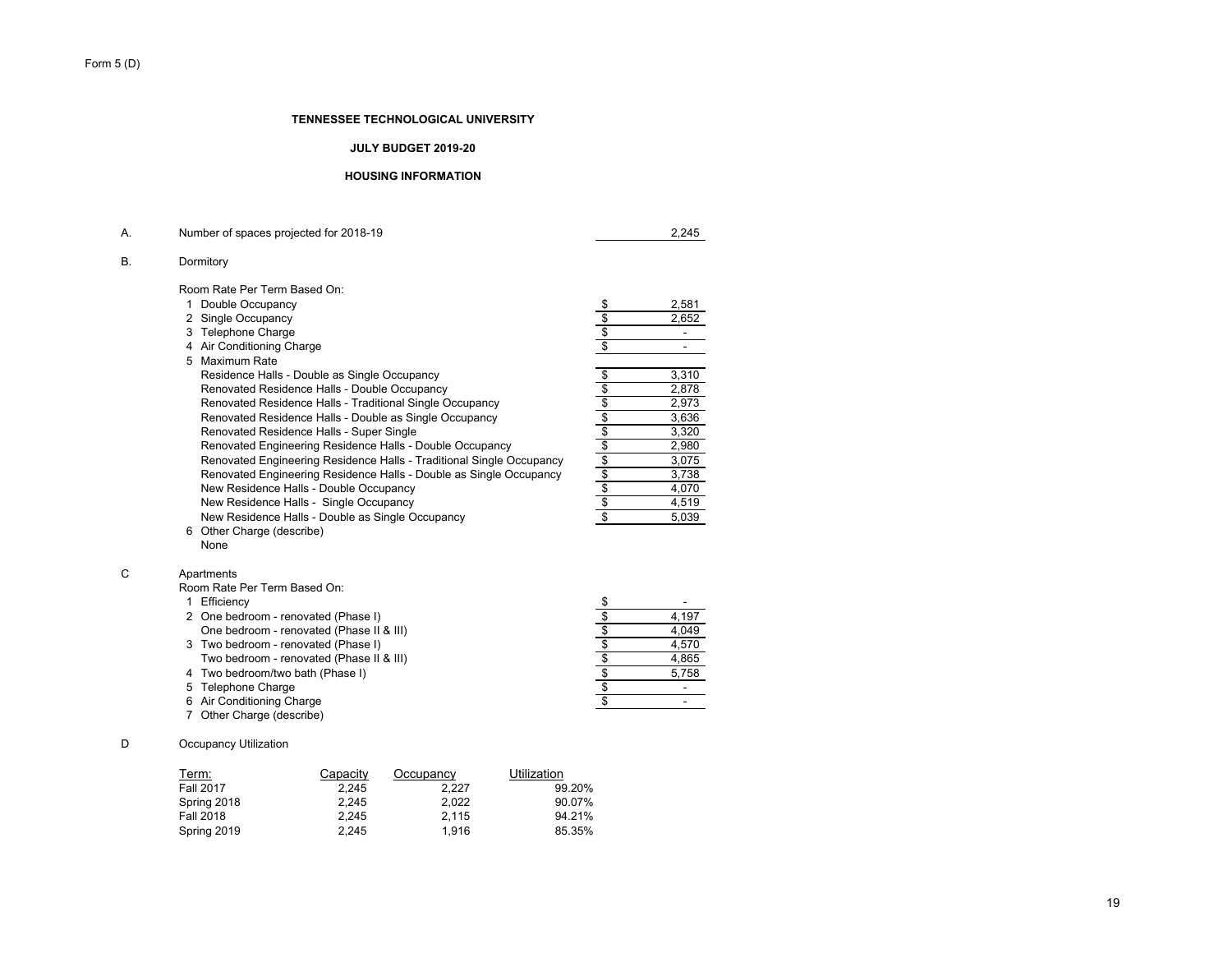## **THE STATE UNIVERSITY AND COMMUNITY COLLEGE SYSTEM OF TENNESSEE**

## **JULY BUDGET 2019-20**

## **TOTAL HOUSING**

|                                                       | <b>Actual 2017-18</b> |               | <b>Revised 2018-19</b> |               | Estimated 2018-19 |          | Proposed 2019-20 |               |
|-------------------------------------------------------|-----------------------|---------------|------------------------|---------------|-------------------|----------|------------------|---------------|
|                                                       | Amount                | $\frac{9}{6}$ | <u>Amount</u>          | $\frac{9}{6}$ | Amount            | <u>%</u> | Amount           | $\frac{9}{6}$ |
| <b>REVENUES:</b>                                      |                       |               |                        |               |                   |          |                  |               |
| <b>Rental Revenue</b><br><b>Other Revenue</b>         | 13,263,662.50         | 100%          | 13,181,900.00          | 100%          | 13,181,900.00     | 100%     | 13,181,900.00    | 100%          |
| <b>Total Revenues</b>                                 | 13,263,662.50         |               | 13,181,900.00          |               | 13,181,900.00     |          | 13,181,900.00    |               |
| <b>EXPENDITURES:</b>                                  |                       |               |                        |               |                   |          |                  |               |
| Administrative salaries                               | 509,787.31            | 10%           | 544,900.00             | 10%           | 544,900.00        | 10%      | 534,981.00       | 10%           |
| Clerical/Support salaries                             | 1,017,490.05          | 19%           | 1,151,486.00           | 21%           | 1,167,861.00      | 21%      | 1,143,359.00     | 20%           |
| Employee benefits                                     | 530,071.69            | 10%           | 543,499.00             | 10%           | 550,999.00        | 10%      | 531,684.00       | 9%            |
| Travel                                                | 9,078.34              | 0%            | 14,000.00              | 0%            | 14,000.00         | 0%       | 14,000.00        | 0%            |
| Operating                                             | 3,239,830.76          | 61%           | 3,308,184.00           | 59%           | 3,199,739.00      | 58%      | 3,392,970.00     | 60%           |
| Equipment                                             |                       |               |                        |               |                   |          |                  |               |
| <b>Total Expenditures</b>                             | 5,306,258.15          |               | 5,562,069.00           |               | 5,477,499.00      |          | 5,616,994.00     |               |
| Net Operating Results Before                          |                       |               |                        |               |                   |          |                  |               |
| Transfers                                             | 7,957,404.35          |               | 7,619,831.00           |               | 7,704,401.00      |          | 7,564,906.00     |               |
| <b>TRANSFERS:</b>                                     |                       |               |                        |               |                   |          |                  |               |
| Renewal and Replacement                               | 2,772,590.00          |               | 2,467,561.00           |               | 2,552,131.00      |          | 2,412,636.00     |               |
| Retirement of Indebtedness<br><b>Unexpended Plant</b> | 5,184,814.35          |               | 5,152,270.00           |               | 5,152,270.00      |          | 5,152,270.00     |               |
| Net Operating Results                                 |                       |               |                        |               |                   |          |                  |               |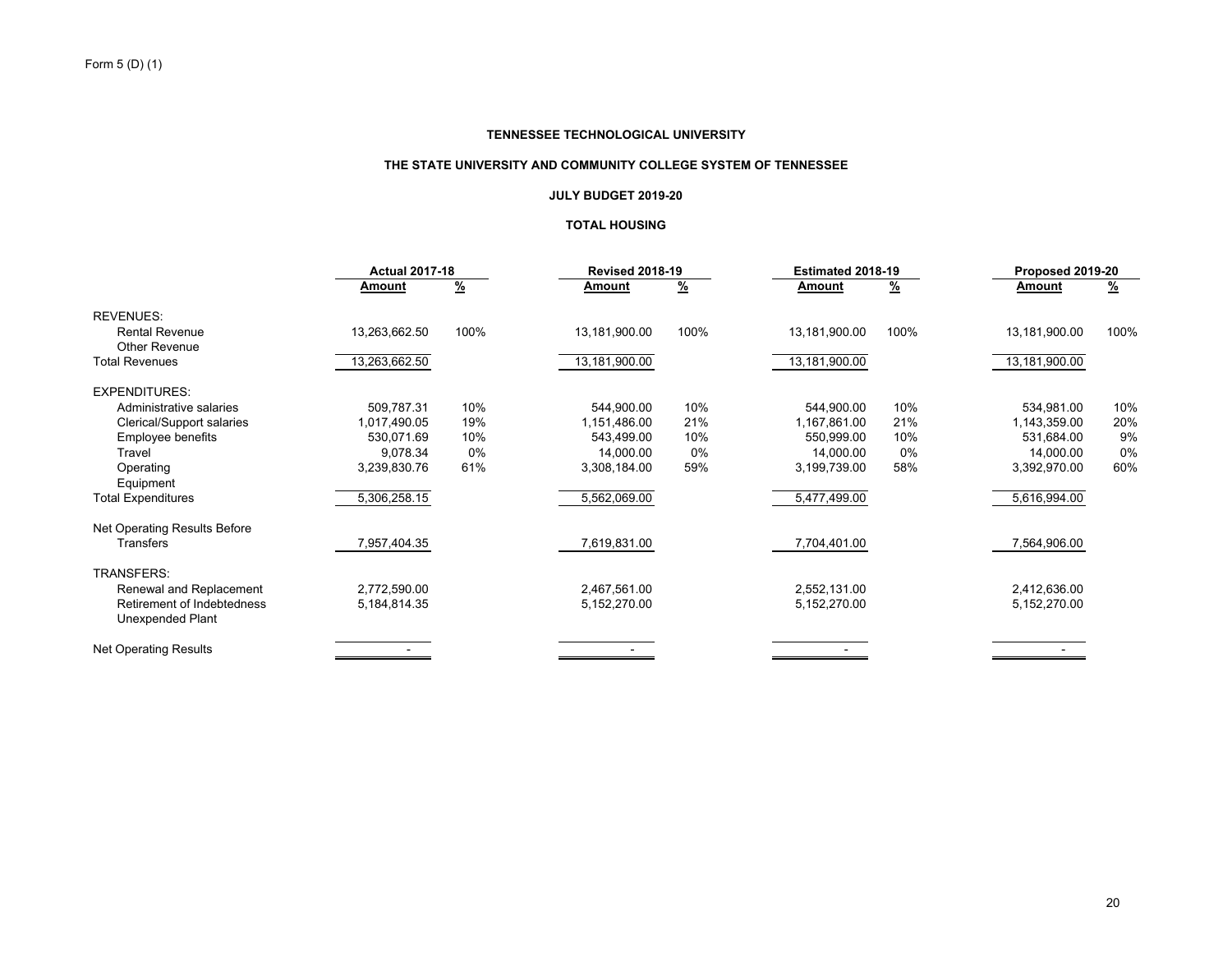#### **JULY BUDGET 2019-20**

## **SUMMARY BY UNIT - R & R AND CONTINGENCY ALLOCATION COMPUTATIONS**

#### **ESTIMATED BUDGET 2018-19**

|                                                          | Actual<br><b>Fund Balance</b><br>7/1/18 | <b>Revenues</b> | Cost of<br><b>Goods Sold</b> | <b>Gross Margin</b> | Other<br><b>Expenditures</b> | <b>Transfers</b> | Profit/(Loss)            | <b>Estimated</b><br><b>Ending Fund Bal</b><br>6/30/19 |
|----------------------------------------------------------|-----------------------------------------|-----------------|------------------------------|---------------------|------------------------------|------------------|--------------------------|-------------------------------------------------------|
| <b>Auxiliary Enterprises:</b><br><b>Residential Life</b> | (359, 237.82)                           | 13,181,900.00   |                              | 13,181,900.00       | 10,629,769.00                | 2,552,131.00     | ٠                        | (359, 237.82)                                         |
| <b>Dining Services</b>                                   | 886,270.87                              | 2,806,231.00    |                              | 2,806,231.00        | 80,207.00                    | 2,860,459.00     | (134, 435.00)            | 751,835.87                                            |
| <b>Bookstore</b>                                         | 94,396.33                               | 459,639.00      |                              | 459,639.00          | 44,814.00                    | 414,825.00       |                          | 94,396.33                                             |
| Post Office                                              | (19, 818.90)                            | 4,750.00        |                              | 4,750.00            | 650.00                       | 4,100.00         | $\overline{\phantom{a}}$ | (19, 818.90)                                          |
| Vending                                                  | 37,889.67                               | 143,500.00      |                              | 143,500.00          | 49,847.00                    | 93,653.00        |                          | 37,889.67                                             |
| <b>Fitness Center</b>                                    | (148, 157.06)                           | 1,490,540.00    |                              | 1,490,540.00        | 1,380,639.00                 | 109,901.00       | $\overline{\phantom{a}}$ | (148, 157.06)                                         |
| Dir of Auxiliaries                                       | (4,642.00)                              |                 |                              |                     |                              |                  |                          | (4,642.00)                                            |
| Craft Center:<br>Gallery                                 | 20,857.23                               | 137,700.00      |                              | 137,700.00          | 151,427.00                   |                  | (13,727.00)              | 7,130.23                                              |
| Housing                                                  | 150,458.47                              | 132,300.00      |                              | 132,300.00          | 75,809.00                    | 42,764.00        | 13,727.00                | 164, 185. 47                                          |
| <b>Food Service</b>                                      | (8,447.24)                              | 1,200.00        |                              | 1,200.00            | 1,200.00                     |                  |                          | (8,447.24)                                            |
| <b>Total</b>                                             | 649,569.55                              | 18,357,760.00   |                              | 18,357,760.00       | 12,414,362.00                | 6,077,833.00     | (134, 435.00)            | 515, 134.55                                           |

## **Contingency Allocation:**

| 5% of Revenue | 917.888.00 |
|---------------|------------|
| Per Budget    | 917.888.00 |
| Difference*   | -          |

#### **R & R Transfer:**

| 5% of Gross Margin | 917.888.00   |                                                                                     |
|--------------------|--------------|-------------------------------------------------------------------------------------|
| Per Budget         | 6,077,833.00 |                                                                                     |
| Difference*        |              | $(5.159.945.00)$ Additional transfers to R & R for projects and emergency reserves. |

*Note: The 5% contingency allocation is optional for contracted-out auxiliaries.*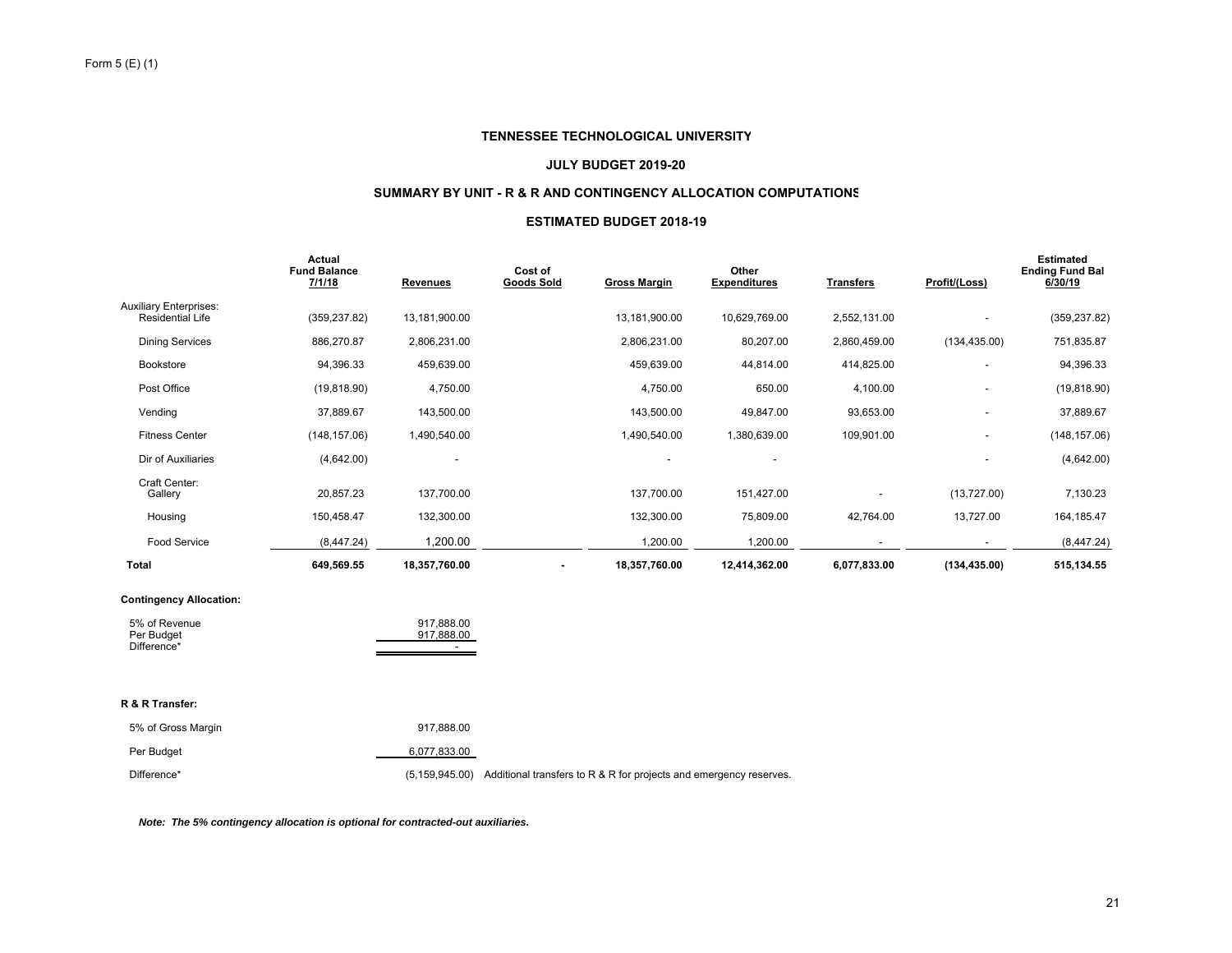## **JULY BUDGET 2019-20**

#### **SUMMARY BY UNIT - R & R AND CONTINGENCY ALLOCATION COMPUTATIONS**

#### **PROPOSED BUDGET 2019-2020**

|                                                          | Actual<br><b>Fund Balance</b><br>7/1/19 | <b>Revenues</b>          | Cost of<br><b>Goods Sold</b> | <b>Gross Margin</b>                                                               | Other<br><b>Expenditures</b> | <b>Transfers</b> | Profit/(Loss) | <b>Estimated</b><br><b>Ending Fund Bal</b><br>6/30/20 |
|----------------------------------------------------------|-----------------------------------------|--------------------------|------------------------------|-----------------------------------------------------------------------------------|------------------------------|------------------|---------------|-------------------------------------------------------|
| <b>Auxiliary Enterprises:</b><br><b>Residential Life</b> | (359, 237.82)                           | 13,181,900.00            |                              | 13,181,900.00                                                                     | 10,769,264.00                | 2,412,636.00     |               | (359, 237.82)                                         |
| <b>Dining Services</b>                                   | 751,835.87                              | 2,806,231.00             |                              | 2,806,231.00                                                                      | 68,887.00                    | 2,737,344.00     |               | 751,835.87                                            |
| Bookstore                                                | 94,396.33                               | 459,639.00               |                              | 459,639.00                                                                        | 50,691.00                    | 408,948.00       |               | 94,396.33                                             |
| Post Office                                              | (19, 818.90)                            | 4,750.00                 |                              | 4,750.00                                                                          | 650.00                       | 4,100.00         |               | (19, 818.90)                                          |
| Vending                                                  | 37,889.67                               | 143,500.00               |                              | 143,500.00                                                                        | 55,432.00                    | 88,068.00        |               | 37,889.67                                             |
| <b>Fitness Center</b>                                    | (148, 157.06)                           | 1,454,800.00             |                              | 1,454,800.00                                                                      | 1,411,686.00                 | 43,114.00        |               | (148, 157.06)                                         |
| Dir of Auxiliaries                                       | (4,642.00)                              |                          |                              |                                                                                   |                              |                  |               | (4,642.00)                                            |
| Craft Center:<br>Gallery                                 | 7,130.23                                | 137,700.00               |                              | 137,700.00                                                                        | 152,032.00                   |                  | (14, 332.00)  | (7,201.77)                                            |
| Housing                                                  | 164, 185.47                             | 132,300.00               |                              | 132,300.00                                                                        | 74,796.00                    | 43,172.00        | 14,332.00     | 178,517.47                                            |
| Food Service                                             | (8,447.24)                              |                          |                              |                                                                                   |                              |                  |               | (8,447.24)                                            |
| Total                                                    | 515,134.55                              | 18,320,820.00            | ۰                            | 18,320,820.00                                                                     | 12,583,438.00                | 5,737,382.00     | ٠             | 515, 134.55                                           |
| <b>Contingency Allocation:</b>                           |                                         |                          |                              |                                                                                   |                              |                  |               |                                                       |
| 5% of Revenue<br>Per Budget                              |                                         | 916.041.00<br>916,041.00 |                              |                                                                                   |                              |                  |               |                                                       |
| Difference*                                              |                                         |                          |                              |                                                                                   |                              |                  |               |                                                       |
| R & R Transfer:                                          |                                         |                          |                              |                                                                                   |                              |                  |               |                                                       |
| 5% of Gross Margin                                       |                                         | 916,041.00               |                              |                                                                                   |                              |                  |               |                                                       |
| Per Budget                                               |                                         | 5,737,382.00             |                              |                                                                                   |                              |                  |               |                                                       |
| Difference*                                              |                                         |                          |                              | (4,821,341.00) Additional transfers to R & R for projects and emergency reserves. |                              |                  |               |                                                       |

*Note: The 5% contingency allocation is optional for contracted-out auxiliaries.*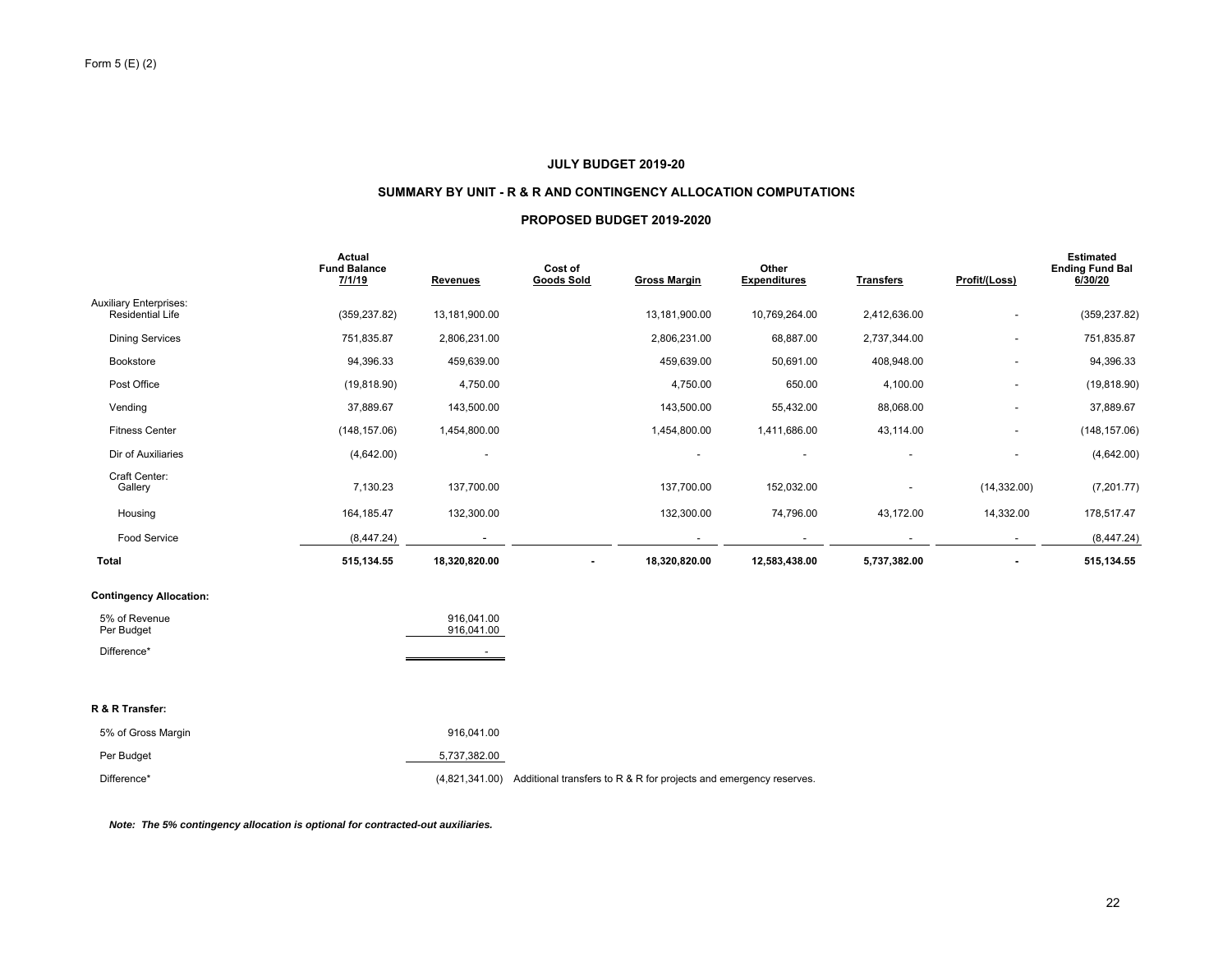# Tennessee Technological University

# THE STATE UNIVERSITY AND COMMUNITY COLLEGE SYSTEM OF TENNESSEE

# July Budget 2019-20

# POSITIONS TRANSFERRED FROM RESTRICTED ACCOUNTS TO UNRESTRICTED ACCOUNTS

|       |         | <b>Old Account</b> |          |       |         | <b>New Account</b> |          |
|-------|---------|--------------------|----------|-------|---------|--------------------|----------|
|       | Account |                    | Position |       | Account |                    | Position |
| Title | Code    | Program/Org Code   | No.      | Title | Code    | Program/Org Code   | No.      |
| None  |         |                    |          |       |         |                    |          |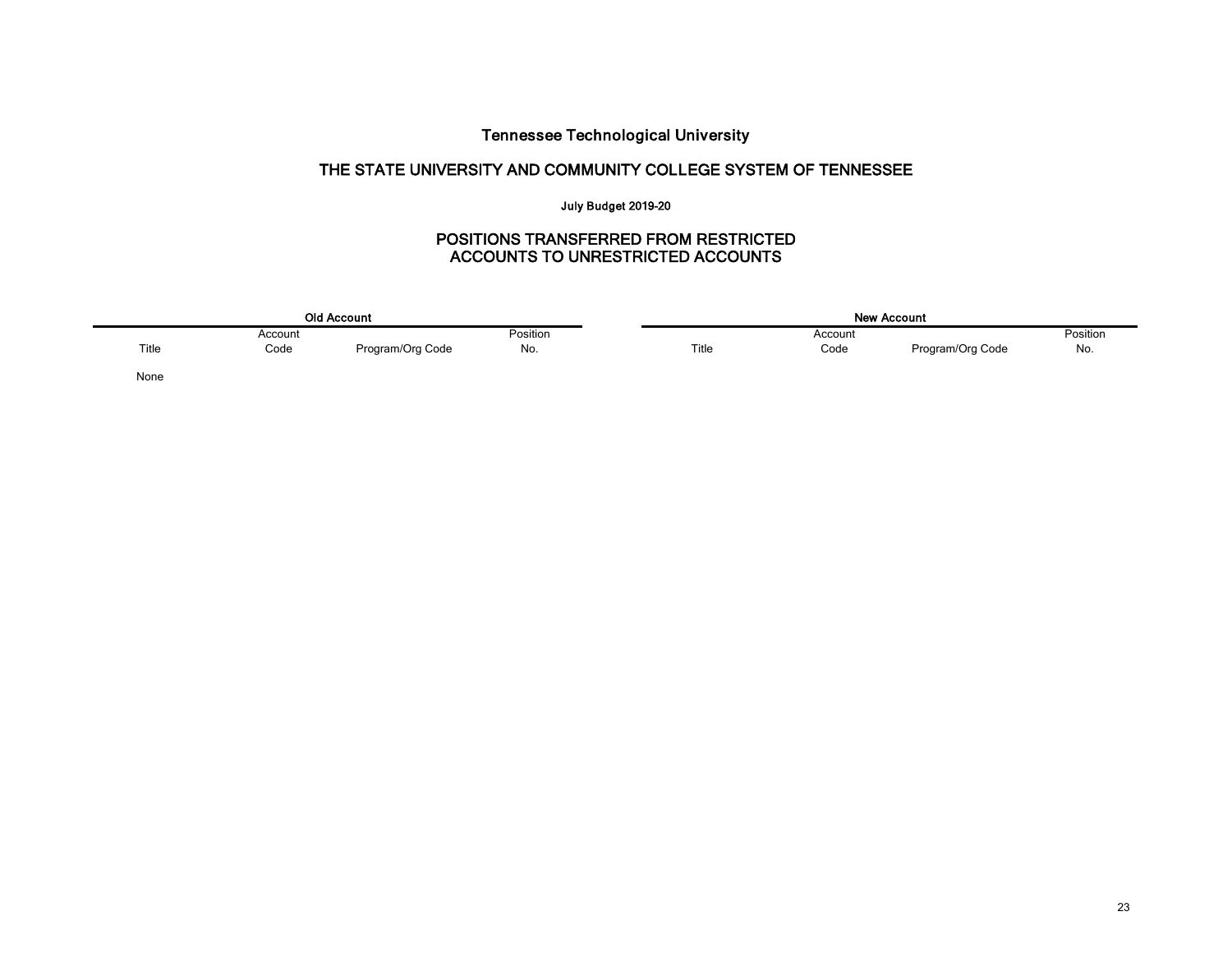# Tennessee Technological University

# TBR PERSONNEL BUDGET POSITION COUNT UNRESTRICTED E & G REGULAR FULL-TIME POSITIONS AUXILIARIES EXCLUDED

|                     | 7/1/18 | 10/31/18 | 7/1/19 | <b>DIFFERENCE</b><br>(+/-) 10/18 TO 7/19 | <b>DIFFERENCE</b><br>(+/-) 7/18 TO 7/19 |
|---------------------|--------|----------|--------|------------------------------------------|-----------------------------------------|
| <b>FACULTY</b>      | 462    | 473      | 480    |                                          | 18                                      |
| <b>ADM</b>          | 36     | 35       | 33     | $-2$                                     | $-3$                                    |
| MAINT/TECH/SUPP     | 307    | 298      | 291    | $-7$                                     | $-16$                                   |
| <b>PROF SUPPORT</b> | 327    | 343      | 341    | $-2$                                     | 14                                      |
| <b>TOTAL</b>        | 1132   | 1149     | 1145   | $-4$                                     | 13                                      |
|                     |        |          |        |                                          |                                         |

## NEW POSITIONS

|                     | <b>POSITION TITLE</b>                                                                                                | <b>DEPARTMENT</b>                                                                                                                  | <b>FUND</b>                                                                  | <b>FUNCTIONAL</b><br>AREA                                                                         | <b>SALARY</b>                                             | <b>JUSTIFICATION</b>                                                                                                                                                         |
|---------------------|----------------------------------------------------------------------------------------------------------------------|------------------------------------------------------------------------------------------------------------------------------------|------------------------------------------------------------------------------|---------------------------------------------------------------------------------------------------|-----------------------------------------------------------|------------------------------------------------------------------------------------------------------------------------------------------------------------------------------|
| <b>FACULTY</b>      | Associate Professor<br>Professor<br>Lecturer<br>Assistant Professor<br>Assistant Professor<br>Assistant Professor(2) | Gen & Basic Eng<br><b>Engin MOE Funding Unrestricted</b><br>Elect & Comp Eng Unrestricted<br>Agriculture<br>Agriculture<br>Nursing | Unrestricted<br>Unrestricted<br>Unrestricted<br>Unrestricted                 | Instruction<br>Instruction<br>Instruction<br>Instruction<br>Instruction<br>Instruction            | 100000<br>120326<br>60000<br>65000<br>80000<br>75000 (ea) | Joint ETSU Position<br>Position Reinstated for FY20<br>New Vehicle Engineering Program<br>Agribusiness Program Growth<br>Poultry Program Growth<br><b>MSN Program Growth</b> |
| <b>ADM</b>          | Assistant Professor                                                                                                  | SACF Art, Craft                                                                                                                    | Unrestricted                                                                 | Instruction                                                                                       | 53000                                                     | Digital Media Growth                                                                                                                                                         |
| MAINT/TECH/SUPP     |                                                                                                                      |                                                                                                                                    |                                                                              |                                                                                                   |                                                           |                                                                                                                                                                              |
| <b>PROF SUPPORT</b> | Post Doc Res Assoc<br>Senior Director<br>Coordinator<br><b>Director</b><br>Assistant Director                        | Elect & Comp Eng<br><b>Enrollment Mgmt</b><br>VP Univ Advanc<br>VP Univ Advanc<br>VP Univ Advanc                                   | Unrestricted<br>Unrestricted<br>Unrestricted<br>Unrestricted<br>Unrestricted | Instruction<br><b>Student Serv</b><br>Institutional Sup<br>Institutional Sup<br>Institutional Sup | 60000<br>76506<br>55000<br>65000<br>55000                 | <b>Faculty Research Support</b><br>Enrollment, Data, Systems Mgmt<br>Events Planner<br>Development<br>Development                                                            |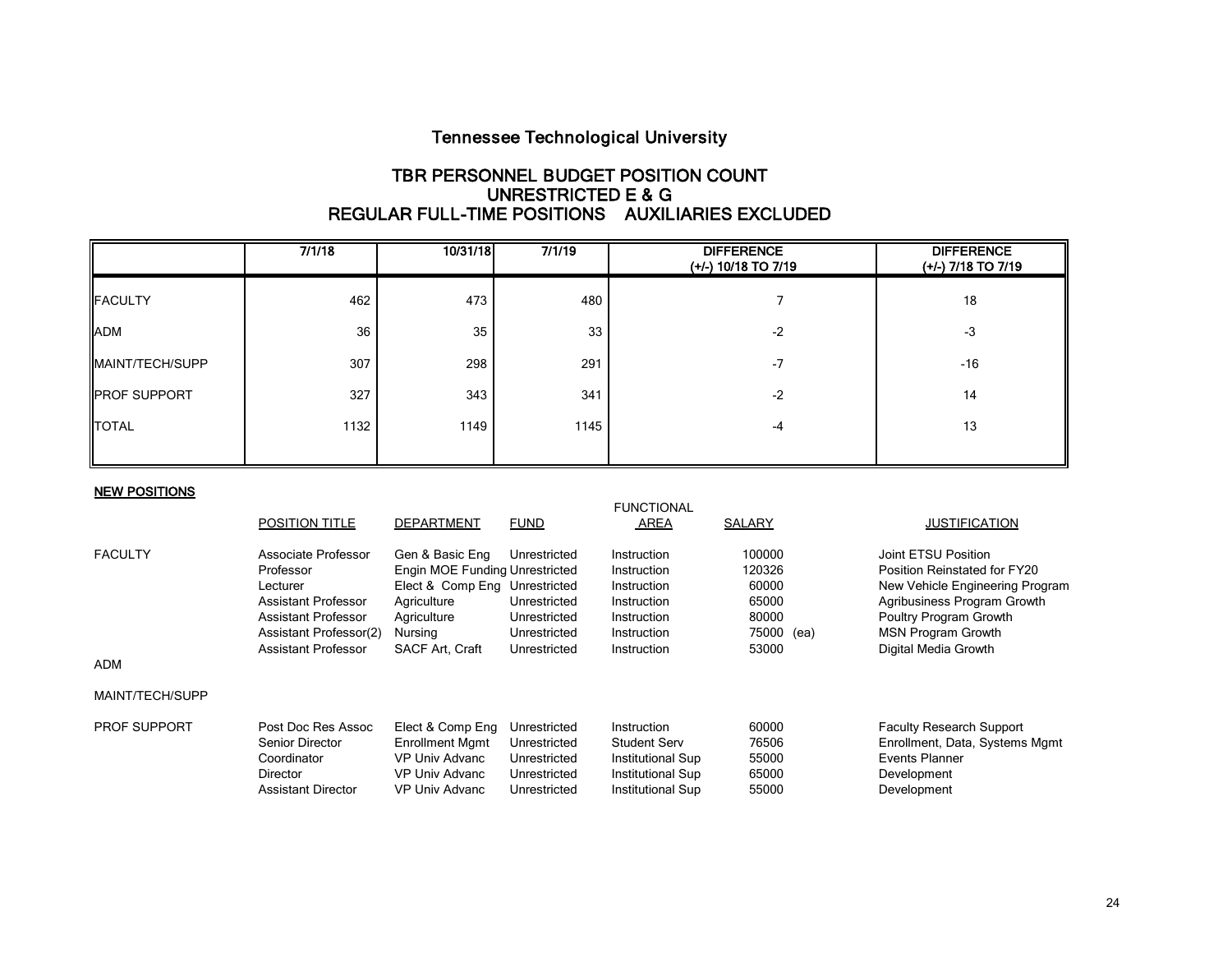# DELETED POSITIONS

| <b>FACULTY</b><br>Associate Professor<br>92856<br>Change in Funding Source<br><b>SACF Engineering</b><br>Instruction<br>Unrestricted<br><b>ADM</b><br>Associate VP<br>Online/Dist Ed<br>146314<br>Unrestricted<br><b>Reduction in Force</b><br>Instruction<br>171633<br>Associate VP<br><b>Strategic Res</b><br><b>Elimination of Position</b><br>Unrestricted<br>Research<br>MAINT/TECH/SUPP<br>45334<br>Info Tech Assoc 9<br>Elect & Comp Eng<br>Unrestricted<br>Instruction<br>Reorganization<br>30008<br><b>Extended Ed</b><br><b>Elimination of Positions</b><br>Admin Assoc 3 (3)<br>Unrestricted<br><b>Acad Support</b><br>(avg)<br>30179<br>Admin Assoc 3<br><b>Business Office</b><br>Unrestricted<br>Institutional Sup<br>Reorganization<br>Financial Assoc 3<br>28944<br><b>Facilities Admin</b><br>Unrestricted<br><b>Physical Plant</b><br><b>Budget Cut</b><br>65868<br><b>PROF SUPPORT</b><br><b>SACF Engineering</b><br>Instruction<br><b>Elimination of Position</b><br>Unrestricted<br>Manager<br>57822<br>Online/Dist Ed<br>Unrestricted<br>Reduction in Force<br><b>Director</b><br>Instruction<br>69933<br><b>Extendeded Ed</b><br>Unrestricted<br><b>Acad Support</b><br><b>Elimination of Position</b><br>Director<br>37803<br>Student Serv<br>Coordinator<br>International Ed<br>Unrestricted<br><b>Budget Cut</b><br>46352<br>Specialist<br><b>Student Serv</b><br>International Fee<br>Unrestricted<br><b>Budget Cut</b><br>56000<br>Reduction in Force<br>Computer Programmer VP Univ Advanc<br>Unrestricted<br>Institutional Sup<br>58425<br><b>Assistant Director</b><br><b>Reduction in Force</b><br><b>VP Univ Advanc</b><br>Unrestricted<br><b>Institutional Sup</b><br><b>Assistant Director</b><br>VP Univ Advanc<br>56595<br><b>Reduction in Force</b><br>Unrestricted<br>Institutional Sup<br>RECONCILIATION OF POSITION CHANGES FROM 10/18 TO 7/19 |                |                   |             | <b>FUNCTIONAL</b> |        |                      |
|-----------------------------------------------------------------------------------------------------------------------------------------------------------------------------------------------------------------------------------------------------------------------------------------------------------------------------------------------------------------------------------------------------------------------------------------------------------------------------------------------------------------------------------------------------------------------------------------------------------------------------------------------------------------------------------------------------------------------------------------------------------------------------------------------------------------------------------------------------------------------------------------------------------------------------------------------------------------------------------------------------------------------------------------------------------------------------------------------------------------------------------------------------------------------------------------------------------------------------------------------------------------------------------------------------------------------------------------------------------------------------------------------------------------------------------------------------------------------------------------------------------------------------------------------------------------------------------------------------------------------------------------------------------------------------------------------------------------------------------------------------------------------------------------------------------------------------------------------------------------------------------------|----------------|-------------------|-------------|-------------------|--------|----------------------|
|                                                                                                                                                                                                                                                                                                                                                                                                                                                                                                                                                                                                                                                                                                                                                                                                                                                                                                                                                                                                                                                                                                                                                                                                                                                                                                                                                                                                                                                                                                                                                                                                                                                                                                                                                                                                                                                                                         | POSITION TITLE | <b>DEPARTMENT</b> | <b>FUND</b> | AREA              | SALARY | <b>JUSTIFICATION</b> |
|                                                                                                                                                                                                                                                                                                                                                                                                                                                                                                                                                                                                                                                                                                                                                                                                                                                                                                                                                                                                                                                                                                                                                                                                                                                                                                                                                                                                                                                                                                                                                                                                                                                                                                                                                                                                                                                                                         |                |                   |             |                   |        |                      |
|                                                                                                                                                                                                                                                                                                                                                                                                                                                                                                                                                                                                                                                                                                                                                                                                                                                                                                                                                                                                                                                                                                                                                                                                                                                                                                                                                                                                                                                                                                                                                                                                                                                                                                                                                                                                                                                                                         |                |                   |             |                   |        |                      |
|                                                                                                                                                                                                                                                                                                                                                                                                                                                                                                                                                                                                                                                                                                                                                                                                                                                                                                                                                                                                                                                                                                                                                                                                                                                                                                                                                                                                                                                                                                                                                                                                                                                                                                                                                                                                                                                                                         |                |                   |             |                   |        |                      |
|                                                                                                                                                                                                                                                                                                                                                                                                                                                                                                                                                                                                                                                                                                                                                                                                                                                                                                                                                                                                                                                                                                                                                                                                                                                                                                                                                                                                                                                                                                                                                                                                                                                                                                                                                                                                                                                                                         |                |                   |             |                   |        |                      |
|                                                                                                                                                                                                                                                                                                                                                                                                                                                                                                                                                                                                                                                                                                                                                                                                                                                                                                                                                                                                                                                                                                                                                                                                                                                                                                                                                                                                                                                                                                                                                                                                                                                                                                                                                                                                                                                                                         |                |                   |             |                   |        |                      |
|                                                                                                                                                                                                                                                                                                                                                                                                                                                                                                                                                                                                                                                                                                                                                                                                                                                                                                                                                                                                                                                                                                                                                                                                                                                                                                                                                                                                                                                                                                                                                                                                                                                                                                                                                                                                                                                                                         |                |                   |             |                   |        |                      |
|                                                                                                                                                                                                                                                                                                                                                                                                                                                                                                                                                                                                                                                                                                                                                                                                                                                                                                                                                                                                                                                                                                                                                                                                                                                                                                                                                                                                                                                                                                                                                                                                                                                                                                                                                                                                                                                                                         |                |                   |             |                   |        |                      |
|                                                                                                                                                                                                                                                                                                                                                                                                                                                                                                                                                                                                                                                                                                                                                                                                                                                                                                                                                                                                                                                                                                                                                                                                                                                                                                                                                                                                                                                                                                                                                                                                                                                                                                                                                                                                                                                                                         |                |                   |             |                   |        |                      |
|                                                                                                                                                                                                                                                                                                                                                                                                                                                                                                                                                                                                                                                                                                                                                                                                                                                                                                                                                                                                                                                                                                                                                                                                                                                                                                                                                                                                                                                                                                                                                                                                                                                                                                                                                                                                                                                                                         |                |                   |             |                   |        |                      |
|                                                                                                                                                                                                                                                                                                                                                                                                                                                                                                                                                                                                                                                                                                                                                                                                                                                                                                                                                                                                                                                                                                                                                                                                                                                                                                                                                                                                                                                                                                                                                                                                                                                                                                                                                                                                                                                                                         |                |                   |             |                   |        |                      |
|                                                                                                                                                                                                                                                                                                                                                                                                                                                                                                                                                                                                                                                                                                                                                                                                                                                                                                                                                                                                                                                                                                                                                                                                                                                                                                                                                                                                                                                                                                                                                                                                                                                                                                                                                                                                                                                                                         |                |                   |             |                   |        |                      |
|                                                                                                                                                                                                                                                                                                                                                                                                                                                                                                                                                                                                                                                                                                                                                                                                                                                                                                                                                                                                                                                                                                                                                                                                                                                                                                                                                                                                                                                                                                                                                                                                                                                                                                                                                                                                                                                                                         |                |                   |             |                   |        |                      |
|                                                                                                                                                                                                                                                                                                                                                                                                                                                                                                                                                                                                                                                                                                                                                                                                                                                                                                                                                                                                                                                                                                                                                                                                                                                                                                                                                                                                                                                                                                                                                                                                                                                                                                                                                                                                                                                                                         |                |                   |             |                   |        |                      |
|                                                                                                                                                                                                                                                                                                                                                                                                                                                                                                                                                                                                                                                                                                                                                                                                                                                                                                                                                                                                                                                                                                                                                                                                                                                                                                                                                                                                                                                                                                                                                                                                                                                                                                                                                                                                                                                                                         |                |                   |             |                   |        |                      |
|                                                                                                                                                                                                                                                                                                                                                                                                                                                                                                                                                                                                                                                                                                                                                                                                                                                                                                                                                                                                                                                                                                                                                                                                                                                                                                                                                                                                                                                                                                                                                                                                                                                                                                                                                                                                                                                                                         |                |                   |             |                   |        |                      |
|                                                                                                                                                                                                                                                                                                                                                                                                                                                                                                                                                                                                                                                                                                                                                                                                                                                                                                                                                                                                                                                                                                                                                                                                                                                                                                                                                                                                                                                                                                                                                                                                                                                                                                                                                                                                                                                                                         |                |                   |             |                   |        |                      |
| Maint/Tech                                                                                                                                                                                                                                                                                                                                                                                                                                                                                                                                                                                                                                                                                                                                                                                                                                                                                                                                                                                                                                                                                                                                                                                                                                                                                                                                                                                                                                                                                                                                                                                                                                                                                                                                                                                                                                                                              |                |                   |             |                   |        |                      |
| <b>Prof Support</b><br>Support<br><b>Faculty</b><br>Admin                                                                                                                                                                                                                                                                                                                                                                                                                                                                                                                                                                                                                                                                                                                                                                                                                                                                                                                                                                                                                                                                                                                                                                                                                                                                                                                                                                                                                                                                                                                                                                                                                                                                                                                                                                                                                               |                |                   |             |                   |        |                      |
| New Positions Listed Above<br>8<br>5                                                                                                                                                                                                                                                                                                                                                                                                                                                                                                                                                                                                                                                                                                                                                                                                                                                                                                                                                                                                                                                                                                                                                                                                                                                                                                                                                                                                                                                                                                                                                                                                                                                                                                                                                                                                                                                    |                |                   |             |                   |        |                      |
| $-2$<br>-6<br>-8<br><b>Deleted Positions Listed Above</b><br>-1                                                                                                                                                                                                                                                                                                                                                                                                                                                                                                                                                                                                                                                                                                                                                                                                                                                                                                                                                                                                                                                                                                                                                                                                                                                                                                                                                                                                                                                                                                                                                                                                                                                                                                                                                                                                                         |                |                   |             |                   |        |                      |
| <b>Transfer Position from Restricted to Unrestricted</b>                                                                                                                                                                                                                                                                                                                                                                                                                                                                                                                                                                                                                                                                                                                                                                                                                                                                                                                                                                                                                                                                                                                                                                                                                                                                                                                                                                                                                                                                                                                                                                                                                                                                                                                                                                                                                                |                |                   |             |                   |        |                      |
| Transfer between object codes<br>-1                                                                                                                                                                                                                                                                                                                                                                                                                                                                                                                                                                                                                                                                                                                                                                                                                                                                                                                                                                                                                                                                                                                                                                                                                                                                                                                                                                                                                                                                                                                                                                                                                                                                                                                                                                                                                                                     |                |                   |             |                   |        |                      |
| <b>TOTAL</b>                                                                                                                                                                                                                                                                                                                                                                                                                                                                                                                                                                                                                                                                                                                                                                                                                                                                                                                                                                                                                                                                                                                                                                                                                                                                                                                                                                                                                                                                                                                                                                                                                                                                                                                                                                                                                                                                            |                |                   |             |                   |        |                      |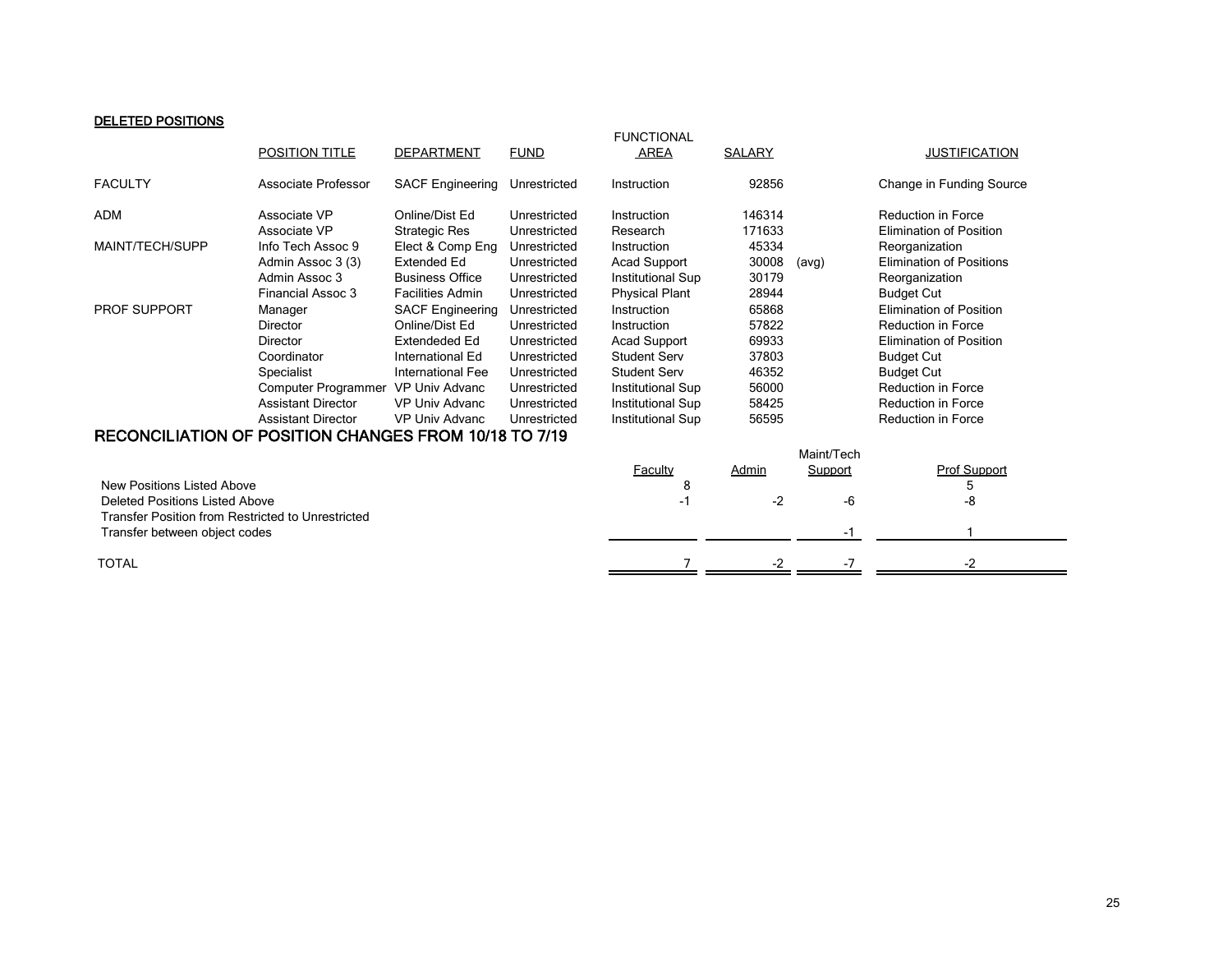# THE STATE UNIVERSITY AND COMMUNITY COLLEGE SYSTEM OF TENNESSEE July Budget 2019-20

# BENEFITS SCHEDULE

|                    |                           |         |           | 2019-20 | <b>Annual Rental</b> |      | Payment of       |              |         |
|--------------------|---------------------------|---------|-----------|---------|----------------------|------|------------------|--------------|---------|
|                    |                           | 2019-20 |           | Expense | Value of             | Car  | <b>Club Dues</b> | Other        |         |
| Name               | Title                     | Salary  | Longevity | Account | House                | Y/N  | Y/N              | Compensation | Total   |
| Oldham, Philip     | President                 | 345.864 | 200. ا    |         | 7,200                | N    | N                |              | 354,264 |
| Alexander, Douglas | Head Coach                | 166,650 | 700       |         |                      | Y(a) |                  |              | 167,350 |
| Wilson, Mark       | <b>Athletics Director</b> | 171.987 | 1,500     |         |                      | Y(a) |                  |              | 173,487 |
| Braswell, Kevin    | Vice President            | 216,000 | 500       |         |                      | N    | N                | 8400(b)      | 224,900 |
| Bujold, Anne       | Artist in Residence       | 1,620   |           |         | 4,650                | N    | N                | 21622(c)     | 27,892  |
| Clark, Rachel      | Artist in Residence       | 620. ا  |           |         | 4.650                | N    | N                | 21622(c)     | 27,892  |
| Gassman, Leckie    | Artist in Residence       | 620. ا  |           |         | 4,650                | N    | N                | 21622(c)     | 27,892  |
| Glenn, Sophie      | Artist in Residence       | 1,666   |           |         | 4.650                | N    | N                | 21622(c)     | 27,938  |
| Hagar, Jessica     | Artist in Residence       | 1.620   |           |         | 4.650                | N    | N                | 21622(c)     | 27.892  |
| Smalt, Chad        | Artist in Residence       | 1,620   |           |         | 4,650                | N    | N                | 21622(c)     | 27,892  |

(a) Vehicle provided directly by auto dealer (b) Car allowance (c) Value of the studio space provided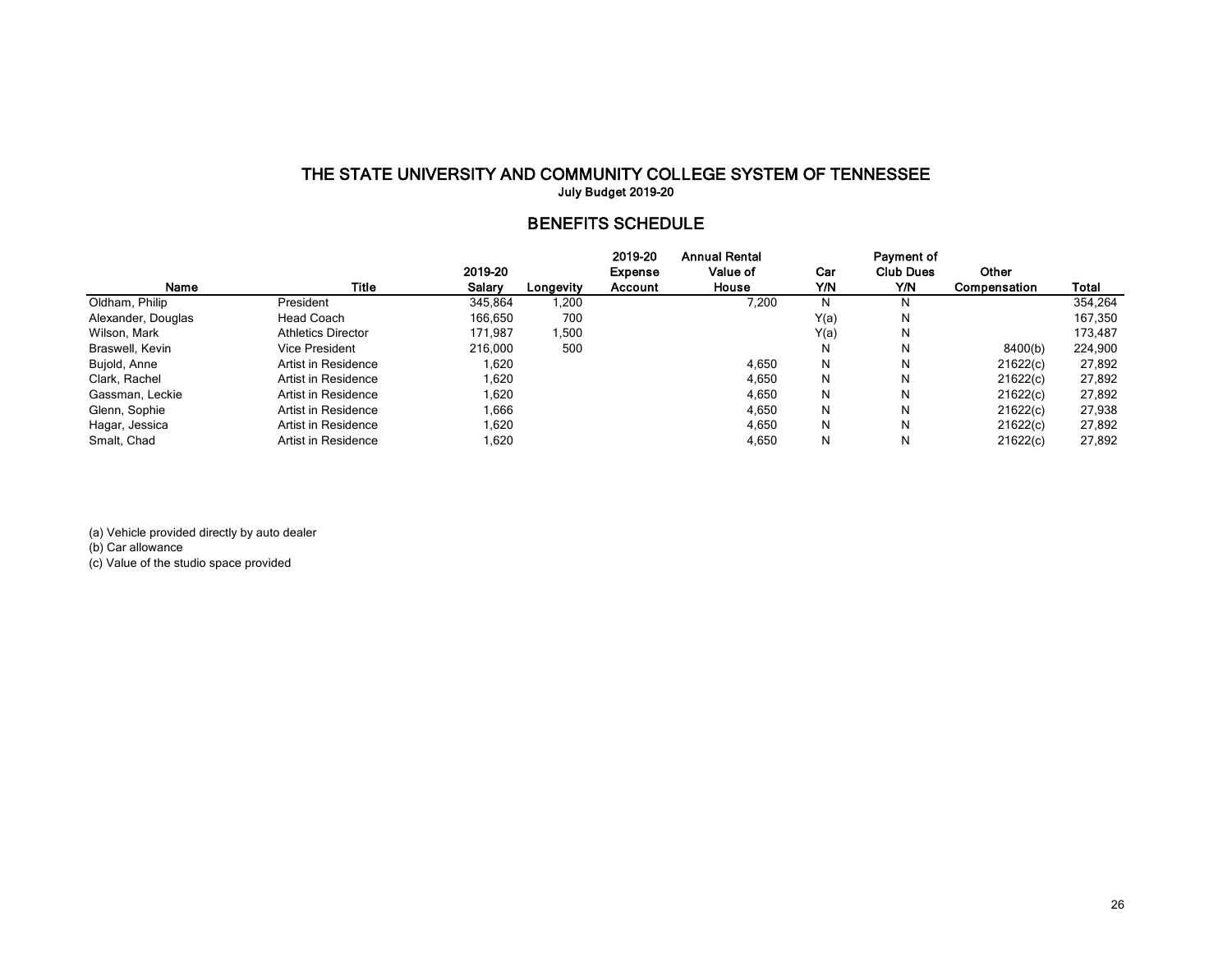# Tennessee Technological University ANALYSIS OF NON-CREDIT INSTRUCTION JULY BUDGET 2019-20

# I. ANALYSIS OF NON-CREDIT INSTRUCTION FEES

| Α.        | <b>Instructional Costs</b>                                                                                 |           |
|-----------|------------------------------------------------------------------------------------------------------------|-----------|
|           | <b>Total Instructional Salaries</b>                                                                        |           |
|           | 2.<br><b>Total Contracted Service</b>                                                                      |           |
|           | <b>Total Instructional Costs</b>                                                                           |           |
| <b>B.</b> | 125% of Instructional Costs                                                                                |           |
| C.        | <b>Non-credit Instruction Fee Revenue</b><br>(should agree with Total Revenue presented<br>in Section II.) | 48,000.00 |
| D.        | Revenue Over/(Under)* 125% of Instructional Costs                                                          | 48,000.00 |

\*Explanation should be provided if Revenue is less that 125% of Instructional Costs.

# II. SCHEDULE OF NON-CREDIT INSTRUCTION REVENUES AND EXPENDITURES

|                                                                                                                                                            | CEU ED<br>Non-credit<br>100<br>181000 | CEU ED<br>Non-credit<br>200<br>181002 | Account<br>Title<br>Program/<br>Org Code | Account<br>Title<br>Program/<br>Org Code | Account<br>Title<br>Program/<br>Org Code | Account<br>Title<br>Program/<br>Org Code | Account<br>Title<br>Program/<br>Org Code | Account<br><b>Title</b><br>Program/<br>Org Code | Account<br>Title<br>Program/<br>Org Code | Total               |
|------------------------------------------------------------------------------------------------------------------------------------------------------------|---------------------------------------|---------------------------------------|------------------------------------------|------------------------------------------|------------------------------------------|------------------------------------------|------------------------------------------|-------------------------------------------------|------------------------------------------|---------------------|
| A. Revenues                                                                                                                                                |                                       |                                       |                                          |                                          |                                          |                                          |                                          |                                                 |                                          |                     |
| Non-credit Instruction Fees                                                                                                                                | 48,000.00                             |                                       |                                          |                                          |                                          |                                          |                                          |                                                 |                                          | 48,000.00           |
| <b>B.</b> Expenditures<br>Salaries-Professional<br>Salaries-Instructional<br>Salaries-Other<br><b>Contractual Services</b><br><b>Benefits</b><br>Equipment |                                       | 18,521.00                             |                                          |                                          |                                          |                                          |                                          |                                                 |                                          | 18,521.00           |
| Travel<br><b>Operating Expenses</b>                                                                                                                        |                                       | 200.00<br>29,747.00                   |                                          |                                          |                                          |                                          |                                          |                                                 |                                          | 200.00<br>29,747.00 |
| <b>Total Expenditures</b>                                                                                                                                  | $\sim$                                | 48,468.00                             | $\blacksquare$                           |                                          |                                          | $\blacksquare$                           |                                          |                                                 |                                          | 48,468.00           |

NOTE: This schedule should include Revenues and Expenditures for all accounts associated with non-credit courses and activities. All administrative and instructional accounts should be included.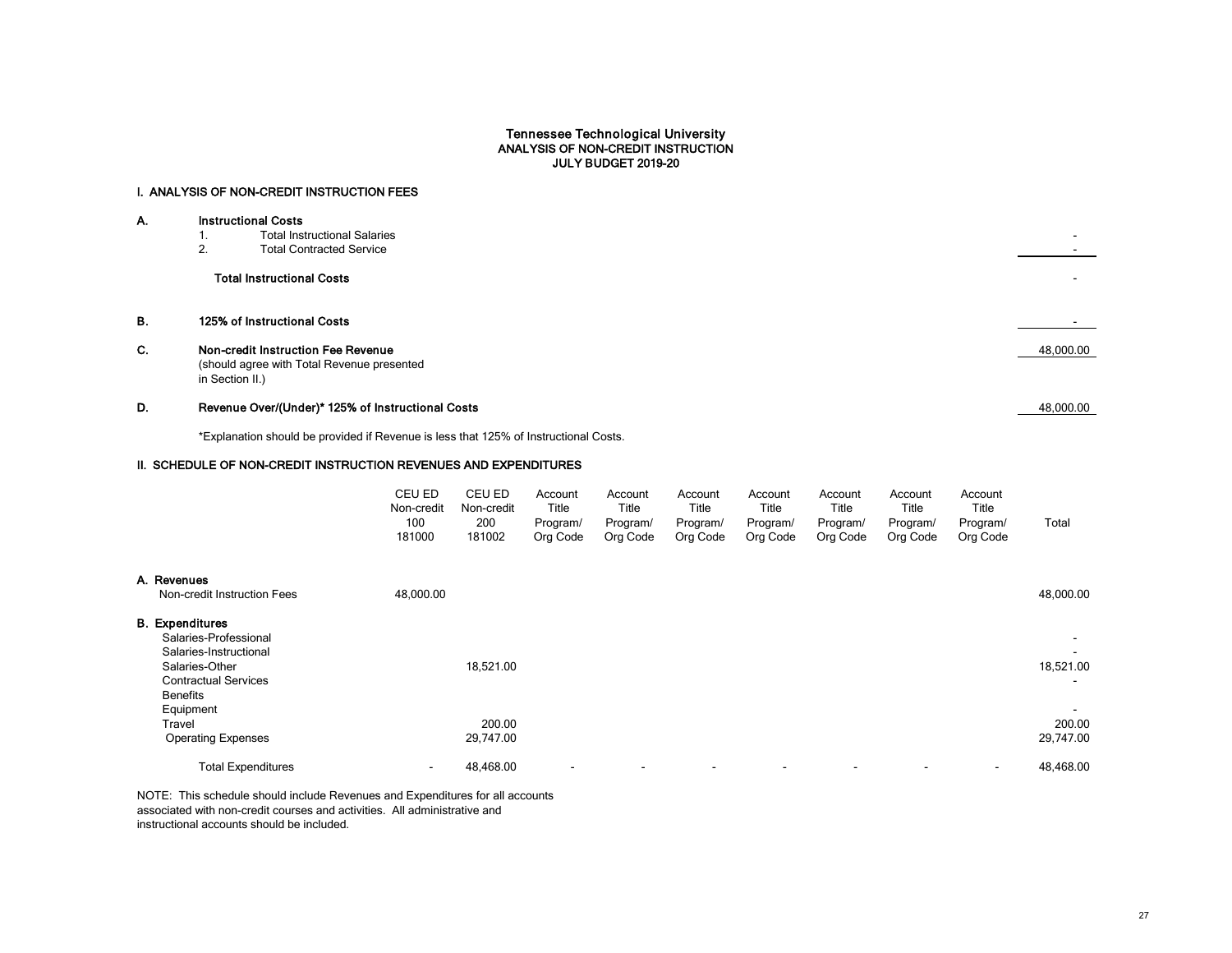## Form 9 (A)

## **CENTERS OF EXCELLENCE/EMPHASISTENNESSEE TECHNOLOGICAL UNIVERSITYESTIMATED BUDGET 2018-19**

| <b>Restricted Revenue</b>      | State<br>Appropriation | Carryforward | Other<br>(Describe) | Total                         |                       |            |              |
|--------------------------------|------------------------|--------------|---------------------|-------------------------------|-----------------------|------------|--------------|
| Electric Power                 | 947,800.00             | 616,383.11   |                     | 1,564,183.11                  |                       |            |              |
| Manufacturing                  | 1,543,400.00           | 254,686.15   |                     | 1,798,086.15                  |                       |            |              |
| <b>Water Resources</b>         | 1,191,400.00           | 215,210.15   |                     | 1,406,610.15                  |                       |            |              |
|                                |                        |              |                     |                               |                       |            |              |
| Total                          | 3,682,600.00           | 1,086,279.41 |                     | 4,768,879.41                  |                       |            |              |
| <b>Restricted Expenditures</b> |                        |              |                     | <b>Amount of Expenditures</b> |                       |            |              |
|                                | <b>Salaries</b>        | Longevity    | <b>Benefits</b>     | <b>Travel</b>                 | <b>Operating Exp.</b> | Equipment  | <b>Total</b> |
| <b>Electric Power</b>          | 623,138.58             | 6,350.00     | 217,972.82          | 27,015.18                     | 39,058.05             |            | 913,534.63   |
|                                |                        |              |                     |                               |                       |            |              |
| Manufacturing                  | 1,059,163.00           | 19,550.00    | 393,236.00          | 15,000.00                     | 57,000.00             | 114,136.00 | 1,658,085.00 |
| <b>Water Resources</b>         | 579,487.00             | 8,516.00     | 188,465.00          | 21,654.00                     | 384, 333. 15          | 224,155.00 | 1,406,610.15 |

|      |                                                  |                      | Unrestricted E & G       |                      | <b>Outside Source</b>                          |                            |                            |
|------|--------------------------------------------------|----------------------|--------------------------|----------------------|------------------------------------------------|----------------------------|----------------------------|
| III. | <b>Matching Funds</b>                            | Expense<br>Function* | Program/Org Code         | Amount               | Name                                           | Amount                     | Total                      |
|      | <b>Electric Power</b><br><b>Electric Power</b>   | Research<br>Research | 250/139229               | 7.640.00             | Grants/Contracts<br><b>Gifts Fund 214001</b>   | 1.617.766.00<br>300.00     | 1,625,406.00<br>300.00     |
|      | Manufacturing<br>Manufacturing                   | Research<br>Research | 250/139029<br>250/139011 | 4.810.00<br>2.045.00 | Grants/Contracts<br>Gifts                      | 2.956.246.00               | 2.961.056.00<br>2.045.00   |
|      | <b>Water Resources</b><br><b>Water Resources</b> | Research<br>Research | 250/139429<br>250/139411 | 4.610.00<br>2.714.00 | Grants/Contracts<br><b>Analytical Services</b> | 3.054.017.00<br>100.000.00 | 3,058,627.00<br>102.714.00 |
|      | Total                                            |                      |                          | 21,819.00            |                                                | 7,728,329.00               | 7,750,148.00               |

\* Instruction, Research, Academic Support, Student Services, Public Services, Instiutional Support, Maintenance and Operation of Plant, or Scholarships/Fellowships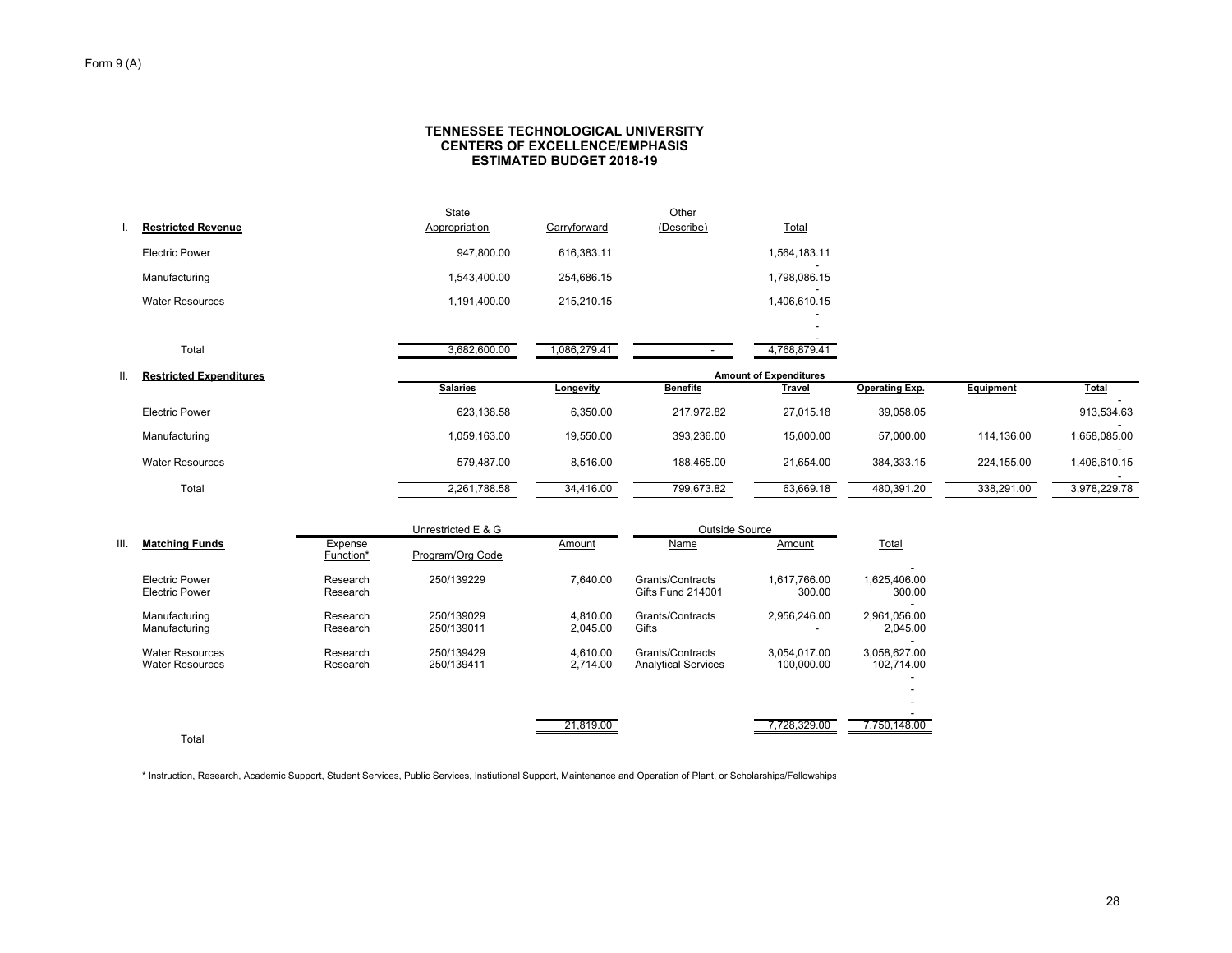#### **CENTERS OF EXCELLENCE/EMPHASISTENNESSEE TECHNOLOGICAL UNIVERSITY PROPOSED BUDGET 2019-20**

|     | <b>Restricted Revenue</b>      | State<br>Appropriation | Carryforward | Other<br>(Describe)           | Total        |                       |            |              |
|-----|--------------------------------|------------------------|--------------|-------------------------------|--------------|-----------------------|------------|--------------|
|     | <b>Electric Power</b>          | 969,100.00             | 650,648.48   |                               | 1,619,748.48 |                       |            |              |
|     | Manufacturing                  | 1,575,300.00           | 140,001.15   |                               | 1,715,301.15 |                       |            |              |
|     | <b>Water Resources</b>         | 1,207,500.00           |              |                               | 1,207,500.00 |                       |            |              |
|     | Total                          | 3,751,900.00           | 790,649.63   |                               | 4,542,549.63 |                       |            |              |
| ΙΙ. | <b>Restricted Expenditures</b> |                        |              | <b>Amount of Expenditures</b> |              |                       |            |              |
|     |                                | <b>Salaries</b>        | Longevity    | <b>Benefits</b>               | Travel       | <b>Operating Exp.</b> | Equipment  | <b>Total</b> |
|     | <b>Electric Power</b>          | 969,195.84             | 7,280.00     | 475,385.77                    | 44,889.77    | 97,159.56             | 25,837.50  | 1,619,748.44 |
|     | Manufacturing                  | 1,143,545.00           | 16,440.00    | 420,000.00                    | 22,000.00    | 63,315.00             | 50,000.00  | 1,715,300.00 |
|     | <b>Water Resources</b>         | 696,735.00             | 7,600.00     | 180,000.00                    | 30,000.00    | 143,165.00            | 150,000.00 | 1,207,500.00 |
|     | Total                          | 2,809,475.84           | 31,320.00    | 1,075,385.77                  | 96,889.77    | 303,639.56            | 225,837.50 | 4,542,548.44 |
|     |                                |                        |              |                               |              |                       |            |              |

|      |                                                  |                      | Unrestricted E & G       |                      | Outside Source                                 |                            |                            |
|------|--------------------------------------------------|----------------------|--------------------------|----------------------|------------------------------------------------|----------------------------|----------------------------|
| III. | <b>Matching Funds</b>                            | Expense<br>Function* | Program/Org Code         | Amount               | Name                                           | Amount                     | Total                      |
|      | <b>Electric Power</b><br><b>Electric Power</b>   | Research<br>Research |                          |                      | Grants/Contracts                               | 484.550.00                 | 484,550.00                 |
|      | Manufacturing<br>Manufacturing                   | Research<br>Research | 250/139029<br>250/139011 | 4.000.00<br>3.000.00 | Grants/Contracts<br>Gifts                      | 2.250.000.00               | 2,254,000.00<br>3,000.00   |
|      | <b>Water Resources</b><br><b>Water Resources</b> | Research<br>Research | 250/139429<br>250/139411 | 5.000.00<br>5.000.00 | Grants/Contracts<br><b>Analytical Services</b> | 1.000.000.00<br>100.000.00 | 1,005,000.00<br>105,000.00 |
|      | Total                                            |                      |                          | 17,000.00            |                                                | 3,834,550.00               | 3,851,550.00               |

\* Instruction, Research, Academic Support, Student Services, Public Services, Instiutional Support, Maintenance and Operation of Plant, or Scholarships/Fellowships.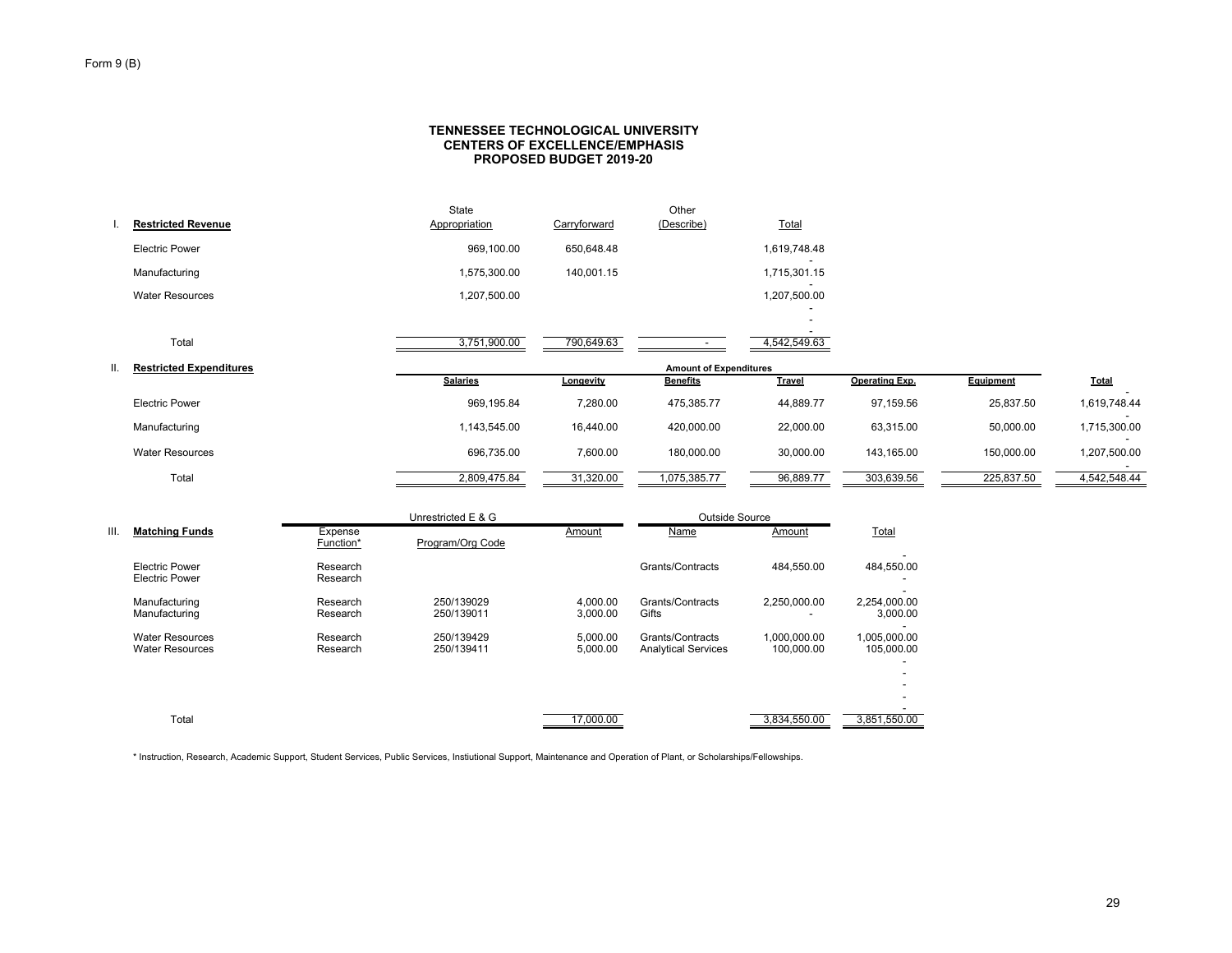# **TENNESSEE TECHNOLOGICAL UNIVERSITY BASIC MAINTENANCE AND OPERATION EXPENDITURE CALCULATIONJULY BUDGET 2019-20**

|       |                                           | <b>ESTIMATED</b> | <b>PROPOSED</b> |
|-------|-------------------------------------------|------------------|-----------------|
|       | Total M&O Expenditures                    | 13,872,100.00    | 14,458,600.00   |
| Less: | E & G Utilitie (enter as negative amount) | (4,516,010.00)   | (5,416,498.00)  |
|       | Staff Benefits (enter as negative amount) | (2,323,836.00)   | (2,415,501.00)  |
|       | (enter as negative amount)<br>Longevity   | (100,000.00)     | (90, 300.00)    |
| Plus: | <b>Extraordinary Maintenance Transfer</b> | 90,000.00        | 90,000.00       |
|       | Net Basic M & O Expenditures              | 7,022,254.00     | 6,626,301.00    |
|       | Basic M & O Funded Amount                 | 4,775,900.00     | 5,155,000.00    |
|       | Actual % of Funded Amount                 | 147%             | 129%            |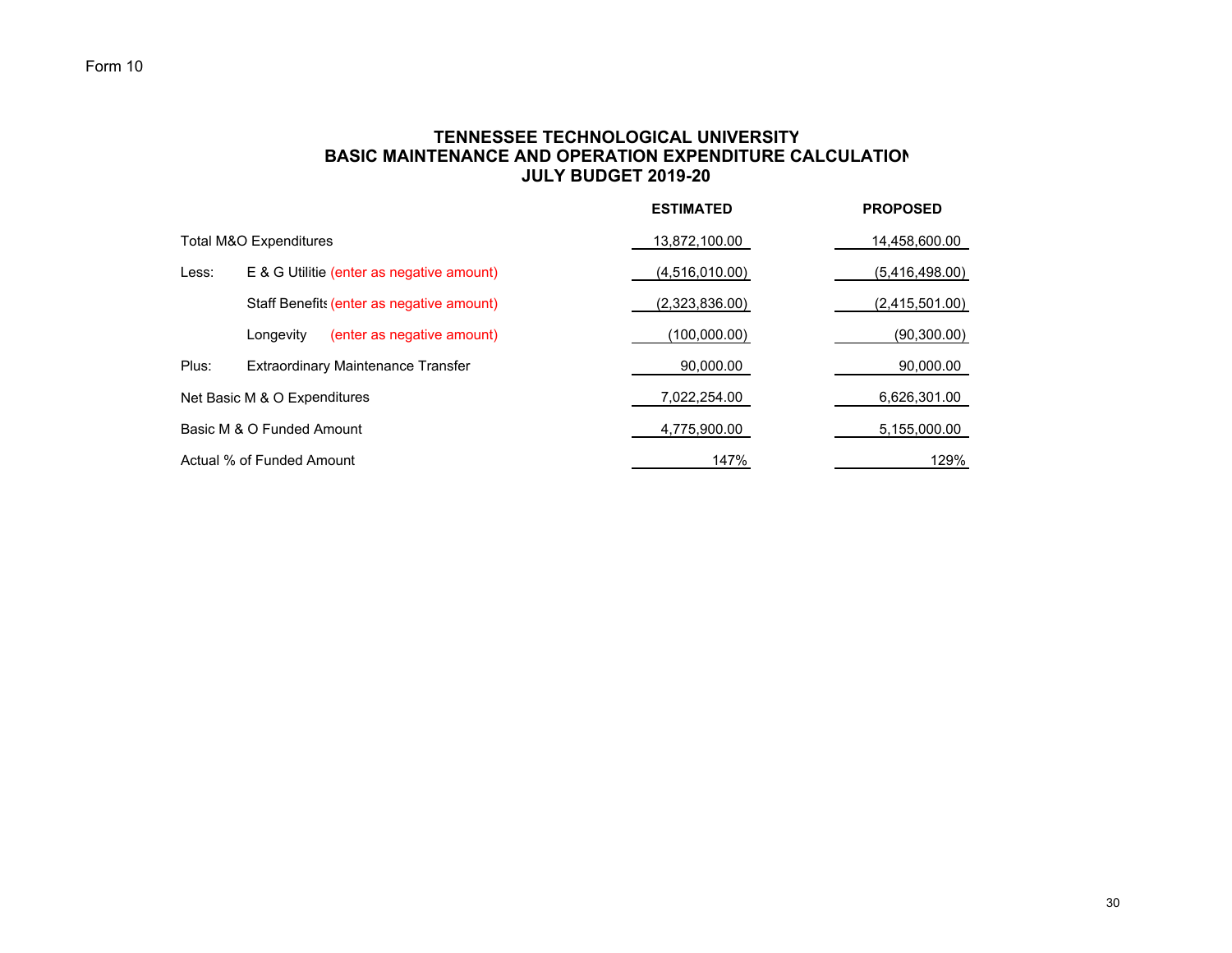# TSSBA Debt Service Coverage TENNESSEE TECHNOLOGICAL UNIVERSITYProposed Budget

|                       |    | FY 2016-17     | FY 2017-18         | <b>Estimated Budget</b><br>FY 2018-19 | <b>Proposed Budget</b><br>FY 2019-20 |                |  |
|-----------------------|----|----------------|--------------------|---------------------------------------|--------------------------------------|----------------|--|
| Debt Service Amount   | \$ | 4,288,651.58   | \$<br>5,527,575.48 | \$<br>9,986,049.09                    | \$.                                  | 9,986,049.09   |  |
| Unrestricted Revenues | S  | 169,920,560.98 | 176,141,516.00     | \$<br>179,569,600.00                  |                                      | 183,318,000.00 |  |
| Debt Service Coverage |    | 39.62097592    | 31.86596305        | 17.98204659                           |                                      | 18.35741026    |  |

1) The prior fiscal years' unrestricted revenue amounts may be obtained from Schedule 2 - Schedule of Current Fund Revenues of the financial statements - total of unrestricted column only. Amount will include auxiliary revenues.

- 2) The prior fiscal years' debt service amounts may be obtained from the Schedule of Changes in Fund Balances Retirement of Indebtedness Fund. The amount will equal the total of the principal and interest columns for TSSBA projects only.
- 3) The budget amounts should agree to amounts on Summary Form VI (unrestricted revenues) and Analysis Form 12.C - Retirement of Indebtedness Funds, adjusted to include any disclosed project the institution intends to bring to TSSBA for financing within the budgeted fiscal year. Adjustments will include both any revenues (fees) related to the project as well as projected annual financing charges disclosed on the project pro forma financing statement and must agree to those disclosed on Analysis Form 12a.

4) The Debt Service Coverage must be at least 2.0 to meet the required required metric.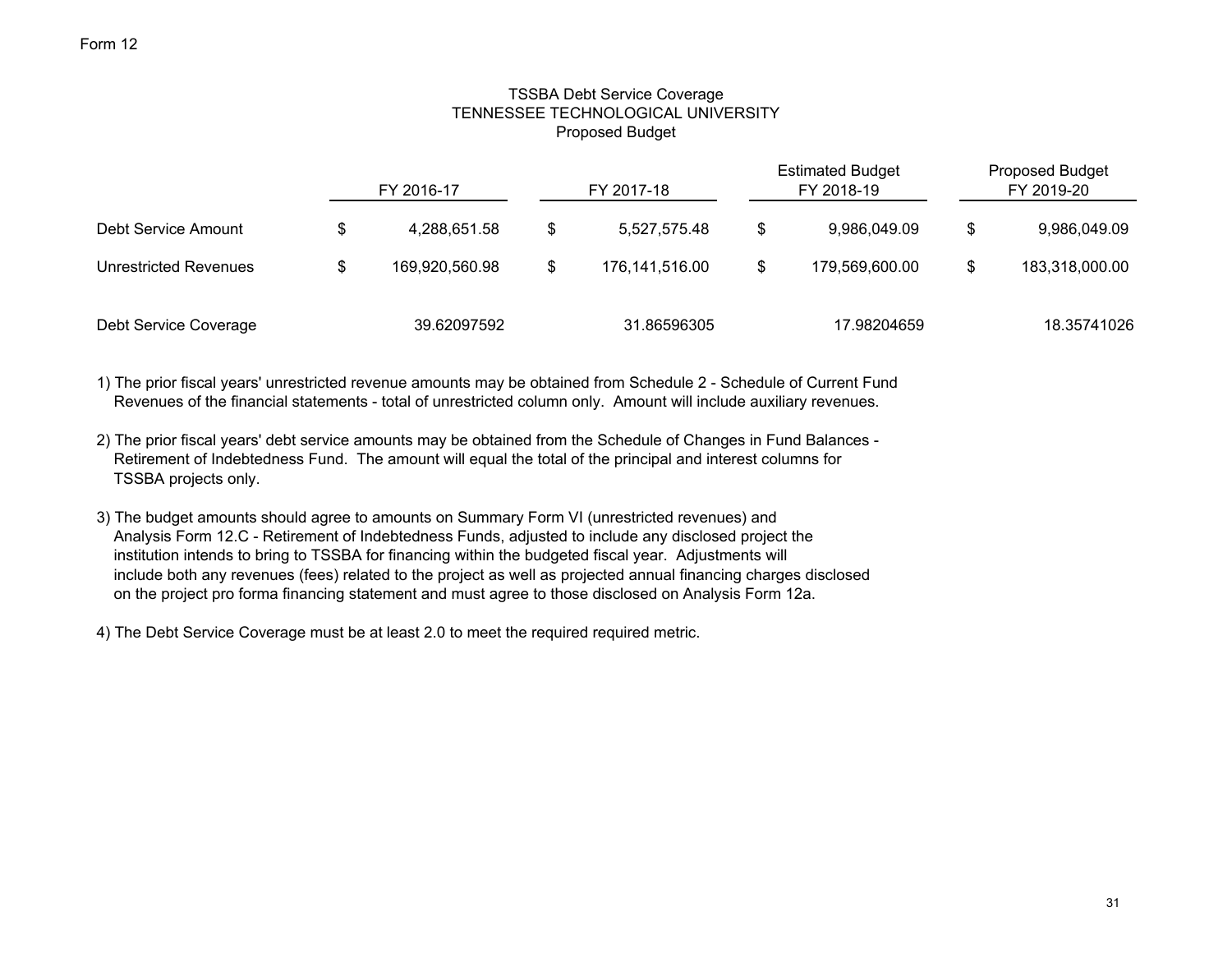# TSSBA Debt Service Coverage - Disclosed Projects Adjustment TENNESSEE TECHNOLOGICAL UNIVERSITY Proposed Budget

| Project Name                           | <b>Total Project</b><br><b>Budget</b> | Amt. Financed<br>by TSSBA | Est. Annual<br><b>Debt Service</b> | Est. Annual<br><b>Related Fee Rev</b> |     |
|----------------------------------------|---------------------------------------|---------------------------|------------------------------------|---------------------------------------|-----|
| <b>Estimated Budget:</b>               |                                       |                           |                                    |                                       |     |
| Laboratory Science                     | 91,899,506                            | 6,000,000                 | 796,866                            | 939,400                               | (1) |
| <b>Recreation &amp; Fitness Center</b> | 51,598,754                            | 31,900,000                | 2,940,390                          | 2,023,490                             | (1) |
| Parking & Transportation P2            | 14,250,000                            | 13,250,000                | 1,222,565                          | 1,074,000                             | (1) |
| <b>Residential Hall Upgrades MM</b>    | 6,480,000                             | 6,430,000                 | 800,895                            | 1,200,000                             | (1) |
| Residential Hall Upgrades BE           | 6,930,000                             | 6,430,000                 | 853,974                            | 1,200,000                             | (1) |
| <b>Residential Hall Upgrades CD</b>    | 6,700,000                             | 6,650,000                 | 789,762                            | 1,200,000                             | (1) |
| Totals in Estimated Form 12            |                                       |                           | 7,404,452                          | Rev in Estimated already              |     |
| Proposed Budget:                       |                                       |                           |                                    |                                       |     |
| Laboratory Science                     | 91,899,506                            | 6,000,000                 | 796,866                            | 939,400                               | (1) |
| <b>Recreation &amp; Fitness Center</b> | 51,598,754                            | 31,900,000                | 2,940,390                          | 1,976,620                             | (1) |
| Parking & Transportation P2            | 14,250,000                            | 13,250,000                | 1,222,565                          | 1,074,000                             | (1) |
| Residential Hall Upgrades MM           | 6,480,000                             | 6,430,000                 | 800,895                            | 1,200,000                             | (1) |
| Residential Hall Upgrades BE           | 6,930,000                             | 6,430,000                 | 853,974                            | 1,200,000                             | (1) |
| Residential Hall Upgrades CD           | 6,700,000                             | 6,650,000                 | 789,762                            | 1,200,000                             | (1) |
| Totals in Proposed Form 12             |                                       |                           | 7,404,452                          | Rev in Proposed already               |     |

(1) The fee revenue is already in the unrestricted revenue on Form 12.

Note: Please list all disclosed projects which are intended to be brought forth during the Estimated budget fiscal year or the Proposed budget fiscal year. All columns must be completed for all projects. The annual debt service and the and the annual related fee revenue must be included on Analysis Form 12.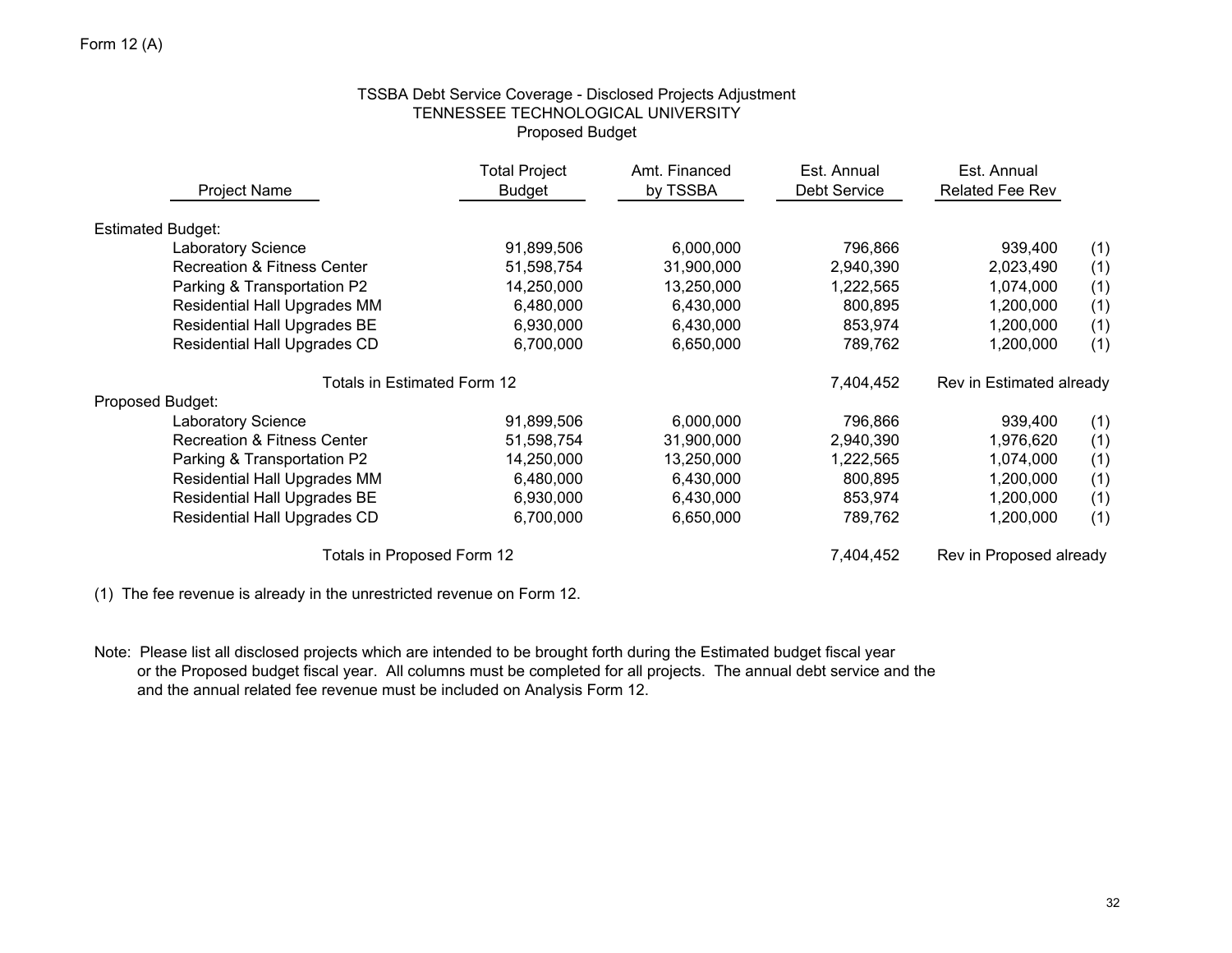## TSSBA Debt Service Coverage - Required Representations TENNESSEE TECHNOLOGICAL UNIVERSITYProposed Budget

# TBR Policy 4:01:00:05, *Consideration of University Budgets* , requires that each institution with debt issued through TSSBA certify during each budget cycle their compliance with the following required representations.

*Required Representations* .

- *1. To ensure compliance with the Agreement, during each budget cycle each Institution shall review all outstanding projects financed in whole or part by the Authority and submit a certification asserting the following:*
	- *a. The Institution has full power and authority to undertake or use each Project and to comply with all requirements of the Agreement entered into between the Board and the Authority;*
	- *b. All necessary approvals or authorizations by the State (or any agency, subdivision or sub-entity) with respect to each Project have been or will be obtained;*
	- *c. Construction, acquisition, renovation or improvement by the Institution (directly or indirectly) with respect to each Project* shall be conducted pursuant to State law;
	- *d. The Institution will proceed with due diligence towards completion of each Project, and will complete each Project with other funds available to the Institution if Authority funds are not sufficient to complete the Project;*
	- *e. The Institution will complete each Project free and clear of all liens and encumbrances;* CS
	- *f. The Institution will neither (i) permit any encumbrance which affects the Board's ability to honor its commitments under the* Agreement nor (ii) assign the Agreement or the Board's rights, title or interest in or to any Project;
	- *g. The Institution will operate, maintain and keep, or cause the operation, maintenance and functioning of, the Project in good repair and condition, including the provision of and payment for necessary utilities and insurance coverage in accordance with State policy;*
	- *h. The Institution will comply with all laws, rules and regulations governing the Institution and each Project;* CS
	- *i. The Institution will permit the Authority or its representatives to enter Projects during regular business hours for purpose of inspection;* CS
	- *j. The Institution will take no action, nor will it fail to take any action, which would cause the Authority to violate any tax covenant with respect to any Project; all representations made by the Institution to the Board, whether or not contained in the Agreement, as to the use of Projects shall at all times be true, complete and correct; and the Institution will inform the Board in advance of any actual or potential change in use or ownership of any Project at the time such change is first known to or considered by the Institution; and*
	- *k. The Institution has provided to the Board System Office, Office of System wide Internal Audit, copies of any external or internal audits that address Deficiencies in Internal Controls, a Significant Deficiency, or a Material Weakness, all as defined in Statement on Auditing Standard 115, or an Instance of Non-Compliance Required to be Reported as defined in the December 2011 Revision of Government Auditing Standards as issued by the Comptroller General of the United* **States, Government Accountability Office.**

## CS = Claire Stinson

**Please indicate compliance by adding a check or initials after each item above in the space designated.**

| $\overline{\text{cs}}$      |  |
|-----------------------------|--|
|                             |  |
| $\frac{cs}{1}$              |  |
|                             |  |
| $\overline{\text{cs}}$      |  |
|                             |  |
|                             |  |
| $rac{\text{CS}}{\text{CS}}$ |  |
|                             |  |
| $\overline{\text{cs}}$      |  |
|                             |  |
|                             |  |
|                             |  |
| $rac{\text{CS}}{\text{CS}}$ |  |
|                             |  |
| $\overline{\text{cs}}$      |  |
|                             |  |
|                             |  |
|                             |  |
|                             |  |
| $\overline{\text{cs}}$      |  |
|                             |  |
|                             |  |
|                             |  |
|                             |  |
| $\overline{\text{cs}}$      |  |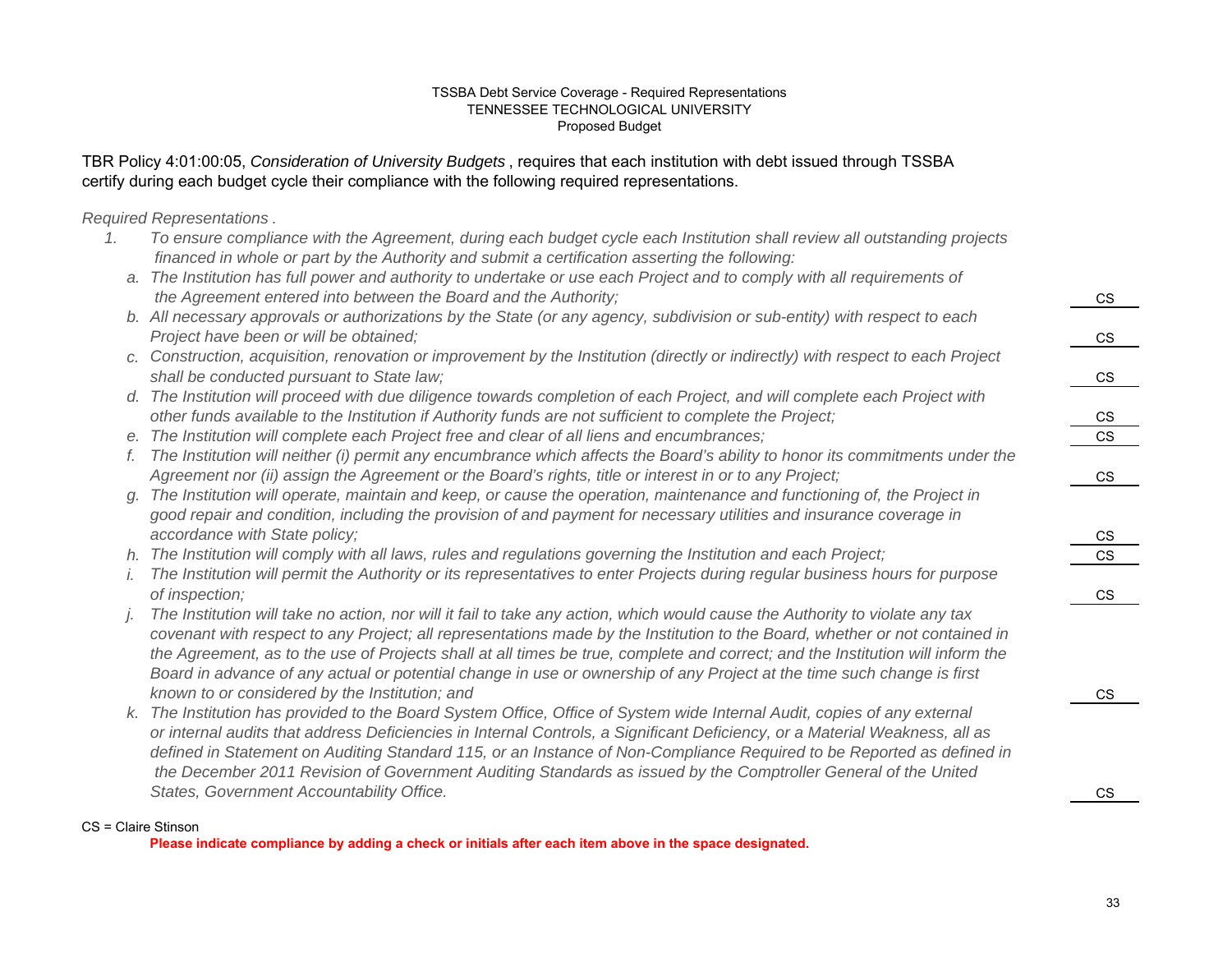#### **TENNESSEE TECHNOLOGICAL UNIVERSITY ANALYSIS OF CHANGES IN UNEXPENDED PLANT FUNDSESTIMATED BUDGET 2018-19**

|                                       |                             | CHANGES TO UNEXPENDED FUND BALANCES |                        |                                  |                     |                                    |        |                          |        |                             |  |
|---------------------------------------|-----------------------------|-------------------------------------|------------------------|----------------------------------|---------------------|------------------------------------|--------|--------------------------|--------|-----------------------------|--|
|                                       | UNEXPENDED                  |                                     | FUND BALANCE ADDITIONS |                                  |                     |                                    |        | FUND BALANCE DEDUCTIONS  |        | PROJECT                     |  |
|                                       | <b>BALANCE</b><br>6/30/2018 | <b>STATE</b><br>APPROPRIATION       | <b>TSSBA</b>           | <b>CURRENT FUND</b><br>TRANSFERS | *OTHER<br>TRANSFERS | <b>INVESTMENT</b><br><b>INCOME</b> | *OTHER | <b>EXPENDITURES</b>      | *OTHER | <b>BALANCE</b><br>6/30/2019 |  |
| <b>LAND PURCHASES</b>                 |                             |                                     |                        |                                  |                     |                                    |        |                          |        |                             |  |
| Local Funds:                          |                             |                                     |                        |                                  |                     |                                    |        |                          |        |                             |  |
| West Campus Property Purchase         | 1,673,835.93                |                                     |                        |                                  |                     |                                    |        |                          |        | 1,673,835.93                |  |
| <b>Regions Bank Property</b>          | 1,303,417.94                |                                     |                        |                                  |                     |                                    |        |                          |        | 1,303,417.94                |  |
| <b>Total Land</b>                     | 2,977,253.87                |                                     |                        |                                  |                     |                                    |        |                          |        | 2,977,253.87                |  |
| <b>NEW CONSTRUCTION</b>               |                             |                                     |                        |                                  |                     |                                    |        |                          |        |                             |  |
| Local Funds:                          |                             |                                     |                        |                                  |                     |                                    |        |                          |        |                             |  |
| 111113 Science Building               | 10,511,022.80               |                                     |                        |                                  |                     |                                    |        | 296, 147.90              |        | 10,214,874.90               |  |
| 111314 Fitness Center                 | 19,037,635.85               |                                     |                        |                                  |                     |                                    |        |                          |        | 19,037,635.85               |  |
| Intramural Sports Field House         | 19,489.92                   |                                     |                        |                                  |                     |                                    |        |                          |        | 19,489.92                   |  |
| TN Center for Poultry Science         | ٠                           | 25,073.10                           |                        |                                  |                     |                                    |        | 25,073.10                |        |                             |  |
| Agriculture Facility                  | ×                           |                                     |                        | 235.000.00                       |                     |                                    |        |                          |        | 235,000.00                  |  |
| <b>State Appropriations:</b>          |                             |                                     |                        |                                  |                     |                                    |        |                          |        |                             |  |
| 111113 Science Building               |                             | 14,978,167.16                       |                        |                                  |                     |                                    |        | 14,978,167.16            |        |                             |  |
| TSSBA:                                |                             |                                     |                        |                                  |                     |                                    |        |                          |        |                             |  |
| 111314 Rec & Fitness Center           |                             |                                     | 16,460,824.50          |                                  |                     |                                    |        | 16,460,824.50            |        |                             |  |
| <b>Total New Construction</b>         | 29,568,148.57               | 15,003,240.26                       | 16,460,824.50          | 235,000.00                       |                     |                                    | $\sim$ | 31,760,212.66            |        | 29,507,000.67               |  |
| <b>MAJOR RENOVATIONS</b>              |                             |                                     |                        |                                  |                     |                                    |        |                          |        |                             |  |
| Local Funds:                          |                             |                                     |                        |                                  |                     |                                    |        |                          |        |                             |  |
| Several BLDG Upgrade 110310           | (19, 731.64)                |                                     |                        |                                  | 116,816.57 (a)      |                                    |        | 101,138.64               |        | (4,053.71)                  |  |
| 110413 Steam Plant Conversion         | 873,574.02                  |                                     |                        |                                  |                     |                                    |        |                          |        | 873,574.02                  |  |
| 110412 Parking & Transportation I     | 163,654.74                  |                                     |                        |                                  |                     |                                    |        |                          |        | 163,654.74                  |  |
| 111413 Jobe Murphy RH Renovation      | 162,885.00                  |                                     |                        |                                  |                     |                                    |        |                          |        | 162,885.00                  |  |
| 111513 TV Phase 3                     | 1,397,591.12                |                                     |                        |                                  |                     |                                    |        |                          |        | 1,397,591.12                |  |
| 110203 Fire Alarm Upgrade             |                             |                                     |                        |                                  |                     |                                    |        | 299,600.00               |        | (299,600.00)                |  |
| Capital Quad Steam Line Replacement   | 1,890,000.00                |                                     |                        |                                  |                     |                                    |        |                          |        | 1,890,000.00                |  |
| 111414 Roaden Center Upgrades         | 2,233,358.42                |                                     |                        |                                  |                     |                                    |        | 1,667,184.08             |        | 566, 174.34                 |  |
| 111014 Eblen Center / Fitness Boiler  | 884,084.81                  |                                     |                        |                                  |                     |                                    |        |                          |        | 884,084.81                  |  |
| 110315 Res Hall Roof Replacement      | 82,501.49                   |                                     |                        |                                  |                     |                                    |        |                          |        | 82,501.49                   |  |
| 110815 Res Hall Upgrades              | 195,731.21                  |                                     |                        |                                  |                     |                                    |        | 9,676.00                 |        | 186,055.21                  |  |
| 110715 Roof Replacements              | 664,536.61                  |                                     |                        |                                  |                     |                                    |        | $\overline{\phantom{a}}$ |        | 664,536.61                  |  |
| 110116 Storm Sewer Replacement        | 160,598.49                  |                                     |                        |                                  |                     |                                    |        |                          |        | 160,598.49                  |  |
| 110216 Parking & Transportation       | 2,505,892.94                |                                     |                        |                                  |                     |                                    |        | 12,595.49                |        | 2,493,297.45                |  |
| 110316 Volpe Library 1st FI Expansion | 1,831,063.49                |                                     |                        |                                  |                     |                                    |        | 1,286,149.43             |        | 544,914.06                  |  |
| 111116 Football Digital Board         | 2,723,733.95                |                                     |                        |                                  |                     |                                    |        | 2,601,129.01             |        | 122,604.94                  |  |
| <b>Engineering Master Plan</b>        | 500,000.00                  |                                     |                        |                                  |                     |                                    |        |                          |        | 500,000.00                  |  |
| 071818 Res Hall Roof Replacement      | (10, 102.68)                |                                     |                        |                                  |                     |                                    |        | 141.097.13               |        | (151, 199.81)               |  |
| 110118 Cap Quad Steam Line Repl       |                             |                                     |                        |                                  |                     |                                    |        | 11,340.00                |        | (11,340.00)                 |  |
| 110318 Steam Line Replacement         | ٠                           |                                     |                        |                                  |                     |                                    |        | 19,536.80                |        | (19, 536.80)                |  |
| 110119 RUC Sprinkler Expansion        |                             |                                     |                        |                                  |                     |                                    |        | 8,589.21                 |        | (8,589.21)                  |  |
| State Appropriations:                 |                             |                                     |                        |                                  |                     |                                    |        |                          |        |                             |  |
| <b>ADA Modifications</b>              |                             | 2.59                                |                        |                                  |                     |                                    |        | 2.59                     |        |                             |  |
| Fire Alarm Upgrade                    |                             | (149,800.00)                        |                        |                                  |                     |                                    |        | (149, 800.00)            |        |                             |  |
| 110715 Roof Replacements              |                             | 1,426,204.99                        |                        |                                  |                     |                                    |        | 1,426,204.99             |        |                             |  |
| 110516 Several Building Upgrades      |                             | 2,668,023.39                        |                        |                                  |                     |                                    |        | 2,668,023.39             |        |                             |  |
| 110616 Several Building Waterproofing |                             | 1,387,433.66                        |                        |                                  |                     |                                    |        | 1,387,433.66             |        |                             |  |
| 111414 RUC Upgrades                   |                             | (27,958.04)                         |                        |                                  |                     |                                    |        | (27,958.04)              |        |                             |  |
| 110416 CHEC Roof Repair               |                             | 2,159.00                            |                        |                                  |                     |                                    |        | 2,159.00                 |        |                             |  |
| TSSBA:                                |                             |                                     |                        |                                  |                     |                                    |        |                          |        |                             |  |
| 110815 Res Hall Upgrades              |                             |                                     | 6,116,612.90           |                                  |                     |                                    |        | 6,116,612.90             |        |                             |  |
| 110216 Parking & Transportation       |                             |                                     | 497,736.62             |                                  |                     |                                    |        | 497,736.62               |        |                             |  |
| <b>Total Major Renovations</b>        | 16,239,371.97               | 5,306,065.59                        | 6,614,349.52           | i.                               | 116,816.57          |                                    |        | 18,078,450.90            |        | 10,198,152.75               |  |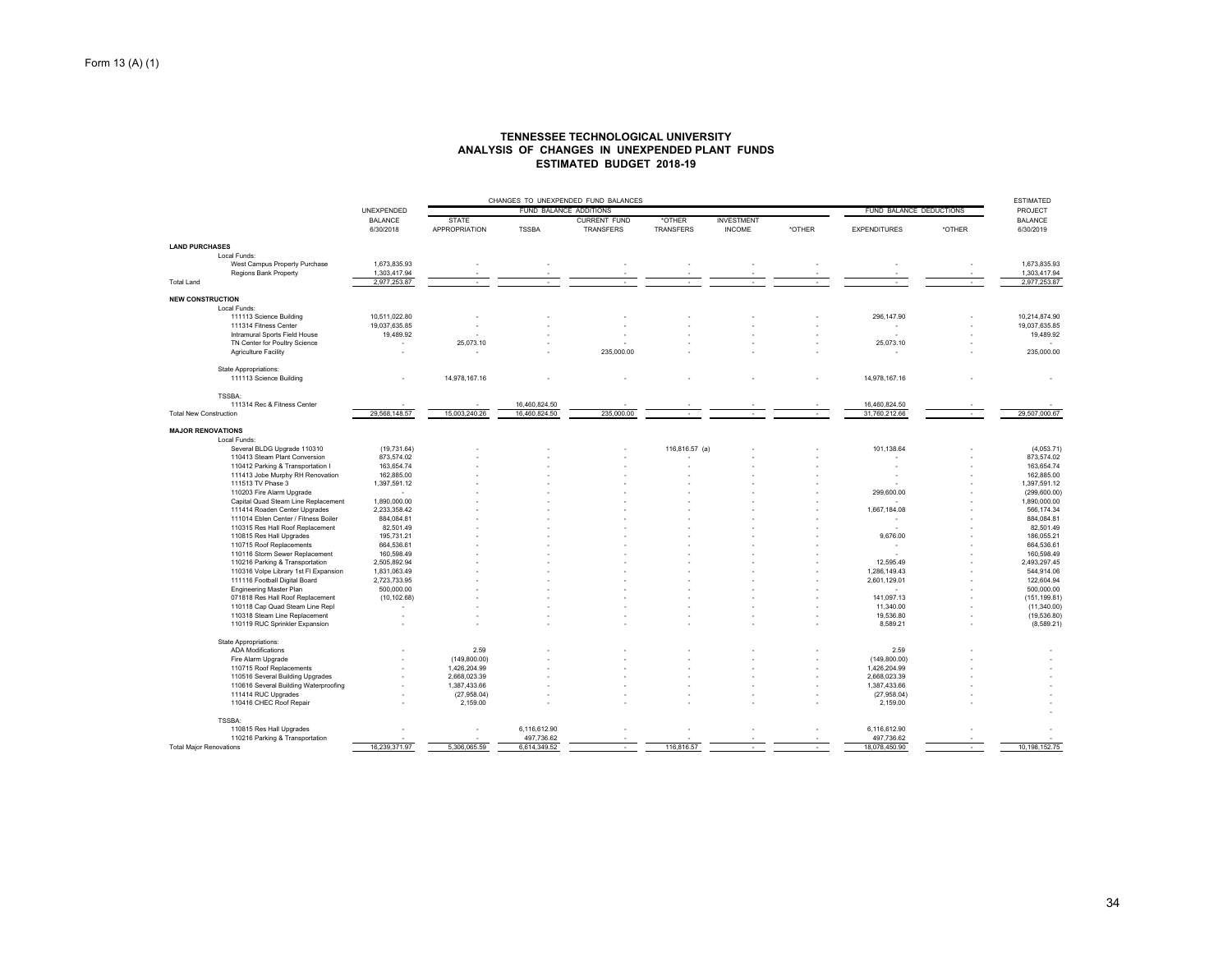**SPECIAL PROJECTS**Local Funds:

| Parking and Paving                     | 732,088.35    |               |               | 214,800.00   |                          |                          |                          | 73,051.48     |                | 873,836.87    |
|----------------------------------------|---------------|---------------|---------------|--------------|--------------------------|--------------------------|--------------------------|---------------|----------------|---------------|
| Extraordinary Maint Campus Projects    | 883,060.55    |               |               | ۰            |                          |                          |                          | 499,998.34    |                | 383,062.21    |
| Extraordinary Maintenance              | 1,140,000.00  |               |               | 650,000.00   |                          |                          |                          |               |                | 1,790,000.00  |
| Landscaping                            | 137,083.66    |               |               | 554,070.00   |                          |                          |                          | 83,667.79     |                | 607,485.87    |
|                                        |               |               |               |              |                          |                          |                          |               |                |               |
| Oakley Farmhouse                       | (18,960.94)   |               |               |              |                          |                          |                          |               |                | (18,960.94)   |
| Storm Sewer Replacement 2016           | 14.02         |               |               |              |                          |                          |                          |               |                | 14.02         |
| Derryberry Hall Rm 100                 | 17,272.35     |               |               |              |                          |                          |                          | 11,856.96     |                | 5,415.39      |
| <b>Facilities Relocation</b>           | 50,000.00     |               |               |              | $(50,000.00)$ (b)        |                          |                          |               |                |               |
| RUC Student Lounge                     | 56,042.32     |               |               |              |                          |                          |                          |               |                | 56,042.32     |
| Human Resources Rm 146 & 166           | 52,388.94     |               |               |              |                          |                          |                          |               |                | 52.388.94     |
| President's Office Renovation          | 28,265.00     |               |               |              |                          |                          |                          |               |                | 28,265.00     |
| <b>Backflow Valves</b>                 | 14,287.61     |               |               |              |                          |                          |                          | 1.387.92      |                | 12,899.69     |
| RUC Air Handler                        | 47,803.65     |               |               |              |                          |                          |                          |               |                | 47,803.65     |
| Clement Hall Fume Hood                 | 65,818.37     |               |               |              |                          |                          |                          | 66,586.92     |                | (768.55)      |
|                                        |               |               |               |              |                          |                          |                          |               |                |               |
| Jere Whitson Furnishing                | 200,413.57    |               |               |              | $(66, 816.57)$ (b)       |                          |                          | 8,795.88      |                | 124,801.12    |
| Jere Whitson Move                      | 8,193.06      |               |               |              |                          |                          |                          |               |                | 8,193.06      |
| <b>Bruner Hall Office Suite</b>        | 15,571.57     |               |               |              |                          |                          |                          | 2,776.92      |                | 12,794.65     |
| RUC Studio Reno Rm 365 & 367           | 2,959.33      |               |               |              |                          |                          |                          |               |                | 2,959.33      |
| Centennial Plaza Art                   | (3,940.70)    |               |               |              |                          |                          |                          |               |                | (3,940.70)    |
| Library Room 132                       | 971.80        |               |               |              |                          |                          | $(385.74)$ (c.)          | 586.06        |                |               |
| <b>COB Door Swipes</b>                 | 1,193.37      |               |               |              |                          |                          |                          | 4,890.01      |                | (3,696.64)    |
| <b>RUC Move Rooms</b>                  | (281.74)      |               |               |              |                          |                          | 8,015.00 (d)             | 7,905.21      |                | (171.95)      |
| <b>RUC Restrooms</b>                   | (0.05)        |               |               |              |                          |                          |                          |               |                | (0.05)        |
| Planning & Finance Office Suite        | 0.58          |               |               |              |                          |                          | $\overline{\phantom{a}}$ |               |                | 0.58          |
| West Stadium Overhead Door             | 2,550.00      |               |               |              |                          |                          |                          | 2,548.62      |                | 1.38          |
|                                        |               |               |               |              |                          |                          |                          |               |                |               |
| President's Office Suite Renovation    | 39,869.68     |               |               |              |                          |                          |                          | 26.901.76     |                | 12.967.92     |
| Prescott Hall Rm 425 Renovation        | 6,892.00      |               |               |              |                          |                          | $(1,754.94)$ (c.)        | 5,137.06      |                |               |
| Tucker Stadium Track Repair            | 39,325.49     |               |               |              |                          |                          |                          | 28,127.33     | 11,198.16 (c.) |               |
| Alumni Building Windows                | 475.38        |               |               |              |                          |                          | $(475.38)$ (c.)          | $\sim$        |                |               |
| WTTU Radio Antenna                     | 9,206.56      |               |               |              |                          |                          | $(281.25)$ (c.)          | 8,925.31      |                |               |
| Ag Machinery & Equipment Shop          | 10,935.10     |               |               |              |                          |                          |                          | 1,360.00      |                | 9.575.10      |
| Ion Beam Test Facility - Phase 1       | 50,363.00     |               |               |              |                          |                          |                          |               |                | 50,363.00     |
| Clement Hall ITS Offices               | 4,279.37      |               |               | 2,500.00     |                          |                          |                          | 5,098.08      |                | 1,681.29      |
| RUC Suite 121 Student Affairs          | 36,309.83     |               |               | ٠            |                          |                          |                          | 25,810.17     |                | 10,499.66     |
| Pennebaker Hall Rm 406 Generator       | 20,651.00     |               |               | 1,306.00     |                          |                          |                          | 15,030.67     |                | 6,926.33      |
|                                        |               |               |               | ٠            |                          |                          |                          |               |                | 310.94        |
| Library Room 140                       | 11,110.00     |               |               |              |                          |                          |                          | 10,799.06     |                |               |
| Library Room 110                       | 17,650.00     |               |               |              |                          |                          |                          | 11,115.70     |                | 6,534.30      |
| Henderson Hall Room 101                | 6,406.00      |               |               |              |                          |                          |                          | 6,236.56      |                | 169.44        |
| <b>WSTA Renovation</b>                 | (33,550.00)   |               |               |              |                          |                          |                          |               |                | (33,550.00)   |
| RUC New Addition Furniture             |               |               |               |              |                          |                          |                          | 211,483.20    |                | (211, 483.20) |
| <b>Tucker Stadium Renovation</b>       |               |               |               | 6,500.00     |                          |                          |                          |               |                | 6,500.00      |
| Johnson Hall Room 403 & 425            |               |               |               |              |                          |                          | 29,139.00 (e)            | 32,492.09     |                | (3,353.09)    |
| Renovation of Baseball Clubhouse       |               |               |               | 7,500.00     |                          |                          | 72,079.00 (e)            | 52,800.90     |                | 26,778.10     |
| FNDH Gym Bleacher Removal              |               |               |               | ×            |                          |                          |                          | 6,000.00      |                | (6,000.00)    |
| Data Center Fire Protection            |               |               |               | 312,000.00   |                          |                          | $3,500.00$ (f)           |               |                | 315,500.00    |
| Career Spot RUC 330                    |               |               |               |              |                          |                          | 13,200.00 (g)            |               |                | 13,200.00     |
|                                        |               |               |               | ٠            |                          |                          |                          |               |                |               |
| <b>Regional Consultant Contracts</b>   |               |               |               |              |                          |                          |                          | 14,880.00     |                | (14,880.00)   |
| Master Plan Amendment                  |               |               |               | 300,000.00   |                          |                          |                          | 2,800.00      |                | 297,200.00    |
| Various Academic Bldg Renovation       | 12,579.91     |               |               | 841,000.00   |                          |                          |                          |               |                | 853,579.91    |
| <b>Small Renovation Projects</b>       | 46,080.95     |               |               |              |                          |                          |                          | 28,136.22     | $\sim$         | 17,944.73     |
| Facilities Development Fund            | 209,045.61    |               |               | 867,000.00   |                          |                          |                          |               |                | 1,076,045.61  |
| Shipley Farm Nursery Res Ctr Utilities | 0.79          |               |               |              |                          |                          |                          |               |                | 0.79          |
| RUC Upgrades Furniture                 |               |               |               | 225,400.00   |                          |                          |                          |               |                | 225,400.00    |
| University Drive Project               |               |               |               | ٠            |                          |                          |                          |               |                |               |
| Tucker Stadium Paving - West           |               |               |               | 828,475.00   |                          |                          |                          |               |                | 828,475.00    |
| Old "Fit" Reprog/Planning              |               |               |               | 20,000.00    |                          |                          |                          |               |                | 20,000.00     |
| RUC Landscaping                        |               |               |               |              |                          |                          |                          |               |                |               |
|                                        |               |               |               |              |                          |                          |                          |               |                |               |
| <b>HEC Roof Replacement</b>            |               |               |               | 1,550,000.00 |                          |                          |                          |               |                | 1,550,000.00  |
| <b>Engineering Vehicle</b>             |               |               |               | 490,000.00   |                          |                          |                          |               |                | 490,000.00    |
|                                        |               |               |               |              |                          |                          |                          |               |                |               |
| <b>Total Special Projects</b>          | 3,920,425.34  |               |               | 6,870,551.00 | (116, 816.57)            |                          | 123,035.69               | 1,257,186.22  | 11,198.16      | 9,528,811.08  |
| TOTAL UNEXPENDED PLANT                 | 52,705,199.75 | 20.309.305.85 | 23.075.174.02 | 7,105,551.00 | $\overline{\phantom{a}}$ | $\overline{\phantom{a}}$ | 123.035.69               | 51,095,849.78 | 11.198.16      | 52,211,218.37 |

(a) From Facilities Relocation and Jere Whitson Furnishing<br>(b) To Several Building Upgrades<br>(c.) Project complete - returned funds to department<br>(d) From RR Roaden.<br>(e) From Retirctied Career Center<br>(g) From Restricted Car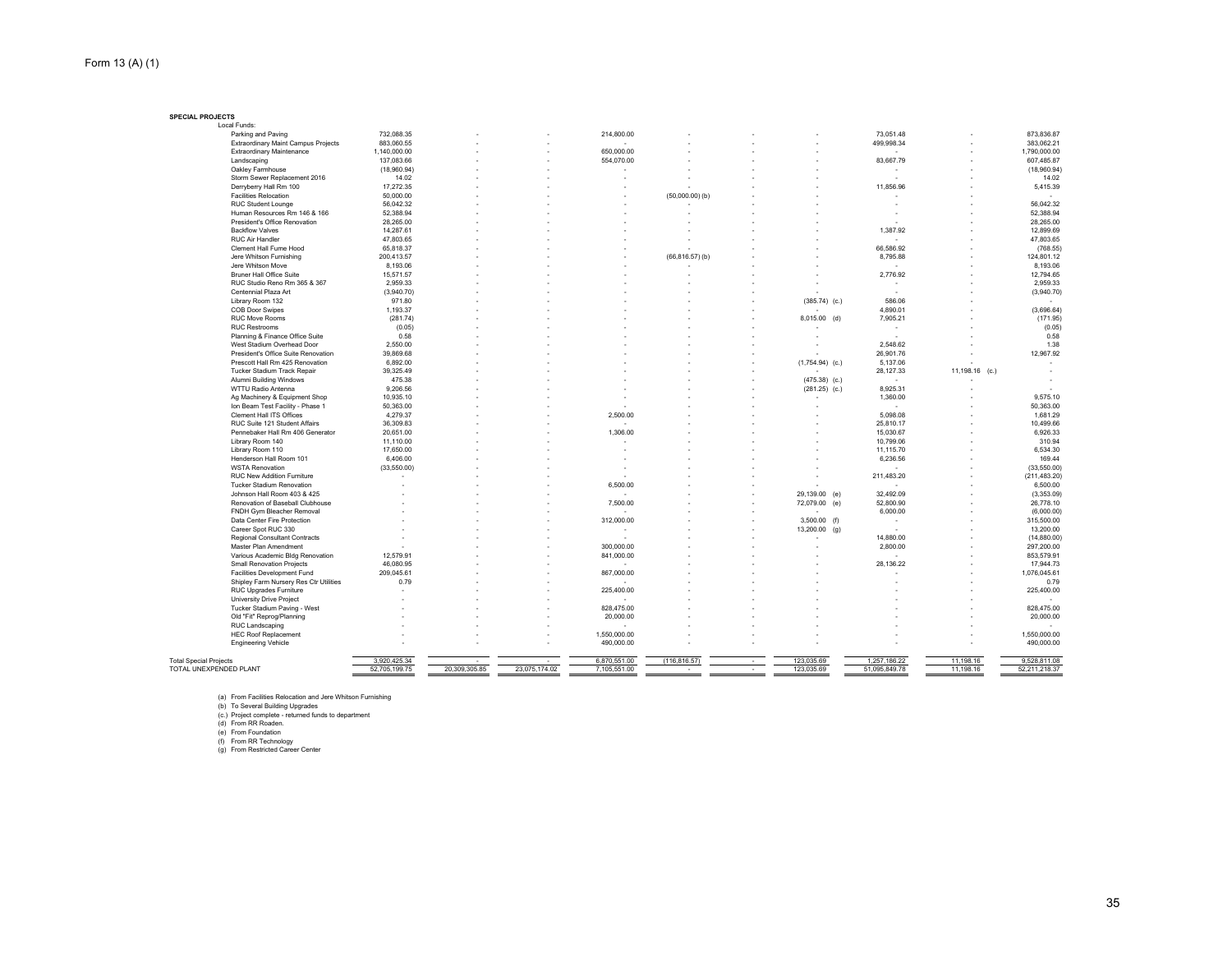#### **TENNESSEE TECHNOLOGICAL UNIVERSITY ANALYSIS OF CHANGES IN UNEXPENDED PLANT FUNDSPROPOSED BUDGET 2019-20**

|                                                                 |                             | CHANGES TO UNEXPENDED FUND BALANCES |                            |                                  |                            |                                    |        |                            |        |                             |  |
|-----------------------------------------------------------------|-----------------------------|-------------------------------------|----------------------------|----------------------------------|----------------------------|------------------------------------|--------|----------------------------|--------|-----------------------------|--|
|                                                                 | UNEXPENDED                  |                                     | FUND BALANCE ADDITIONS     |                                  |                            |                                    |        | FUND BALANCE DEDUCTIONS    |        | PROJECT                     |  |
|                                                                 | <b>BALANCE</b><br>6/30/2019 | <b>STATE</b><br>APPROPRIATION       | <b>TSSBA</b>               | <b>CURRENT FUND</b><br>TRANSFERS | *OTHER<br><b>TRANSFERS</b> | <b>INVESTMENT</b><br><b>INCOME</b> | *OTHER | <b>EXPENDITURES</b>        | *OTHER | <b>BALANCE</b><br>6/30/2020 |  |
| <b>LAND PURCHASES</b>                                           |                             |                                     |                            |                                  |                            |                                    |        |                            |        |                             |  |
| Local Funds:                                                    |                             |                                     |                            |                                  |                            |                                    |        |                            |        |                             |  |
| West Campus Property Purchase                                   | 1,673,835.93                |                                     |                            |                                  |                            |                                    |        |                            |        | 1,673,835.93                |  |
| Regions Bank Property                                           | 1,303,417.94                |                                     |                            |                                  |                            |                                    |        |                            |        | 1,303,417.94                |  |
| <b>Total Land</b>                                               | 2,977,253.87                |                                     |                            |                                  |                            |                                    |        |                            |        | 2,977,253.87                |  |
| <b>NEW CONSTRUCTION</b>                                         |                             |                                     |                            |                                  |                            |                                    |        |                            |        |                             |  |
| Local Funds:                                                    |                             |                                     |                            |                                  |                            |                                    |        |                            |        |                             |  |
| 111113 Science Building                                         | 10,214,874.90               |                                     |                            |                                  |                            |                                    |        | 500,000.00                 |        | 9,714,874.90                |  |
| 111314 Fitness Center                                           | 19,037,635.85               |                                     |                            |                                  |                            |                                    |        | 500,000.00                 |        | 18,537,635.85               |  |
| Intramural Sports Field House                                   | 19,489.92                   |                                     |                            |                                  |                            |                                    |        |                            |        | 19,489.92                   |  |
| TN Center for Poultry Science                                   |                             |                                     |                            |                                  |                            |                                    |        |                            |        |                             |  |
| Agriculture Facility                                            | 235,000.00                  |                                     |                            |                                  |                            |                                    |        |                            | ٠      | 235,000.00                  |  |
| State Appropriations:                                           |                             |                                     |                            |                                  |                            |                                    |        |                            |        |                             |  |
| 111113 Science Building                                         |                             |                                     |                            |                                  |                            |                                    |        |                            |        |                             |  |
|                                                                 |                             |                                     |                            |                                  |                            |                                    |        |                            |        |                             |  |
| TSSBA:                                                          |                             |                                     |                            |                                  |                            |                                    |        |                            |        |                             |  |
| 111314 Rec & Fitness Center                                     |                             |                                     |                            |                                  |                            |                                    |        |                            |        |                             |  |
| <b>Total New Construction</b>                                   | 29,507,000.67               | $\overline{\phantom{a}}$            |                            | $\overline{\phantom{a}}$         |                            |                                    | $\sim$ | 1,000,000.00               | $\sim$ | 28,507,000.67               |  |
| <b>MAJOR RENOVATIONS</b>                                        |                             |                                     |                            |                                  |                            |                                    |        |                            |        |                             |  |
| Local Funds:                                                    |                             |                                     |                            |                                  |                            |                                    |        |                            |        |                             |  |
| Several BLDG Upgrade 110310                                     | (4,053.71)                  |                                     |                            |                                  |                            |                                    |        |                            |        | (4,053.71)                  |  |
| 110413 Steam Plant Conversion                                   | 873,574.02                  |                                     |                            |                                  |                            |                                    |        | 300,000.00                 |        | 573,574.02                  |  |
| 110412 Parking & Transportation I                               | 163,654.74                  |                                     |                            |                                  |                            |                                    |        | 163,654.74                 |        | ٠                           |  |
| 111413 Jobe Murphy RH Renovation                                | 162,885.00                  |                                     |                            |                                  |                            |                                    |        | 162,885.00                 |        |                             |  |
| 111513 TV Phase 3                                               | 1,397,591.12                |                                     |                            |                                  |                            |                                    |        | 250,000.00                 |        | 1,147,591.12                |  |
| 110203 Fire Alarm Upgrade                                       | (299, 600.00)               |                                     |                            |                                  |                            |                                    |        |                            |        | (299,600.00                 |  |
| Capital Quad Steam Line Replacement                             | 1,890,000.00                |                                     |                            |                                  |                            |                                    |        | 500,000.00                 |        | 1,390,000.00                |  |
| 111414 Roaden Center Upgrades                                   | 566, 174.34                 |                                     |                            |                                  |                            |                                    |        | 566, 174.34                |        |                             |  |
| 111014 Eblen Center / Fitness Boiler                            | 884,084.81                  |                                     |                            |                                  |                            |                                    |        | 300,000.00                 |        | 584,084.81                  |  |
| 110315 Res Hall Roof Replacement                                | 82,501.49                   |                                     |                            |                                  |                            |                                    |        | 82,501.49                  |        |                             |  |
| 110815 Res Hall Upgrades                                        | 186,055.21                  |                                     |                            |                                  |                            |                                    |        | 186,055.21                 |        |                             |  |
| 110715 Roof Replacements                                        | 664,536.61                  |                                     |                            |                                  |                            |                                    |        | 250,000.00                 |        | 414,536.61                  |  |
| 110116 Storm Sewer Replacement                                  | 160,598.49                  |                                     |                            |                                  |                            |                                    |        | 160,598.49                 |        |                             |  |
| 110216 Parking & Transportation                                 | 2,493,297.45                |                                     |                            |                                  |                            |                                    |        | 250,000.00                 |        | 2,243,297.45                |  |
| 110316 Volpe Library 1st FI Expansion                           | 544,914.06                  |                                     |                            |                                  |                            |                                    |        | 544,914.06                 |        |                             |  |
| 111116 Football Digital Board                                   |                             |                                     |                            |                                  |                            |                                    |        | 122,604.94                 |        | 0.00                        |  |
| <b>Engineering Master Plan</b>                                  | 122,604.94<br>500,000.00    |                                     |                            |                                  |                            |                                    |        |                            |        | 500,000.00                  |  |
| 071818 Res Hall Roof Replacement                                | (151, 199.81)               |                                     |                            |                                  |                            |                                    |        |                            |        | (151, 199.81)               |  |
|                                                                 |                             |                                     |                            |                                  |                            |                                    |        |                            |        |                             |  |
| 110118 Cap Quad Steam Line Repl                                 | (11,340.00)                 |                                     |                            |                                  |                            |                                    |        |                            |        | (11,340.00)                 |  |
| 110318 Steam Line Replacement<br>110119 RUC Sprinkler Expansion | (19, 536.80)<br>(8,589.21)  |                                     |                            |                                  |                            |                                    |        |                            |        | (19, 536.80)<br>(8,589.21)  |  |
|                                                                 |                             |                                     |                            |                                  |                            |                                    |        |                            |        |                             |  |
| State Appropriations:                                           |                             |                                     |                            |                                  |                            |                                    |        |                            |        |                             |  |
| <b>ADA</b> Modifications                                        |                             | 200,000.00                          |                            |                                  |                            |                                    |        | 200,000.00                 |        |                             |  |
| Fire Alarm Upgrade                                              |                             | ٠                                   |                            |                                  |                            |                                    |        |                            |        |                             |  |
| 110715 Roof Replacements                                        |                             | 485,000.00                          |                            |                                  |                            |                                    |        | 485,000.00                 |        |                             |  |
| 110516 Several Building Upgrades                                |                             | 3,110,000.00                        |                            |                                  |                            |                                    |        | 3,110,000.00               |        |                             |  |
| 110616 Several Building Waterproofing                           |                             |                                     |                            |                                  |                            |                                    |        |                            |        |                             |  |
| 111414 RUC Upgrades                                             |                             |                                     |                            |                                  |                            |                                    |        |                            |        |                             |  |
| 110416 CHEC Roof Repair                                         |                             |                                     |                            |                                  |                            |                                    |        |                            |        |                             |  |
| <b>TSSBA:</b>                                                   |                             |                                     |                            |                                  |                            |                                    |        |                            |        |                             |  |
|                                                                 |                             |                                     |                            |                                  |                            |                                    |        |                            |        |                             |  |
| 110815 Res Hall Upgrades<br>110216 Parking & Transportation     |                             |                                     | 6,000,000.00<br>500,000.00 |                                  |                            |                                    |        | 6,000,000.00<br>500,000.00 |        |                             |  |
| <b>Total Major Renovations</b>                                  | 10,198,152.75               | 3,795,000.00                        | 6,500,000.00               |                                  |                            |                                    |        |                            |        | 6,358,764.48                |  |
|                                                                 |                             |                                     |                            |                                  |                            |                                    |        | 14, 134, 388.27            |        |                             |  |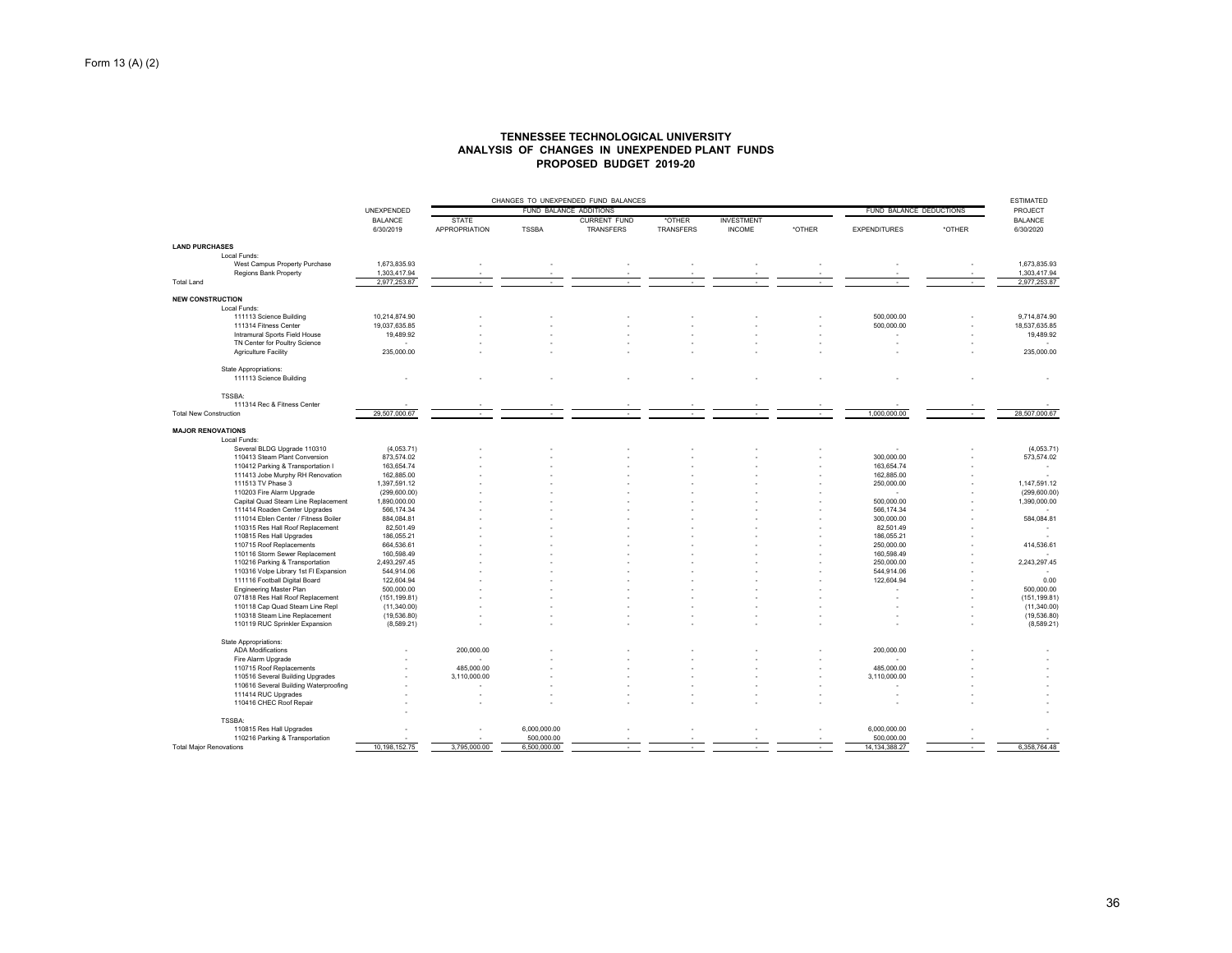**SPECIAL PROJECTS**

|                                                         | Parking and Paving<br><b>Extraordinary Maint Campus Projects</b><br><b>Extraordinary Maintenance</b><br>Landscaping<br>Oakley Farmhouse | 873,836.87<br>383,062.21<br>1,790,000.00 |              |              | 214,800.00   |  |        | 383,062.21    |   | 1,088,636.87  |
|---------------------------------------------------------|-----------------------------------------------------------------------------------------------------------------------------------------|------------------------------------------|--------------|--------------|--------------|--|--------|---------------|---|---------------|
|                                                         |                                                                                                                                         |                                          |              |              |              |  |        |               |   |               |
|                                                         |                                                                                                                                         |                                          |              |              |              |  |        |               |   |               |
|                                                         |                                                                                                                                         |                                          |              |              | 650,000.00   |  |        |               |   | 2,440,000.00  |
|                                                         |                                                                                                                                         | 607,485.87                               |              |              |              |  |        | 250,000.00    |   | 357,485.87    |
|                                                         |                                                                                                                                         | (18,960.94)                              |              |              |              |  |        |               |   | (18,960.94)   |
|                                                         | Storm Sewer Replacement 2016                                                                                                            | 14.02                                    |              |              |              |  |        | 14.02         |   |               |
|                                                         | Derryberry Hall Rm 100                                                                                                                  | 5,415.39                                 |              |              |              |  |        | 5,415.39      |   |               |
|                                                         | <b>Facilities Relocation</b>                                                                                                            | $\overline{\phantom{a}}$                 |              |              |              |  |        |               |   |               |
|                                                         |                                                                                                                                         |                                          |              |              |              |  |        |               |   |               |
|                                                         | <b>RUC Student Lounge</b>                                                                                                               | 56,042.32                                |              |              |              |  |        | 56,042.32     |   |               |
|                                                         | Human Resources Rm 146 & 166                                                                                                            | 52.388.94                                |              |              |              |  |        | 52.388.94     |   |               |
|                                                         | President's Office Renovation                                                                                                           | 28,265.00                                |              |              |              |  |        | 28,265.00     |   |               |
|                                                         | <b>Backflow Valves</b>                                                                                                                  | 12,899.69                                |              |              |              |  |        | 12,899.69     |   |               |
|                                                         | <b>RUC Air Handler</b>                                                                                                                  | 47,803.65                                |              |              |              |  |        | 47,803.65     |   |               |
|                                                         | Clement Hall Fume Hood                                                                                                                  | (768.55)                                 |              |              |              |  |        |               |   | (768.55)      |
|                                                         | Jere Whitson Furnishing                                                                                                                 | 124,801.12                               |              |              |              |  |        | 124,801.12    |   |               |
|                                                         | Jere Whitson Move                                                                                                                       | 8,193.06                                 |              |              |              |  |        | 8,193.06      |   |               |
|                                                         | <b>Bruner Hall Office Suite</b>                                                                                                         | 12,794.65                                |              |              |              |  |        | 12,794.65     |   |               |
|                                                         | RUC Studio Reno Rm 365 & 367                                                                                                            | 2,959.33                                 |              |              |              |  |        | 2,959.33      |   |               |
|                                                         | Centennial Plaza Art                                                                                                                    | (3,940.70)                               |              |              |              |  |        |               |   | (3,940.70)    |
|                                                         | Library Room 132                                                                                                                        |                                          |              |              |              |  |        |               |   |               |
|                                                         | COB Door Swipes                                                                                                                         | (3,696.64)                               |              |              |              |  |        |               |   | (3,696.64)    |
|                                                         | <b>RUC Move Rooms</b>                                                                                                                   | (171.95)                                 |              |              |              |  |        |               |   | (171.95)      |
|                                                         |                                                                                                                                         |                                          |              |              |              |  |        |               |   |               |
|                                                         | <b>RUC Restrooms</b>                                                                                                                    | (0.05)                                   |              |              |              |  |        |               |   | (0.05)        |
|                                                         | Planning & Finance Office Suite                                                                                                         | 0.58                                     |              |              |              |  |        | 0.58          |   |               |
|                                                         | West Stadium Overhead Door                                                                                                              | 1.38                                     |              |              |              |  |        | 1.38          |   | 0.00          |
|                                                         | President's Office Suite Renovation                                                                                                     | 12,967.92                                |              |              |              |  |        | 12,967.92     |   |               |
|                                                         | Prescott Hall Rm 425 Renovation                                                                                                         |                                          |              |              |              |  |        |               |   |               |
|                                                         | Tucker Stadium Track Repair                                                                                                             |                                          |              |              |              |  |        |               |   |               |
|                                                         | Alumni Building Windows                                                                                                                 |                                          |              |              |              |  |        |               |   |               |
|                                                         | WTTU Radio Antenna                                                                                                                      |                                          |              |              |              |  |        |               |   |               |
|                                                         | Ag Machinery & Equipment Shop                                                                                                           | 9,575.10                                 |              |              |              |  |        | 9,575.10      |   |               |
|                                                         | Ion Beam Test Facility - Phase 1                                                                                                        | 50,363.00                                |              |              |              |  |        | 50,363.00     |   |               |
|                                                         | Clement Hall ITS Offices                                                                                                                | 1,681.29                                 |              |              |              |  |        | 4,181.29      |   | (2,500.00)    |
|                                                         | RUC Suite 121 Student Affairs                                                                                                           | 10,499.66                                |              |              |              |  |        | 10,499.66     |   |               |
|                                                         | Pennebaker Hall Rm 406 Generator                                                                                                        | 6,926.33                                 |              |              |              |  |        | 6,926.33      |   |               |
|                                                         | Library Room 140                                                                                                                        | 310.94                                   |              |              |              |  |        | 310.94        |   | 0.00          |
|                                                         |                                                                                                                                         | 6,534.30                                 |              |              |              |  |        | 6,534.30      |   |               |
|                                                         | Library Room 110                                                                                                                        |                                          |              |              |              |  |        |               |   |               |
|                                                         | Henderson Hall Room 101                                                                                                                 | 169.44                                   |              |              |              |  |        | 169.44        |   | (0.00)        |
|                                                         | <b>WSTA Renovation</b>                                                                                                                  | (33,550.00)                              |              |              |              |  |        |               |   | (33, 550.00)  |
|                                                         | RUC New Addition Furniture                                                                                                              | (211, 483.20)                            |              |              |              |  |        |               |   | (211, 483.20) |
|                                                         | <b>Tucker Stadium Renovation</b>                                                                                                        | 6,500.00                                 |              |              |              |  |        | 6,500.00      |   |               |
|                                                         | Johnson Hall Room 403 & 425                                                                                                             | (3,353.09)                               |              |              |              |  |        |               |   | (3,353.09)    |
|                                                         | Renovation of Baseball Clubhouse                                                                                                        | 26,778.10                                |              |              |              |  |        | 26,778.10     |   |               |
|                                                         | FNDH Gym Bleacher Removal                                                                                                               | (6,000.00)                               |              |              |              |  |        |               |   | (6,000.00)    |
|                                                         | Data Center Fire Protection                                                                                                             | 315,500.00                               |              |              |              |  |        | 315,500.00    |   |               |
|                                                         | Career Spot RUC 330                                                                                                                     | 13,200.00                                |              |              |              |  |        | 13,200.00     |   |               |
|                                                         | Regional Consultant Contracts                                                                                                           | (14,880.00)                              |              |              |              |  |        |               |   | (14,880.00)   |
|                                                         | Master Plan Amendment                                                                                                                   | 297,200.00                               |              |              | 300,000.00   |  |        | 500,000.00    |   | 97,200.00     |
|                                                         | Various Academic Bldg Renovation                                                                                                        | 853,579.91                               |              |              | 841,000.00   |  |        |               |   | 1,694,579.91  |
|                                                         | <b>Small Renovation Projects</b>                                                                                                        | 17,944.73                                |              |              |              |  |        | 17,944.73     |   |               |
|                                                         | Facilities Development Fund                                                                                                             | 1,076,045.61                             |              |              | 845,500.00   |  |        |               |   | 1,921,545.61  |
|                                                         | Shipley Farm Nursery Res Ctr Utilities                                                                                                  |                                          |              |              |              |  |        | 0.79          |   |               |
|                                                         |                                                                                                                                         | 0.79                                     |              |              |              |  |        |               |   |               |
|                                                         | RUC Upgrades Furniture                                                                                                                  | 225,400.00                               |              |              |              |  |        | 225,400.00    |   |               |
|                                                         | University Drive Project                                                                                                                |                                          |              |              |              |  |        |               |   |               |
|                                                         | Tucker Stadium Paving - West                                                                                                            | 828,475.00                               |              |              | 854,492.00   |  |        | 828,475.00    |   | 854,492.00    |
|                                                         | Old "Fit" Reprog/Planning                                                                                                               | 20,000.00                                |              |              |              |  |        | 20,000.00     |   |               |
|                                                         | RUC Landscaping                                                                                                                         | $\overline{\phantom{a}}$                 |              |              |              |  |        |               |   |               |
|                                                         | <b>HEC Roof Replacement</b>                                                                                                             | 1,550,000.00                             |              |              |              |  |        | 750,000.00    |   | 800,000.00    |
|                                                         | <b>Engineering Vehicle</b>                                                                                                              | 490,000.00                               |              |              |              |  |        |               |   | 490,000.00    |
|                                                         |                                                                                                                                         |                                          |              |              |              |  |        |               |   |               |
|                                                         |                                                                                                                                         | 9,528,811.08                             |              |              | 3,705,792.00 |  |        | 3,789,967.94  | ٠ | 9,444,635.14  |
|                                                         |                                                                                                                                         | 52,211,218.37                            | 3,795,000.00 | 6.500.000.00 | 3,705,792.00 |  | $\sim$ | 18,924,356.21 |   | 47,287,654.16 |
| <b>Total Special Projects</b><br>TOTAL UNEXPENDED PLANT |                                                                                                                                         |                                          |              |              |              |  |        |               | ٠ |               |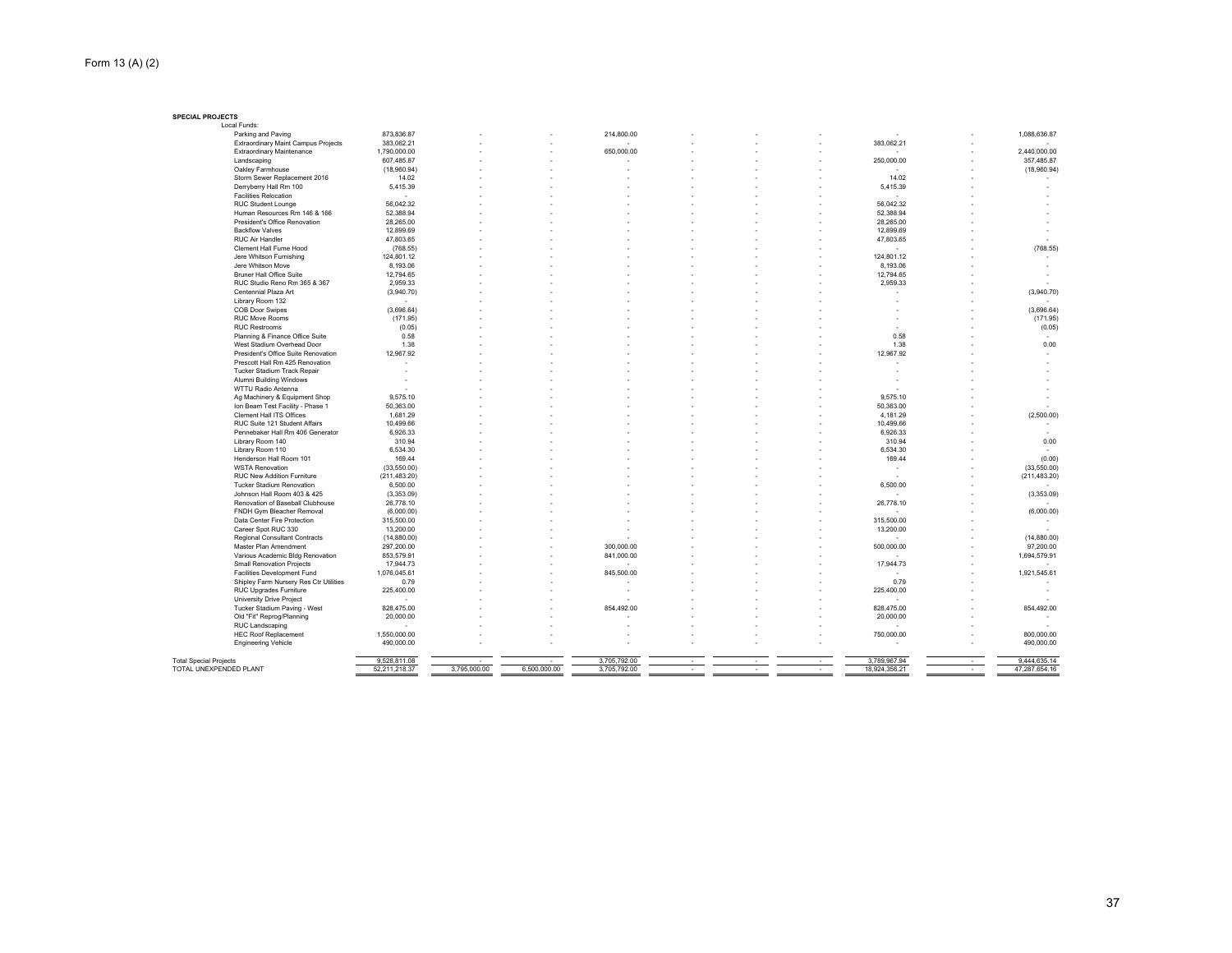## **TENNESSEE TECHNOLOGICAL UNIVERSITY ANALYSIS OF CHANGES IN RENEWAL AND REPLACEMENT FUNDSESTIMATED BUDGET 2018-19**

|                                |                |                     |                   | <b>ADDITIONS</b>    |                  |                     | <b>DEDUCTIONS</b>   |                | <b>PROJECT</b> |
|--------------------------------|----------------|---------------------|-------------------|---------------------|------------------|---------------------|---------------------|----------------|----------------|
|                                | <b>BALANCE</b> | <b>CURRENT FUND</b> | <b>INVESTMENT</b> |                     | <b>OTHER</b>     |                     |                     | <b>OTHER</b>   | <b>BALANCE</b> |
| <b>ACCOUNT NAME</b>            | 6/30/2018      | <b>TRANSFERS</b>    | <b>INCOME</b>     | <b>REALLOCATION</b> | (FOOTNOTE)       | <b>EXPENDITURES</b> | <b>REALLOCATION</b> | (FOOTNOTE)     | 6/30/2019      |
| <b>University Stores</b>       | 571,206.42     | 414,825.00          |                   |                     |                  |                     |                     |                | 986,031.42     |
| <b>Food Services</b>           | 7,359,785.80   | 2,860,459.00        |                   |                     |                  |                     |                     |                | 10,220,244.80  |
| Housing                        | 15,109,226.98  | 2,594,895.00        |                   |                     |                  | 30,094.71           |                     |                | 17,674,027.27  |
| <b>Recreation/Fitness Ctr</b>  | 584,133.55     | 109,901.00          |                   |                     | 2,021,730.00 (f) | 80,944.85           |                     |                | 2,634,819.70   |
| Post Office                    | 886,245.96     | 34.100.00           |                   |                     |                  |                     |                     |                | 920,345.96     |
| Vending                        |                | 93,653.00           |                   |                     |                  |                     |                     |                | 93,653.00      |
| Craft Center Aux               | 130,415.73     |                     |                   |                     |                  |                     |                     |                | 130,415.73     |
| Motor Pool                     | 372,926.67     |                     |                   |                     |                  |                     |                     |                | 372,926.67     |
| <b>Motor Pool Athletics</b>    | 53,343.39      | 2,000.00            |                   |                     |                  |                     |                     |                | 55,343.39      |
| Motor Pool A&S                 | 69,924.11      | 10,000.00           |                   |                     |                  |                     |                     |                | 79,924.11      |
| Motor Pool Ext Ed.             | 53,361.97      | 1,000.00            |                   |                     |                  |                     |                     |                | 54,361.97      |
| Motor Pool Water Ctr           | 76,480.33      | 10,000.00           |                   |                     |                  |                     |                     |                | 86,480.33      |
| <b>Motor Pool Business</b>     | 674.29         |                     |                   |                     |                  |                     |                     |                | 674.29         |
| Motor Pool Engineering         | 16,941.44      |                     |                   |                     |                  |                     |                     |                | 16,941.44      |
| Motor Pool Ag Hum Eco          | 3,715.79       |                     |                   |                     |                  |                     |                     |                | 3,715.79       |
| <b>Printing Services</b>       | 223,460.74     |                     |                   |                     |                  |                     |                     |                | 223,460.74     |
| <b>Photo Services</b>          | 15,590.12      |                     |                   |                     |                  | 3,867.87            |                     |                | 11,722.25      |
| Telecommunications             | 408,193.08     |                     |                   |                     |                  | 2,303.31            |                     |                | 405,889.77     |
| <b>Computer Center</b>         | 2,632,170.42   | 77,110.00           |                   |                     |                  | 522,601.93          |                     | $3,500.00$ (a) | 2,183,178.49   |
| IT Camera Server               | 960.00         |                     |                   |                     |                  | (5,440.00)          |                     |                | 6,400.00       |
| <b>Craft Center Aux</b>        | 720,745.88     | 190,000.00          |                   |                     |                  | 24,303.73           |                     |                | 886,442.15     |
| Ag Pavilion                    | 4,637.81       |                     |                   |                     |                  |                     |                     |                | 4,637.81       |
| Roaden Center                  | 64,594.80      |                     |                   |                     | 89,460.00 (f)    | 39,936.52           |                     | 8,015.00 (b)   | 106,103.28     |
| <b>Eblen Center</b>            | 233,244.76     |                     |                   |                     | 196,810.00 (f)   | 4,596.00            |                     | 60,497.14 (c.) | 364,961.62     |
| Athletics                      | 20,320.82      |                     |                   |                     | 11,198.16 (d)    | 23,400.00           |                     |                | 8,118.98       |
| Oakley Ag Center               | (240, 026.89)  |                     |                   |                     |                  |                     |                     |                | (240, 026.89)  |
| Shipley Farm                   | 11,611.19      |                     |                   |                     |                  |                     |                     |                | 11,611.19      |
| Nursing                        | 106,219.61     |                     |                   |                     |                  |                     |                     |                | 106,219.61     |
| <b>STEM Center</b>             | 46,862.11      |                     |                   |                     |                  | 7,386.98            |                     |                | 39,475.13      |
| Facilities WO                  | (13,784.04)    |                     |                   |                     |                  |                     |                     |                | (13,784.04)    |
| <b>Electronic Updating</b>     | 980,387.96     | 350,000.00          |                   |                     |                  | 94,878.10           |                     |                | 1,235,509.86   |
| <b>University Police</b>       | 32,121.84      | 30,000.00           |                   |                     |                  | 31,813.00           |                     |                | 30,308.84      |
| <b>Facilities Insur Damage</b> | (51,508.98)    |                     |                   |                     | 42,570.42 (e)    | 12,635.00           |                     |                | (21, 573.56)   |
| <b>Environmental Services</b>  | 8,998.09       |                     |                   |                     |                  |                     |                     |                | 8,998.09       |
| CHEC Technology Acc            | 30,462.46      |                     |                   |                     |                  |                     |                     |                | 30,462.46      |
| <b>CHEC Parking</b>            | 1,232.90       |                     |                   |                     |                  |                     |                     |                | 1,232.90       |
| <b>R&amp;R Reserves</b>        | 6,247,932.75   | (3, 147, 700.00)    |                   |                     |                  |                     |                     |                | 3,100,232.75   |
|                                | 36,772,809.86  | 3.630.243.00        |                   |                     | 2,361,768.58     | 873,322.00          |                     | 72,012.14      | 41,819,487.30  |

(a) To Unexpended Plant Data Center Fire Protection

(b)) To Unexpended RUC Move

(c.) From ROI Eblen Center

(d) Close project. Funds returned from Unexpended Plant.

(e) Funds rec'vd from State of TN.

(f) Transfer from ROI Roaden Center, Eblen Center, and Fitness Center.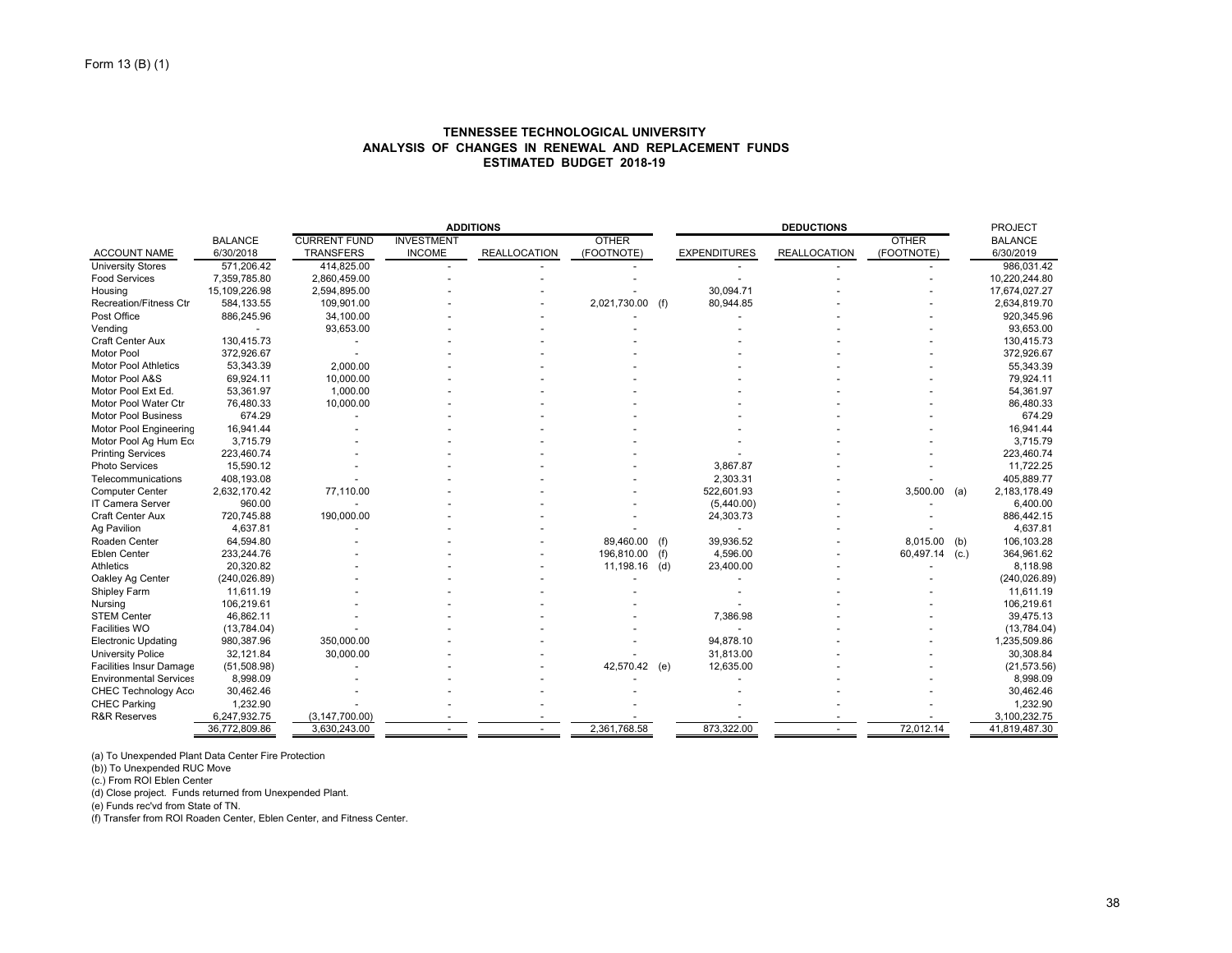|                                |                |                     |                   | <b>ADDITIONS</b>    |              |     | <b>PROJECT</b>      |                     |              |                |
|--------------------------------|----------------|---------------------|-------------------|---------------------|--------------|-----|---------------------|---------------------|--------------|----------------|
|                                | <b>BALANCE</b> | <b>CURRENT FUND</b> | <b>INVESTMENT</b> |                     | <b>OTHER</b> |     |                     |                     | <b>OTHER</b> | <b>BALANCE</b> |
| <b>ACCOUNT NAME</b>            | 6/30/2019      | <b>TRANSFERS</b>    | <b>INCOME</b>     | <b>REALLOCATION</b> | (FOOTNOTE)   |     | <b>EXPENDITURES</b> | <b>REALLOCATION</b> | (FOOTNOTE)   | 6/30/2020      |
| <b>University Stores</b>       | 986,031.42     | 408,948.00          |                   |                     |              |     |                     |                     |              | 1,394,979.42   |
| <b>Food Services</b>           | 10,220,244.80  | 2,737,344.00        |                   |                     |              |     |                     |                     |              | 12,957,588.80  |
| Housing                        | 17,674,027.27  | 2,455,808.00        |                   |                     |              |     | 50,000.00           |                     |              | 20,079,835.27  |
| <b>Recreation/Fitness Ctr</b>  | 2,634,819.70   | 43,114.00           |                   |                     | 2,021,730.00 | (a) | 100,000.00          |                     |              | 4,599,663.70   |
| Post Office                    | 920,345.96     | 34,100.00           |                   |                     |              |     |                     |                     |              | 954,445.96     |
| Vending                        | 93,653.00      | 88,068.00           |                   |                     |              |     |                     |                     |              | 181,721.00     |
| Craft Center Aux               | 130,415.73     |                     |                   |                     |              |     |                     |                     |              | 130,415.73     |
| <b>Motor Pool</b>              | 372,926.67     |                     |                   |                     |              |     |                     |                     |              | 372,926.67     |
| <b>Motor Pool Athletics</b>    | 55,343.39      | 2,000.00            |                   |                     |              |     |                     |                     |              | 57,343.39      |
| Motor Pool A&S                 | 79,924.11      | 10,000.00           |                   |                     |              |     |                     |                     |              | 89,924.11      |
| Motor Pool Ext Ed.             | 54,361.97      | 1,000.00            |                   |                     |              |     |                     |                     |              | 55,361.97      |
| Motor Pool Water Ctr           | 86.480.33      | 10,000.00           |                   |                     |              |     |                     |                     |              | 96.480.33      |
| <b>Motor Pool Business</b>     | 674.29         |                     |                   |                     |              |     |                     |                     |              | 674.29         |
| Motor Pool Engineering         | 16,941.44      |                     |                   |                     |              |     |                     |                     |              | 16,941.44      |
| Motor Pool Ag Hum Eco          | 3,715.79       |                     |                   |                     |              |     |                     |                     |              | 3,715.79       |
| <b>Printing Services</b>       | 223,460.74     |                     |                   |                     |              |     |                     |                     |              | 223,460.74     |
| Photo Services                 | 11,722.25      |                     |                   |                     |              |     | 5,000.00            |                     |              | 6.722.25       |
| Telecommunications             | 405,889.77     |                     |                   |                     |              |     | 2,500.00            |                     |              | 403,389.77     |
| <b>Computer Center</b>         | 2,183,178.49   | 77,110.00           |                   |                     |              |     | 500,000.00          |                     |              | 1,760,288.49   |
| <b>IT Camera Server</b>        | 6,400.00       |                     |                   |                     |              |     |                     |                     |              | 6,400.00       |
| Craft Center Aux               | 886,442.15     | 190,000.00          |                   |                     |              |     | 25,000.00           |                     |              | 1,051,442.15   |
| Ag Pavilion                    | 4,637.81       |                     |                   |                     |              |     |                     |                     |              | 4,637.81       |
| Roaden Center                  | 106,103.28     |                     |                   |                     | 89,460.00    | (a) |                     |                     |              | 195,563.28     |
| <b>Eblen Center</b>            | 364,961.62     |                     |                   |                     | 196,810.00   | (a) |                     |                     |              | 561,771.62     |
| <b>Athletics</b>               | 8,118.98       |                     |                   |                     |              |     |                     |                     |              | 8,118.98       |
| Oakley Ag Center               | (240, 026.89)  |                     |                   |                     |              |     |                     |                     |              | (240, 026.89)  |
| Shipley Farm                   | 11,611.19      |                     |                   |                     |              |     |                     |                     |              | 11,611.19      |
| Nursing                        | 106,219.61     |                     |                   |                     |              |     |                     |                     |              | 106,219.61     |
| <b>STEM Center</b>             | 39,475.13      |                     |                   |                     |              |     |                     |                     |              | 39,475.13      |
| Facilities WO                  | (13,784.04)    |                     |                   |                     |              |     |                     |                     |              | (13,784.04)    |
| <b>Electronic Updating</b>     | 1,235,509.86   | 350,000.00          |                   |                     |              |     | 100,000.00          |                     |              | 1,485,509.86   |
| <b>University Police</b>       | 30,308.84      |                     |                   |                     |              |     | 30,000.00           |                     |              | 308.84         |
| <b>Facilities Insur Damage</b> | (21, 573.56)   |                     |                   |                     |              |     |                     |                     |              | (21, 573.56)   |
| <b>Environmental Services</b>  | 8,998.09       |                     |                   |                     |              |     |                     |                     |              | 8,998.09       |
| <b>CHEC Technology Acco</b>    | 30,462.46      |                     |                   |                     |              |     |                     |                     |              | 30,462.46      |
| <b>CHEC Parking</b>            | 1,232.90       |                     |                   |                     |              |     |                     |                     |              | 1,232.90       |
| <b>R&amp;R Reserves</b>        | 3,100,232.75   | (2,000,000.00)      |                   |                     |              |     |                     |                     |              | 1,100,232.75   |
|                                | 41,819,487.30  | 4,407,492.00        |                   |                     | 2,308,000.00 |     | 812,500.00          |                     |              | 46,327,499.88  |

## **TENNESSEE TECHNOLOGICAL UNIVERSITY ANALYSIS OF CHANGES IN RENEWAL AND REPLACEMENT FUNDSPROPOSED BUDGET 2019-20**

(a) Transfer from ROI Roaden Center, Eblen Center, and Fitness Center.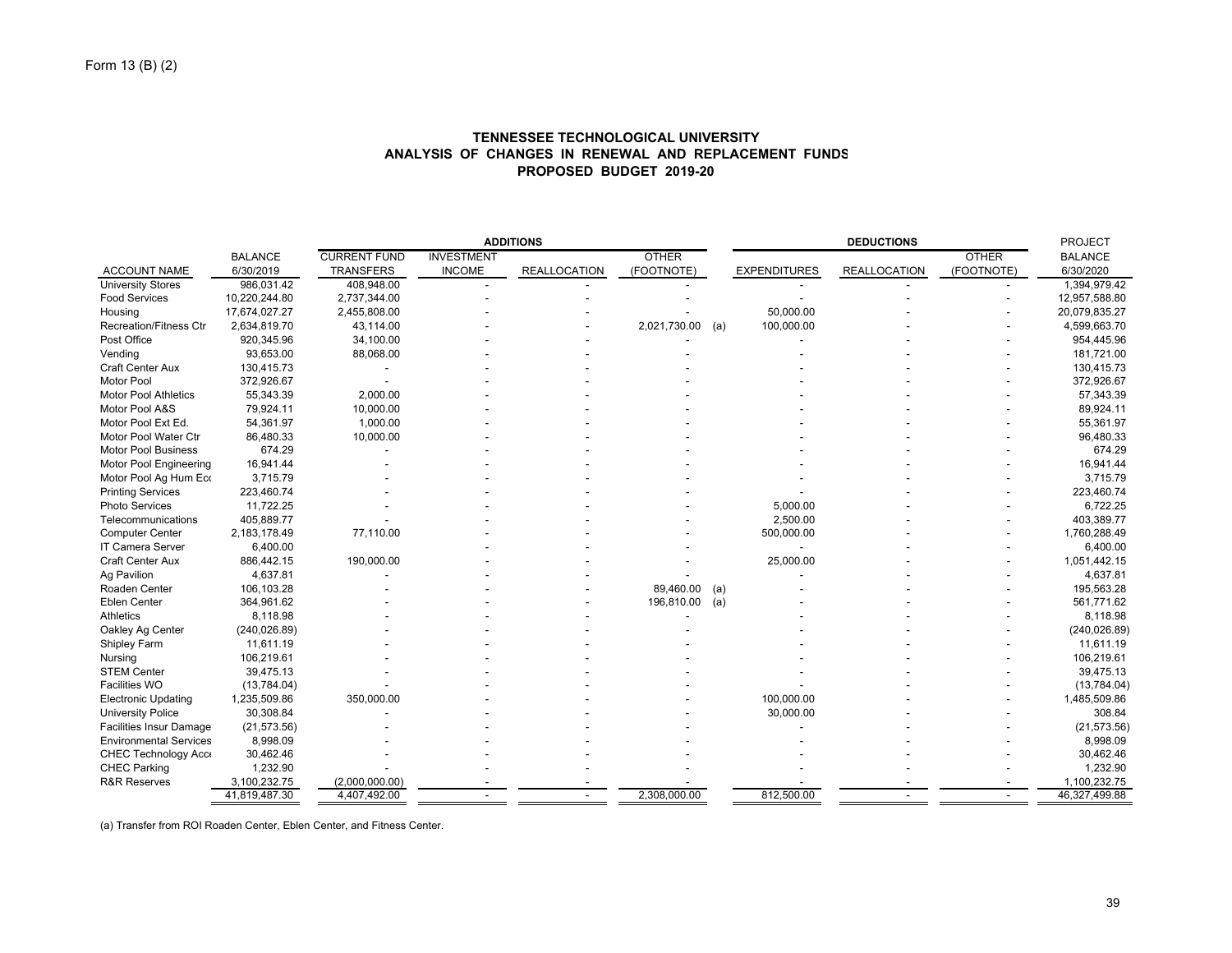#### **TENNESSEE TECHNOLOGICAL UNIVERSITY ANALYSIS OF CHANGES IN RETIREMENT OF INDEBTEDNESSESTIMATED BUDGET 2018-19**

|                                |                |                     | <b>ADDITIONS</b>         |                     | <b>DEDUCTIONS</b> |                          |              |                     | <b>PROJECT</b>   |                |        |
|--------------------------------|----------------|---------------------|--------------------------|---------------------|-------------------|--------------------------|--------------|---------------------|------------------|----------------|--------|
|                                | <b>BALANCE</b> | <b>CURRENT FUND</b> | <b>INVESTMENT</b>        |                     | <b>OTHER</b>      |                          |              |                     | <b>OTHER</b>     | <b>BALANCE</b> |        |
| <b>ACCOUNT NAME</b>            | 6/30/2018      | <b>TRANSFERS</b>    | <b>INCOME</b>            | <b>REALLOCATION</b> | (FOOTNOTE)        | Principal                | Interest     | <b>REALLOCATION</b> | (FOOTNOTE)       | 6/30/2019      |        |
| Roaden Center                  |                | 89.460.00           |                          |                     |                   |                          |              |                     | 89,460.00 (a)    |                |        |
| <b>Eblen Center</b>            |                | 196,810.00          |                          |                     |                   |                          |              |                     | 196,810.00 (a)   |                |        |
| Recreation/Fitness Ctr 912     | $\blacksquare$ | 2,021,730.00        |                          |                     |                   |                          |              |                     | 2,021,730.00 (a) |                |        |
| Recreation/Fitness Ctr 925     | 611,812.35     |                     |                          |                     |                   |                          | 254,946.44   |                     |                  | 356,865.91     |        |
| Res Hall Rep 2012C 914         | 25,955.49      | 347,820.00          |                          |                     |                   | 132,064.00               | 27,878.82    |                     |                  | 213,832.67     |        |
| Res Hall Rep 2007C 914         | 38,337.88      | 178,860.00          |                          |                     |                   |                          |              |                     |                  | 217,197.88     |        |
| Res Hall Rep 2010A 917         | 118,371.20     |                     |                          |                     |                   |                          |              |                     |                  | 118,371.20     |        |
| Res Hall Rep 2014A 914         | 162.57         |                     |                          |                     |                   |                          |              |                     |                  |                | 162.57 |
| Res Hall Rep 2015A 914         | 101.41         | 69,910.00           |                          |                     |                   | 203,380.60               | 10,652.90    |                     |                  | (144, 022.09)  |        |
| Res Hall Rep 2015B 917         | (2,761.63)     | 581,260.00          |                          |                     |                   |                          | 193,753.59   |                     |                  | 384,744.78     |        |
| Res Hall Rep 2017B 914         | (14,033.85)    | 85,910.00           |                          |                     |                   |                          | 28,067.71    |                     |                  | 43,808.44      |        |
| Res Hall Rep 2017B 917         | (21,049.76)    | 792,780.00          |                          |                     |                   | 676,938.90               | 42,099.52    |                     |                  | 52,691.82      |        |
| TV Apts 2012A 920              | 4,815.64       | 105,900.00          |                          |                     |                   | $\overline{\phantom{a}}$ | (17, 317.42) |                     |                  | 128,033.06     |        |
| TV Apts 2013A 921              | (8,813.82)     | 413,770.00          |                          |                     |                   | 209,493.27               | 67,023.82    |                     |                  | 128,439.09     |        |
| TV Apts 2017A 923              | (52,611.36)    | 247,070.00          |                          |                     |                   | 213,784.60               | 119,425.58   |                     |                  | (138, 751.54)  |        |
| TV Apts 2017B 920              | (17, 530.22)   | 344,570.00          |                          |                     |                   | 119,448.00               | 87,012.71    |                     |                  | 120,579.07     |        |
| TV Apts 2017B 921              | (7,546.29)     | 47,120.00           |                          |                     |                   |                          | 15,092.58    |                     |                  | 24,481.13      |        |
| Res Hall Warf Ellington 922    | (86.84)        | 391,420.00          |                          |                     |                   |                          | 41,253.51    |                     |                  | 350,079.65     |        |
| Res Hall Jobe Murphy 924       | (9, 147.07)    | 789,560.00          |                          |                     |                   |                          | 91,812.84    |                     |                  | 688,600.09     |        |
| Res Hall McCord Evans 926      | (11, 639.92)   | 756,320.00          |                          |                     |                   |                          | 139,449.04   |                     |                  | 605,231.04     |        |
| ROI Cpr Dunn P930              |                |                     |                          |                     |                   |                          |              |                     |                  |                |        |
| Parking & Transportation 927   | 0.43           | 38,500.00           |                          |                     |                   |                          | 34,746.54    |                     |                  | 3,753.89       |        |
| Lab Science Building 928       | (27, 545.29)   | 59,000.00           |                          |                     |                   |                          | 175,551.92   |                     |                  | (144, 097.21)  |        |
| Athletic Perf Center 2012A 919 | 6,271.15       | 158,970.00          |                          |                     |                   | 40,969.00                | 4,782.51     |                     |                  | 119,489.64     |        |
| Athletic Perf Center 2017B 919 | (4, 118.12)    | 6,350.00            |                          |                     |                   |                          | 8,236.25     |                     |                  | (6,004.37)     |        |
| Performance Cont 2008B 915     | 902,451.97     | 63,530.00           |                          |                     |                   |                          |              |                     |                  | 965,981.97     |        |
| Performance PO2 2009A 918      | 568.791.03     | 43,580.00           | 704.08                   |                     |                   |                          | 2,525.67     |                     |                  | 610.549.44     |        |
| Performance Cont 2014B 915     | 411.12         |                     | $\overline{\phantom{a}}$ |                     |                   | 227,514.98               | 21,177.76    |                     |                  | (248, 281.62)  |        |
| Performance PO2 2014B 918      | 37.31          |                     | $\overline{\phantom{a}}$ |                     |                   |                          | 14,525.39    |                     |                  | (14, 488.08)   |        |

(a) Transfer to R&R for Roaden Center, Eblen Center, and Fitness Center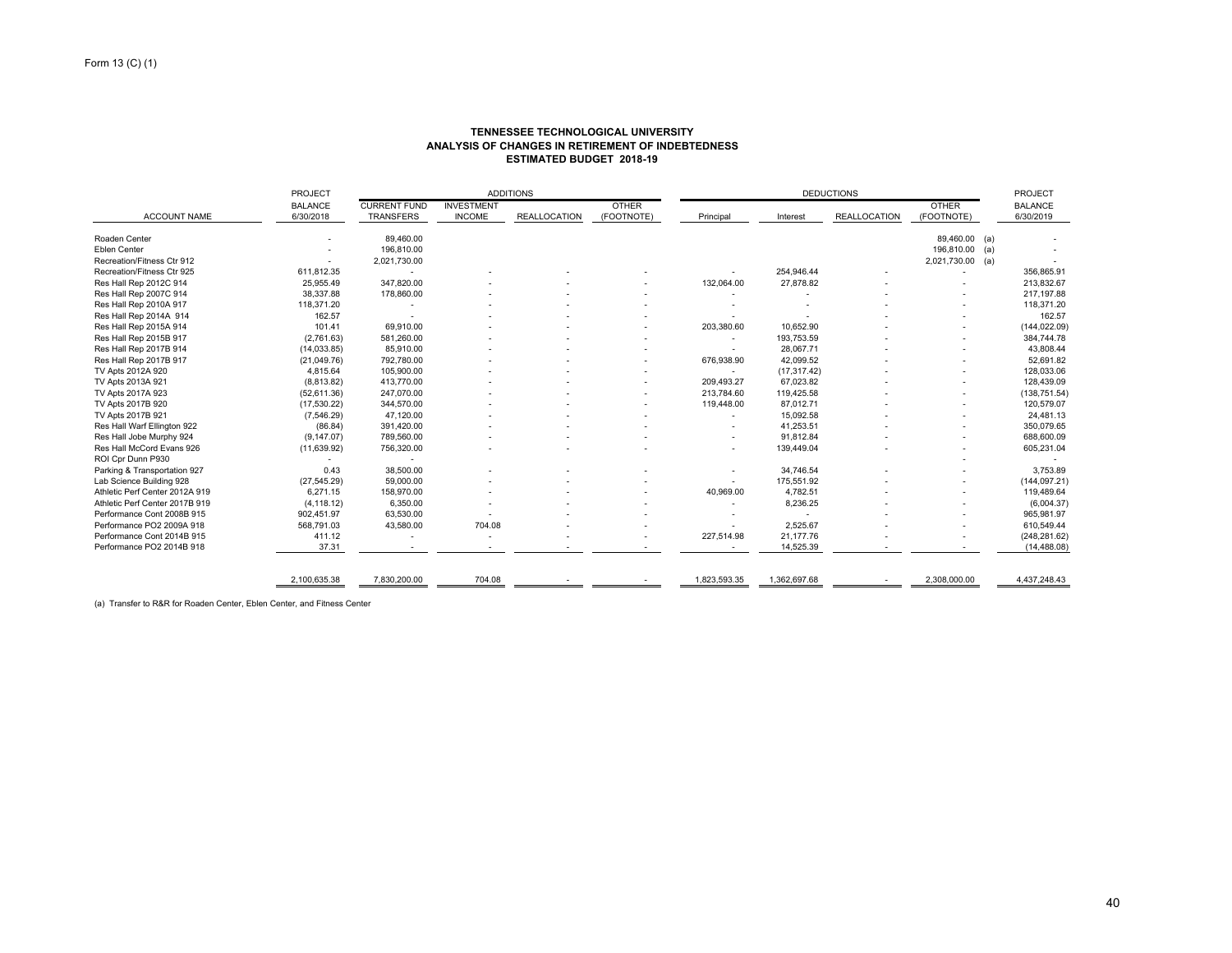#### **TENNESSEE TECHNOLOGICAL UNIVERSITY ANALYSIS OF CHANGES IN RETIREMENT OF INDEBTEDNESS PROPOSED BUDGET 2019-20**

| <b>BALANCE</b><br><b>ACCOUNT NAME</b><br>6/30/2019<br>Roaden Center<br>Eblen Center<br>Recreation/Fitness Ctr 912<br>Recreation/Fitness Ctr 925<br>356,865.91<br>Res Hall Rep 2012C 914<br>213,832.67<br>Res Hall Rep 2007C 914<br>217,197.88<br>Res Hall Rep 2010A 917<br>118,371.20<br>Res Hall Rep 2014A 914<br>(144, 022.09)<br>Res Hall Rep 2015A 914 | <b>CURRENT FUND</b><br>TRANSFERS<br>89,460.00<br>196.810.00<br>2,021,730.00<br>$\sim$<br>347,820.00<br>178,860.00<br>162.57<br>69,910.00 | <b>INVESTMENT</b><br><b>INCOME</b> | <b>REALLOCATION</b> | <b>OTHER</b><br>(FOOTNOTE) | Principal<br>132,064.00  | Interest<br>254,946.44<br>27,878.82 | <b>REALLOCATION</b> | <b>OTHER</b><br>(FOOTNOTE)<br>89,460.00 (a)<br>196,810.00 (a)<br>2,021,730.00 (a) | <b>BALANCE</b><br>6/30/2020<br>101,919.47 |
|------------------------------------------------------------------------------------------------------------------------------------------------------------------------------------------------------------------------------------------------------------------------------------------------------------------------------------------------------------|------------------------------------------------------------------------------------------------------------------------------------------|------------------------------------|---------------------|----------------------------|--------------------------|-------------------------------------|---------------------|-----------------------------------------------------------------------------------|-------------------------------------------|
|                                                                                                                                                                                                                                                                                                                                                            |                                                                                                                                          |                                    |                     |                            |                          |                                     |                     |                                                                                   |                                           |
|                                                                                                                                                                                                                                                                                                                                                            |                                                                                                                                          |                                    |                     |                            |                          |                                     |                     |                                                                                   |                                           |
|                                                                                                                                                                                                                                                                                                                                                            |                                                                                                                                          |                                    |                     |                            |                          |                                     |                     |                                                                                   |                                           |
|                                                                                                                                                                                                                                                                                                                                                            |                                                                                                                                          |                                    |                     |                            |                          |                                     |                     |                                                                                   |                                           |
|                                                                                                                                                                                                                                                                                                                                                            |                                                                                                                                          |                                    |                     |                            |                          |                                     |                     |                                                                                   |                                           |
|                                                                                                                                                                                                                                                                                                                                                            |                                                                                                                                          |                                    |                     |                            |                          |                                     |                     |                                                                                   | 401,709.85                                |
|                                                                                                                                                                                                                                                                                                                                                            |                                                                                                                                          |                                    |                     |                            |                          |                                     |                     |                                                                                   | 396,057.88                                |
|                                                                                                                                                                                                                                                                                                                                                            |                                                                                                                                          |                                    |                     |                            |                          |                                     |                     |                                                                                   | 118,371.20                                |
|                                                                                                                                                                                                                                                                                                                                                            |                                                                                                                                          |                                    |                     |                            |                          |                                     |                     |                                                                                   | 162.57                                    |
|                                                                                                                                                                                                                                                                                                                                                            |                                                                                                                                          |                                    |                     |                            | 203,380.60               | 10,652.90                           |                     |                                                                                   | (288, 145.59)                             |
| 384,744.78<br>Res Hall Rep 2015B 917                                                                                                                                                                                                                                                                                                                       | 581,260.00                                                                                                                               |                                    |                     |                            | ٠                        | 193,753.59                          |                     |                                                                                   | 772,251.19                                |
| Res Hall Rep 2017B 914<br>43,808.44                                                                                                                                                                                                                                                                                                                        | 85,910.00                                                                                                                                |                                    |                     |                            | $\overline{\phantom{a}}$ | 28,067.71                           |                     |                                                                                   | 101,650.73                                |
| 52,691.82<br>Res Hall Rep 2017B 917                                                                                                                                                                                                                                                                                                                        | 792,780.00                                                                                                                               |                                    |                     |                            | 676,938.90               | 42,099.52                           |                     |                                                                                   | 126,433.40                                |
| TV Apts 2012A 920<br>128,033.06                                                                                                                                                                                                                                                                                                                            | 105,900.00                                                                                                                               |                                    |                     |                            | $\overline{\phantom{a}}$ | (17, 317.42)                        |                     |                                                                                   | 251,250.48                                |
| TV Apts 2013A 921<br>128,439.09                                                                                                                                                                                                                                                                                                                            | 413,770.00                                                                                                                               |                                    |                     |                            | 209.493.27               | 67,023.82                           |                     |                                                                                   | 265,692.00                                |
| (138, 751.54)<br>TV Apts 2017A 923                                                                                                                                                                                                                                                                                                                         | 247,070.00                                                                                                                               |                                    |                     |                            | 213,784.60               | 119,425.58                          |                     |                                                                                   | (224, 891.72)                             |
| TV Apts 2017B 920<br>120,579.07                                                                                                                                                                                                                                                                                                                            | 344,570.00                                                                                                                               |                                    |                     |                            | 119,448.00               | 87,012.71                           |                     |                                                                                   | 258,688.36                                |
| 24,481.13<br>TV Apts 2017B 921                                                                                                                                                                                                                                                                                                                             | 47,120.00                                                                                                                                |                                    |                     |                            |                          | 15,092.58                           |                     |                                                                                   | 56,508.55                                 |
| 350,079.65<br>Res Hall Warf Ellington 922                                                                                                                                                                                                                                                                                                                  | 391,420.00                                                                                                                               |                                    |                     |                            |                          | 41,253.51                           |                     |                                                                                   | 700,246.14                                |
| Res Hall Jobe Murphy 924<br>688,600.09                                                                                                                                                                                                                                                                                                                     | 789,560.00                                                                                                                               |                                    |                     |                            |                          | 91,812.84                           |                     |                                                                                   | 1,386,347.25                              |
| Res Hall McCord Evans 926<br>605,231.04                                                                                                                                                                                                                                                                                                                    | 756,320.00                                                                                                                               |                                    |                     |                            |                          | 139,449.04                          |                     |                                                                                   | 1,222,102.00                              |
| ROI Cpr Dunn P930                                                                                                                                                                                                                                                                                                                                          | $\overline{\phantom{a}}$                                                                                                                 |                                    |                     |                            |                          |                                     |                     |                                                                                   |                                           |
| Parking & Transportation 927<br>3,753.89                                                                                                                                                                                                                                                                                                                   | 38,500.00                                                                                                                                |                                    |                     |                            |                          | 34.746.54                           |                     |                                                                                   | 7,507.35                                  |
| Lab Science Building 928<br>(144, 097.21)                                                                                                                                                                                                                                                                                                                  | 59.000.00                                                                                                                                |                                    |                     |                            |                          | 175,551.92                          |                     |                                                                                   | (260, 649.13)                             |
| Athletic Perf Center 2012A 919<br>119,489.64                                                                                                                                                                                                                                                                                                               | 158,970.00                                                                                                                               |                                    |                     |                            | 40,969.00                | 4,782.51                            |                     |                                                                                   | 232,708.13                                |
| Athletic Perf Center 2017B 919<br>(6,004.37)                                                                                                                                                                                                                                                                                                               | 6,350.00                                                                                                                                 |                                    |                     |                            |                          | 8,236.25                            |                     |                                                                                   | (7,890.62)                                |
| Performance Cont 2008B 915<br>965,981.97                                                                                                                                                                                                                                                                                                                   | 63,530.00                                                                                                                                |                                    |                     |                            |                          |                                     |                     |                                                                                   | 1,029,511.97                              |
| Performance PO2 2009A 918<br>610.549.44                                                                                                                                                                                                                                                                                                                    | 43,580.00                                                                                                                                |                                    |                     |                            | ٠                        | 2.525.67                            |                     |                                                                                   | 651.603.77                                |
| Performance Cont 2014B 915<br>(248, 281.62)                                                                                                                                                                                                                                                                                                                |                                                                                                                                          |                                    |                     |                            | 227,514.98               | 21,177.76                           |                     |                                                                                   | (496, 974.36)                             |
| Performance PO2 2014B 918<br>(14, 488.08)                                                                                                                                                                                                                                                                                                                  |                                                                                                                                          |                                    |                     |                            |                          | 14,525.39                           |                     |                                                                                   | (29,013.47)                               |
| 4,437,248.43                                                                                                                                                                                                                                                                                                                                               | 7,830,200.00                                                                                                                             |                                    |                     |                            | 1,823,593.35             | 1,362,697.68                        |                     | 2,308,000.00                                                                      | 6,773,157.40                              |

(a) Transfer to R&R for Roaden Center, Eblen Center, and Fitness Center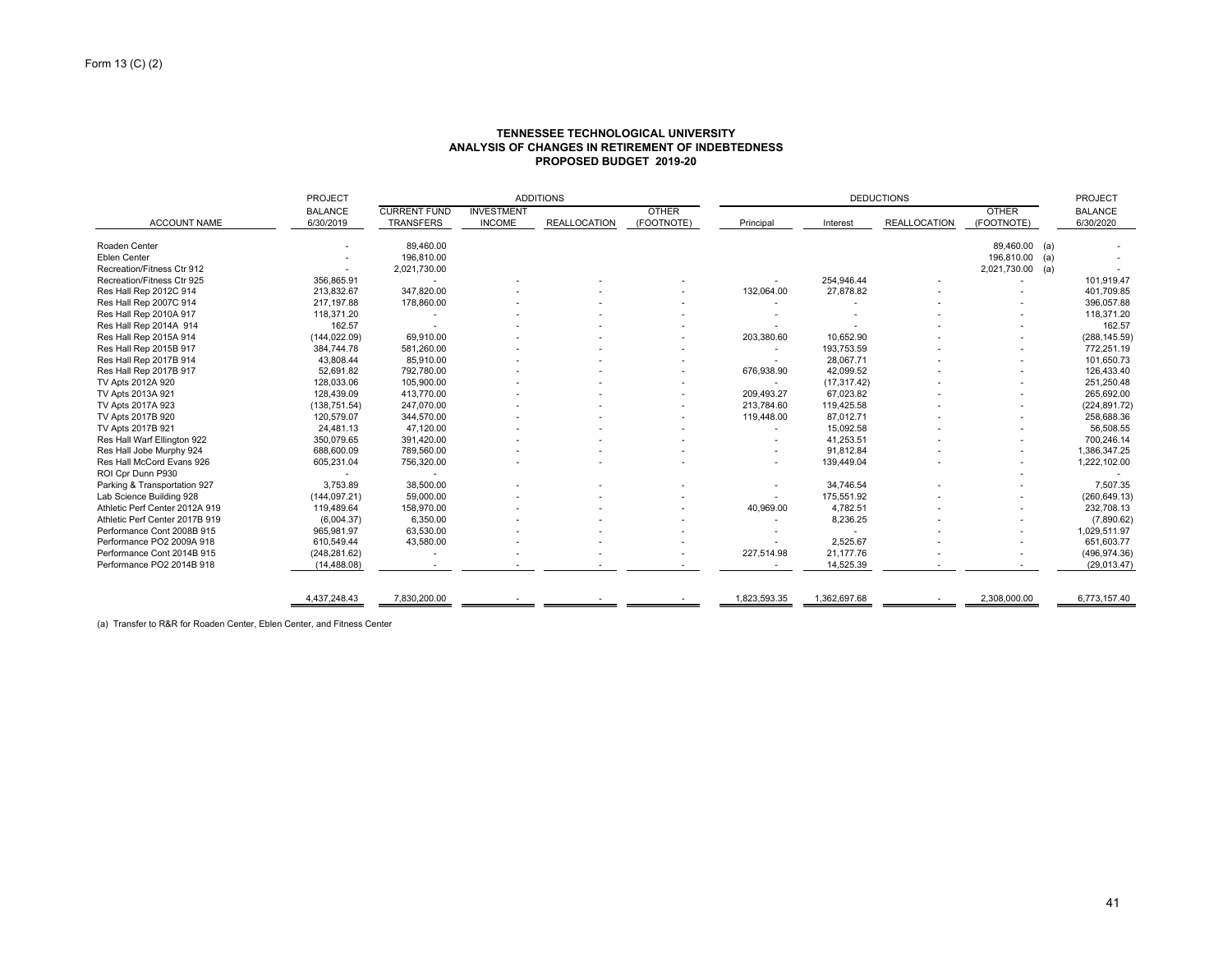# **TENNESSEE TECHNOLOGICAL UNIVERSITY THE STATE UNIVERSITY AND COMMUNITY COLLEGE SYSTEM OF TENNESSEE JULY BUDGET 2019-20REMEDIAL, DEVELOPMENTAL, and PRESCRIBED COURSES EXPENDITURES**

|                                            | <b>ACTUAL</b><br>2017-18 | <b>OCTOBER</b><br>2018-19 | <b>ESTIMATED</b><br>2018-19 | <b>JULY</b><br>2019-20 |
|--------------------------------------------|--------------------------|---------------------------|-----------------------------|------------------------|
| <b>Admin Salaries</b><br>Academic Salaries | 320,271.00               | 323,619.00                | 321,619.00                  | 323,819.00             |
| <b>Supporting Salaries</b>                 | 204.49                   | 1,960.00                  | 1,960.00                    | 1,960.00               |
| <b>Student Wages</b>                       | 2,047.43                 | 7,820.00                  | 6,120.00                    | 7,820.00               |
| <b>Employee Benefits</b>                   | 114,799.35               | 108,390.00                | 108,390.00                  | 108,390.00             |
| Travel                                     | 403.82                   | 1,420.00                  | 2,770.00                    | 1,420.00               |
| <b>Operating Expenses</b>                  | 11,876.40                | 11,630.00                 | 11,630.00                   | 11,630.00              |
| Capital Outlay                             |                          |                           |                             |                        |
| <b>TOTAL</b>                               | 449,602.49               | 454,839.00                | 452,489.00                  | 455,039.00<br>\$.      |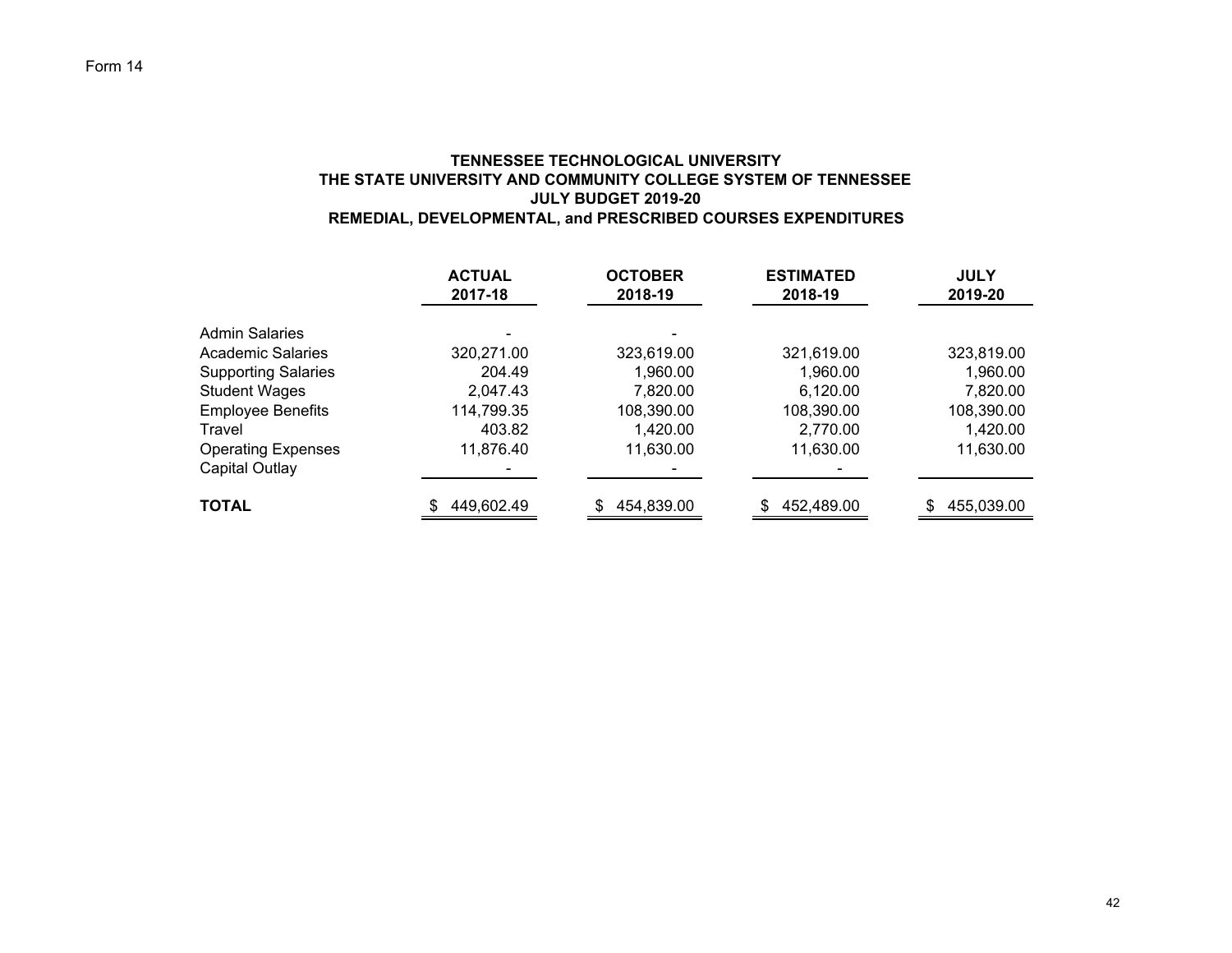# **TENNESSEE TECHNOLOGICAL UNIVERSITY UNRESTRICTED E&G LONGEVITY REPORTING FORM JULY PROPOSED BUDGET 2019-20**

|                                  | <b>ESTIMATED</b><br>2018-19 | <b>PROPOSED</b><br>2019-20 |
|----------------------------------|-----------------------------|----------------------------|
| Total Unrestricted E&G longevity | \$1,232,538.00              | \$ 1,261,200.00            |